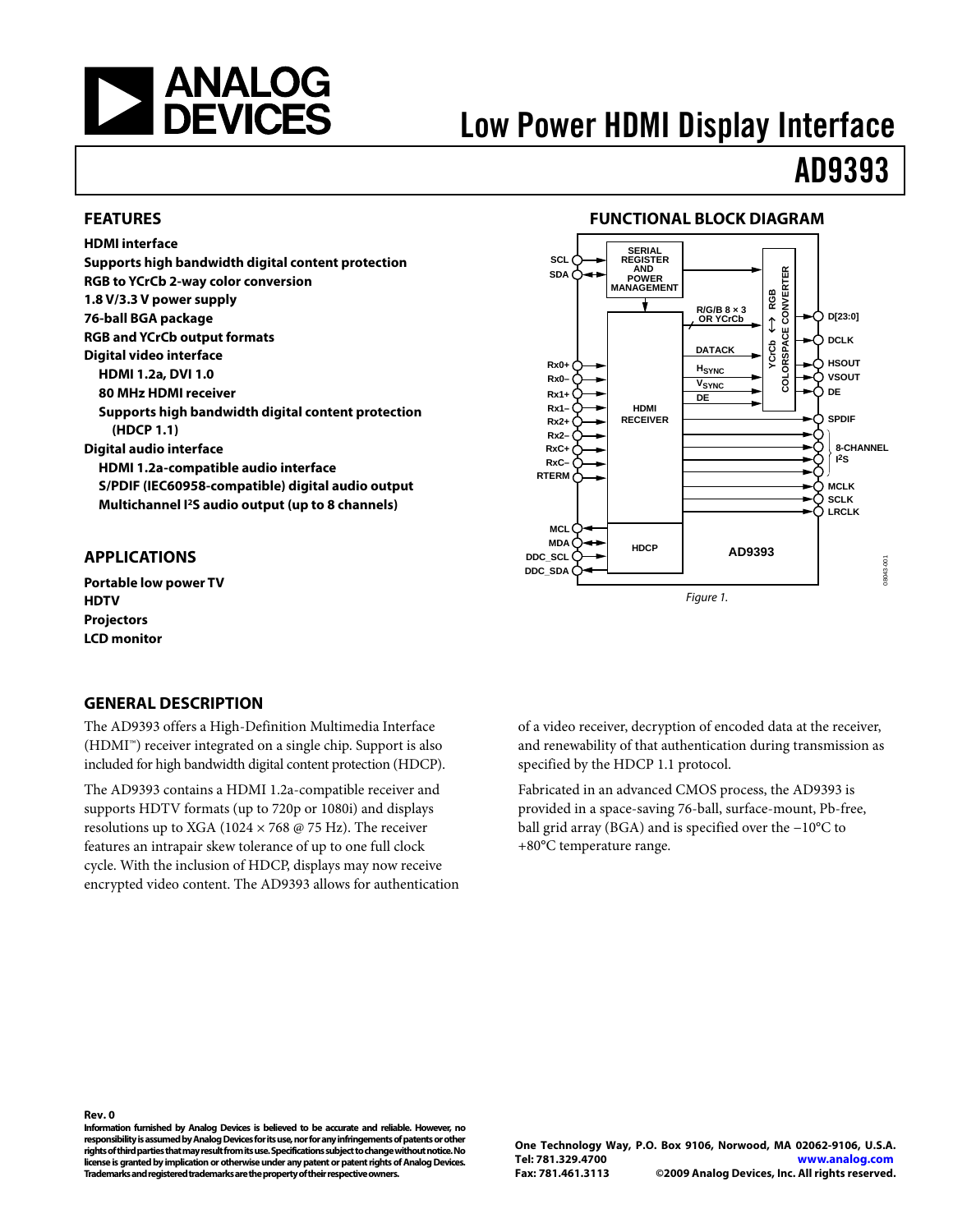# **TABLE OF CONTENTS**

| Digital Interface Electrical Characteristics  4 |
|-------------------------------------------------|
|                                                 |
|                                                 |
|                                                 |
|                                                 |
|                                                 |
|                                                 |
|                                                 |
|                                                 |
|                                                 |
|                                                 |
|                                                 |
|                                                 |
|                                                 |
|                                                 |
|                                                 |
|                                                 |
|                                                 |

| Color Space Converter (CSC) Common Settings 34           |
|----------------------------------------------------------|
| HDTV YCrCb (0 to 255) to RGB (0 to 255) (Default Setting |
|                                                          |
|                                                          |
|                                                          |
|                                                          |
|                                                          |
|                                                          |
|                                                          |
| RGB (0 to 255) to SDTV YCrCb (16 to 235) 36              |
|                                                          |

# **REVISION HISTORY**

10/09-Revision 0: Initial Version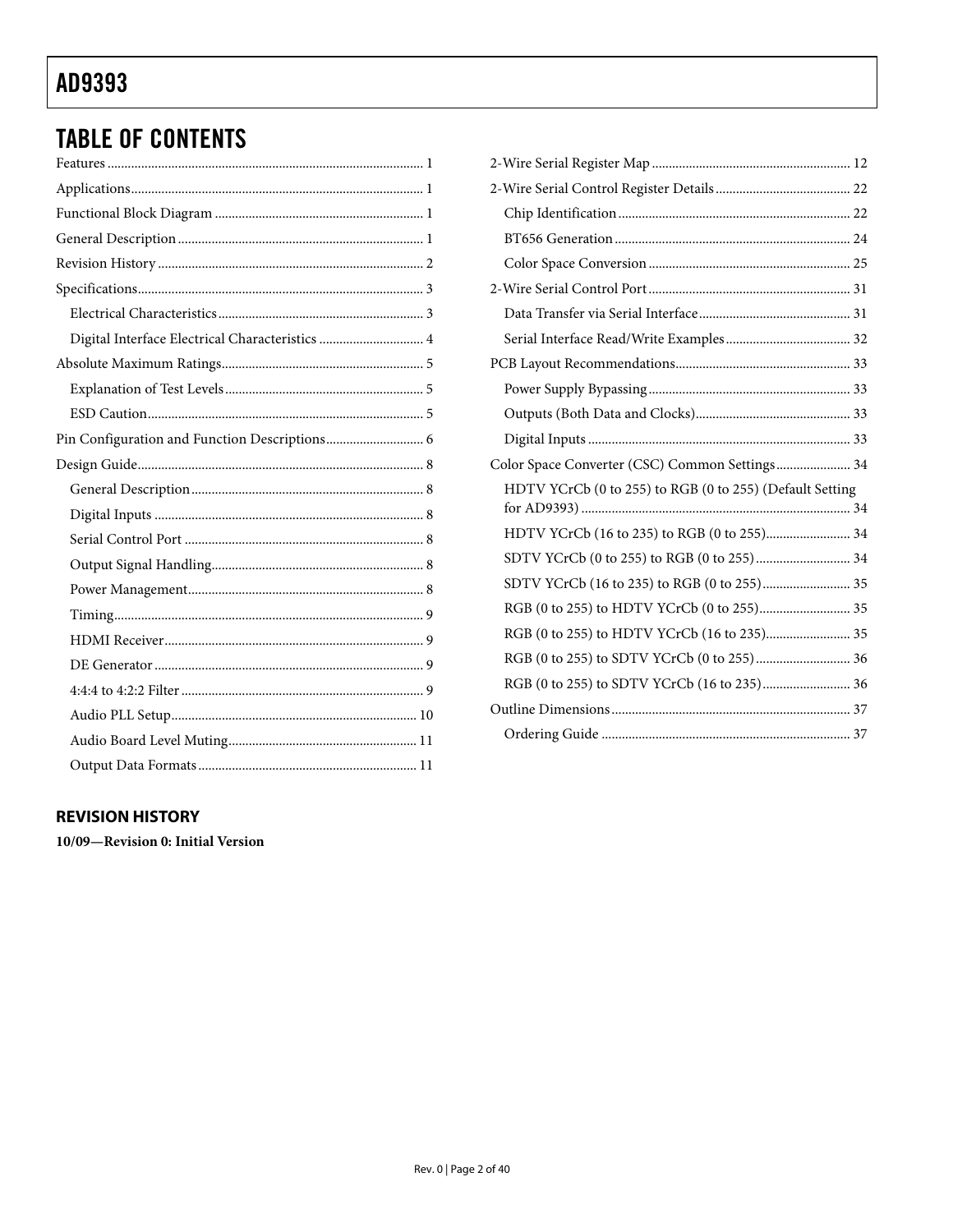# <span id="page-2-0"></span>**SPECIFICATIONS**

# **ELECTRICAL CHARACTERISTICS**

 $\rm V_{\rm DD},\rm V_{\rm D}$  = 3.3 V,  $\rm DV_{\rm DD}$  = PV  $_{\rm DD}$  = 1.8 V, unless otherwise noted.

| Table 1.                                   |                |                   |                  |               |     |      |
|--------------------------------------------|----------------|-------------------|------------------|---------------|-----|------|
| <b>Parameter</b>                           | <b>Temp</b>    | <b>Test Level</b> | Min              | <b>Typ</b>    | Max | Unit |
| DIGITAL INPUTS (5 V Tolerant)              |                |                   |                  |               |     |      |
| Input Voltage, High (V <sub>IH</sub> )     | Full           | VI                | 2.6              |               |     | v    |
| Input Voltage, Low (VL)                    | Full           | VI                |                  |               | 0.8 | v    |
| Input Current, High (I <sub>H</sub> )      | Full           | ٧                 |                  | $-82$         |     | μA   |
| Input Current, Low (IL)                    | Full           | ٧                 |                  | 82            |     | μA   |
| <b>Input Capacitance</b>                   | $25^{\circ}$ C | ٧                 |                  | 3             |     | pF   |
| DIGITAL OUTPUTS                            |                |                   |                  |               |     |      |
| Output Voltage, High (V <sub>OH</sub> )    | Full           | VI                | $V_{DD}$ $-$ 0.1 |               |     | v    |
| Output Voltage, Low (V <sub>OL</sub> )     | Full           | VI                |                  |               | 0.4 | v    |
| Duty Cycle, DCLK                           | Full           | v                 | 45               | 50            | 55  | $\%$ |
| <b>Output Coding</b>                       |                |                   |                  | <b>Binary</b> |     |      |
| THERMAL CHARACTERISTICS                    |                |                   |                  |               |     |      |
| $\theta$ <sub>IA</sub> Junction-to-Ambient |                | ٧                 |                  | 59            |     | °C/W |
| $\theta$ <sub>IC</sub> Junction-to-Case    |                | ٧                 |                  | 15.2          |     | °C/W |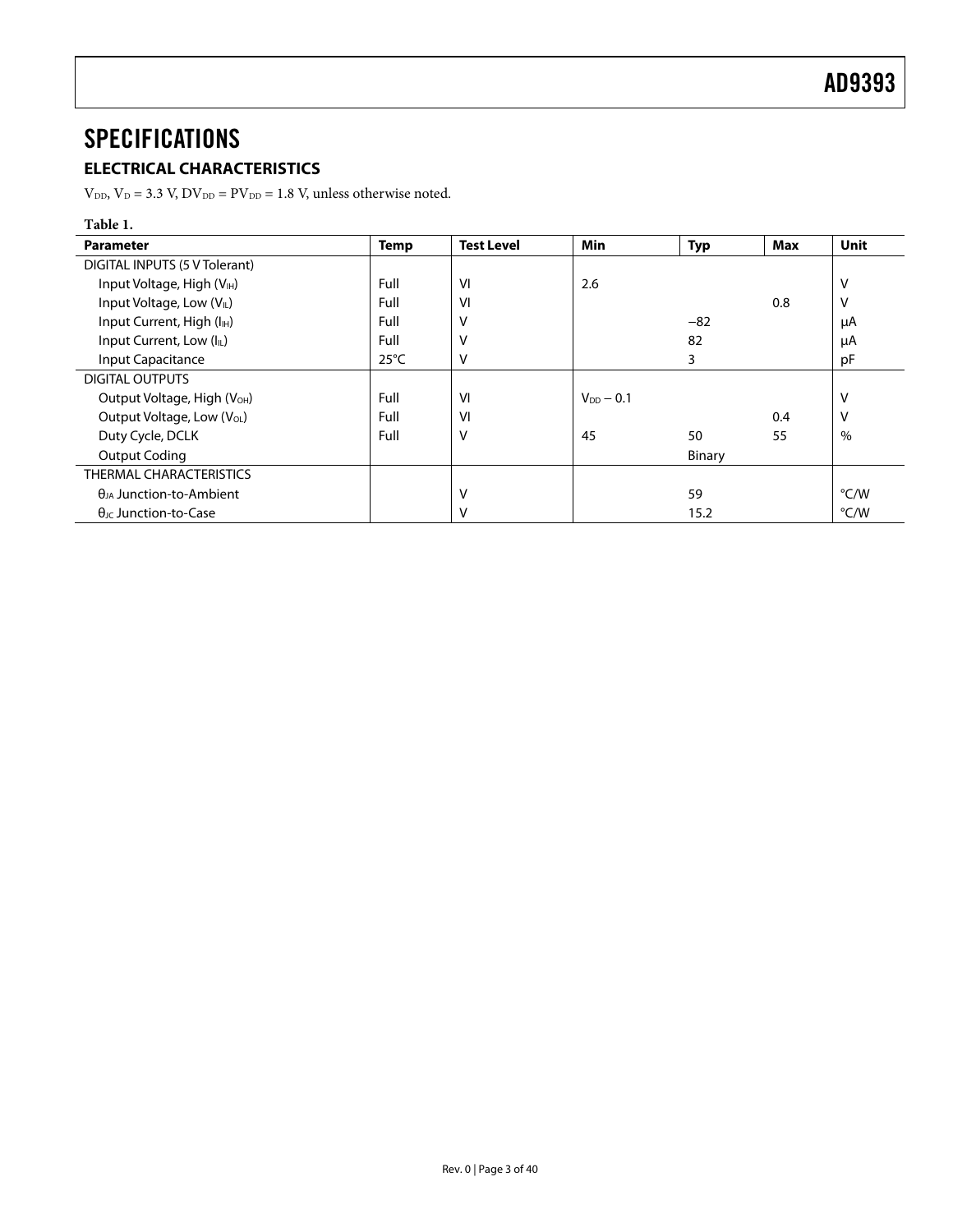# <span id="page-3-0"></span>**DIGITAL INTERFACE ELECTRICAL CHARACTERISTICS**

 $V_{DD} = V_D = 3.3$  V,  $DV_{DD} = PV_{DD} = 1.8$  V, unless otherwise noted.

# **Table 2.**

<span id="page-3-1"></span>

| <b>Parameter</b>                                            | <b>Test</b><br>Level | <b>Conditions</b>                            | Min              | Typ  | Max    | Unit             |
|-------------------------------------------------------------|----------------------|----------------------------------------------|------------------|------|--------|------------------|
| DC DIGITAL I/O Specifications                               |                      |                                              |                  |      |        |                  |
| High-Level Input Voltage (VIH)                              | VI                   |                                              | 2.5              |      |        | v                |
| Low-Level Input Voltage (VL)                                | VI                   |                                              |                  |      | 0.8    | V                |
| High-Level Output Voltage (V <sub>OH</sub> )                | VI                   |                                              | $V_{DD}$ $-$ 0.1 |      |        | V                |
| Low-Level Output Voltage (VOL)                              | VI                   |                                              | $V_{DD}$ - 0.1   |      | 0.1    | V                |
| <b>DC SPECIFICATIONS</b>                                    |                      |                                              |                  |      |        |                  |
| Output High Level                                           | IV                   | Output drive = high strength                 |                  | 36   |        | mA               |
| $IOHD$ ( $VOUT = VOH$ )                                     | IV                   | Output drive = low strength                  |                  | 24   |        | mA               |
| Output Low Level                                            | IV                   | Output drive = high strength                 |                  | 12   |        | mA               |
| $I_{\text{OLD}}(V_{\text{OUT}}=V_{\text{OL}})$              | IV                   | Output drive = low strength                  |                  | 8    |        | mA               |
| <b>DCLK High Level</b>                                      | IV                   | Output drive = high strength                 |                  | 40   |        | mA               |
| $V_{OHC}$ ( $V_{OUT} = V_{OH}$ )                            | IV                   | Output drive = low strength                  |                  | 20   |        | mA               |
| <b>DCLK Low Level</b>                                       | IV                   | Output drive = high strength                 |                  | 30   |        | mA               |
| $V_{\text{OLC}} (V_{\text{OUT}} = V_{\text{OL}})$           | IV                   | Output drive = low                           |                  | 15   |        | mA               |
|                                                             | IV                   |                                              |                  |      | 700    | mV               |
| Differential Input Voltage, Single-Ended Amplitude          |                      |                                              | 75               |      |        |                  |
| POWER SUPPLY                                                |                      |                                              |                  |      |        |                  |
| $V_D$                                                       | IV                   |                                              | 3.15             | 3.3  | 3.47   | V                |
| <b>V<sub>DD</sub></b>                                       | IV                   |                                              | 1.7              | 3.3  | 347    | V                |
| $DV_{DD}$                                                   | IV                   |                                              | 1.7              | 1.8  | 1.9    | v                |
| <b>PV<sub>DD</sub></b>                                      | IV                   |                                              | 1.7              | 1.8  | 1.9    | V                |
| Power-54 MHz, YCrCb 422, CSC Disabled                       |                      |                                              |                  | 485  |        | mW               |
| Supply Current (Worst Pattern) <sup>1</sup>                 |                      |                                              |                  |      |        |                  |
| $I_{VD}$                                                    | V                    |                                              |                  | 95   |        | mA               |
| <b>I</b> v <sub>DD</sub>                                    | V                    |                                              |                  | 18   |        | mA               |
| I <sub>DVDD</sub> <sup>2</sup>                              | V                    |                                              |                  | 51   |        | mA               |
| <b>IPVDD</b>                                                | V                    |                                              |                  | 26   |        | mA               |
| Power-74.25 MHz, RGB, CSC Disabled                          |                      |                                              |                  | 593  |        | mW               |
| Supply Current (Worst Pattern) <sup>1</sup>                 |                      |                                              |                  |      |        |                  |
| $I_{VD}$                                                    | V                    |                                              |                  | 109  |        | mA               |
| <b>I</b> v <sub>DD</sub>                                    | V                    |                                              |                  | 38   |        | mA               |
| l <sub>DVDD</sub>                                           | V                    |                                              |                  | 66   |        | mA               |
| <b>IPVDD</b>                                                | V                    |                                              |                  | 26   |        | mA               |
| Power-Down Power                                            | VI                   |                                              |                  | 130  |        | mW               |
| <b>AC SPECIFICATIONS</b>                                    |                      |                                              |                  |      |        |                  |
| Intrapair (+ to $-$ ) Differential Input Skew ( $t_{DPS}$ ) | IV                   |                                              | 0.4              |      |        | t <sub>BIT</sub> |
| Channel-to-Channel Differential Input Skew (tccs)           | IV                   |                                              | 0.6              |      |        | <b>TPIXEL</b>    |
| Low-to-High Transition Time for Data and Controls (DLHT)    | IV                   | Output drive = high; $C_L$ = 10 pF           |                  | 1000 |        | ps               |
|                                                             | IV                   | Output drive = $low; C_L = 5 pF$             |                  |      |        | ps               |
| Low-to-High Transition Time for DCLK (DLHT)                 | IV                   | Output drive = high; $C_L = 10$ pF           |                  | 1000 |        | ps               |
|                                                             | IV                   | Output drive = $low$ ; C <sub>L</sub> = 5 pF |                  |      |        | ps               |
| High-to-Low Transition Time for Data and Controls (DHLT)    | IV                   | Output drive = high; $C_L = 10$ pF           |                  | 1000 |        | ps               |
|                                                             | IV                   | Output drive = $low$ ; C <sub>L</sub> = 5 pF |                  |      |        | ps               |
| High-to-Low Transition Time for DCLK (DHLT)                 | IV                   | Output drive = high; $C_L = 10$ pF           |                  | 1000 |        | ps               |
|                                                             | IV                   | Output drive = $low$ ; C <sub>L</sub> = 5 pF |                  |      |        | ps               |
| Clock-to-Data Skew <sup>3</sup> (t <sub>SKEW</sub> )        | IV                   |                                              | $-0.5$           |      | $+2.0$ | ns               |
| Duty Cycle, DCLK <sup>3</sup>                               | IV                   |                                              | 45               | 50   |        | $\%$             |
| DCLK Frequency (fcip)                                       | VI                   |                                              | 20               |      | 80     | MHz              |

<sup>1</sup> Worst-case pattern is alternating black and white pixels.<br><sup>2</sup> DCLK load = 10 pF, data load = 5 pF.<br><sup>3</sup> Drive strength = high.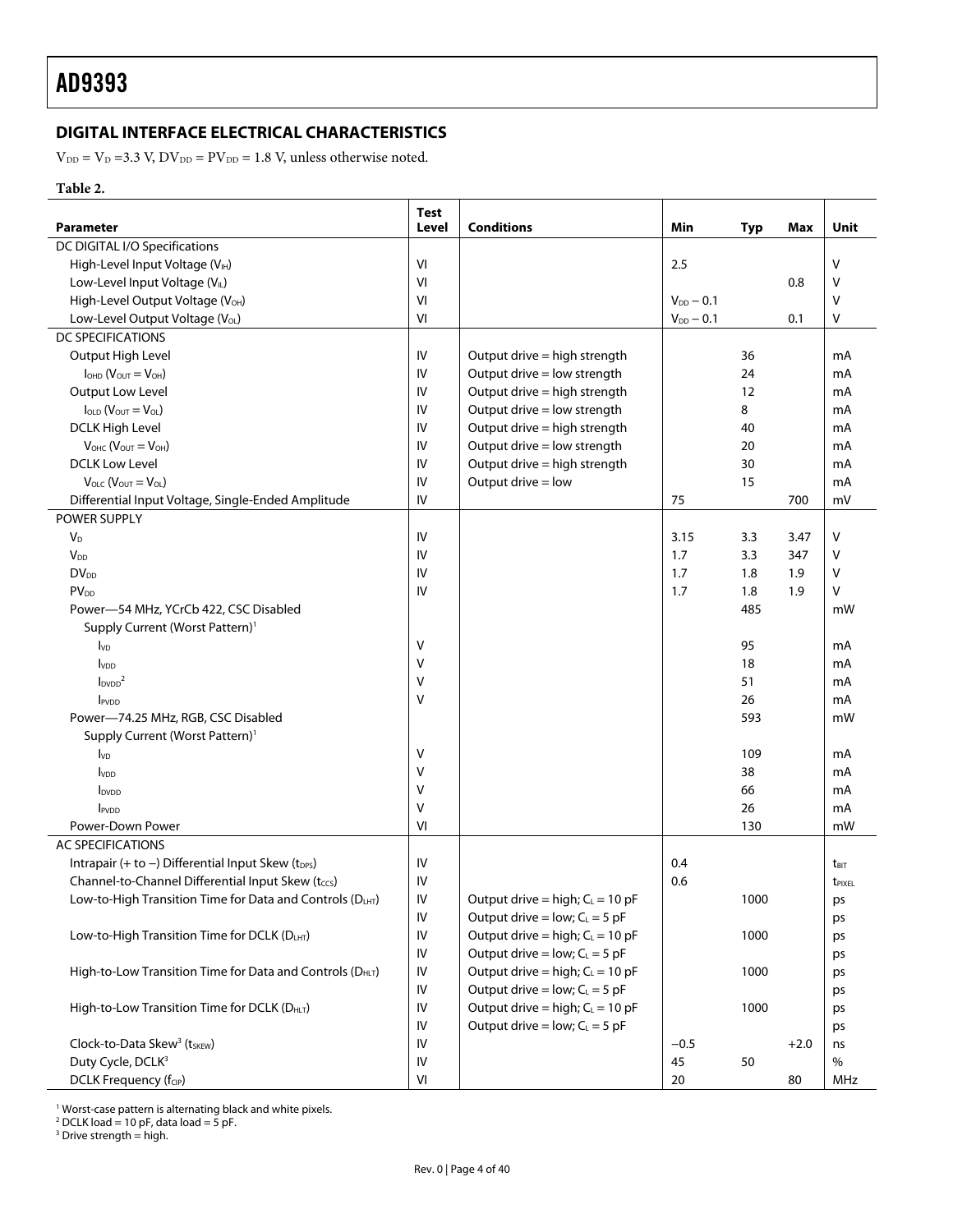# <span id="page-4-1"></span><span id="page-4-0"></span>ABSOLUTE MAXIMUM RATINGS

## **Table 3.**

| <b>Parameter</b>                    | Rating                               |
|-------------------------------------|--------------------------------------|
| <b>V<sub>D</sub></b>                | 3.6V                                 |
| V <sub>DD</sub>                     | 3.6V                                 |
| DV <sub>DD</sub>                    | 1.98 V                               |
| <b>PV<sub>DD</sub></b>              | 1.98 V                               |
| Digital Inputs                      | 5 V to 0.0 V                         |
| <b>Digital Output Current</b>       | 20 mA                                |
| <b>Operating Temperature Range</b>  | $-25^{\circ}$ C to $+85^{\circ}$ C   |
| Storage Temperature Range           | $-65^{\circ}$ C to +150 $^{\circ}$ C |
| <b>Maximum Junction Temperature</b> | $150^{\circ}$ C                      |
| Maximum Case Temperature            | $150^{\circ}$ C                      |

Stresses above those listed under Absolute Maximum Ratings may cause permanent damage to the device. This is a stress rating only; functional operation of the device at these or any other conditions above those indicated in the operational section of this specification is not implied. Exposure to absolute maximum rating conditions for extended periods may affect device reliability.

# **EXPLANATION OF TEST LEVELS**

- I 100% production tested.
- II 100% production tested at 25°C and sample tested at specified temperatures.
- III Sample tested only.
- IV Parameter is guaranteed by design and characterization testing.
- V Parameter is a typical value only.
- VI 100% production tested at 25°C; guaranteed by design and characterization testing.

# **ESD CAUTION**



ESD (electrostatic discharge) sensitive device. Charged devices and circuit boards can discharge without detection. Although this product features patented or proprietary protection circuitry, damage may occur on devices subjected to high energy ESD. Therefore, proper ESD precautions should be taken to avoid performance degradation or loss of functionality.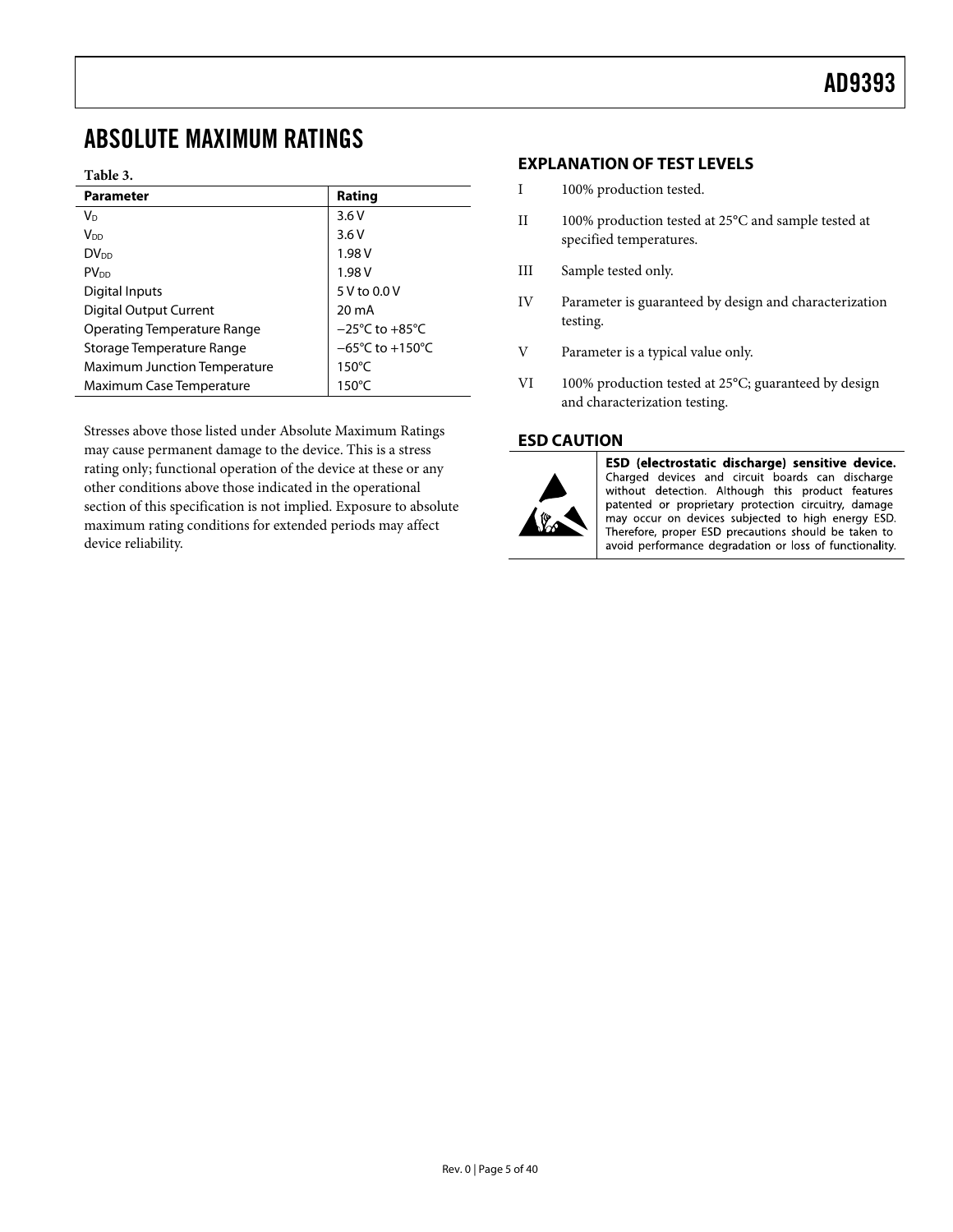

# <span id="page-5-0"></span>PIN CONFIGURATION AND FUNCTION DESCRIPTIONS

Figure 2. Pin Configuration

## **Table 4. Complete Pin List**

| Pin No.                                                                                                                                                                     | <b>Mnemonic</b>                                   | <b>Description</b>                                                                                                                                                                                                                                                                                                                                                                                                                                                                                                   | <b>Value</b>          |
|-----------------------------------------------------------------------------------------------------------------------------------------------------------------------------|---------------------------------------------------|----------------------------------------------------------------------------------------------------------------------------------------------------------------------------------------------------------------------------------------------------------------------------------------------------------------------------------------------------------------------------------------------------------------------------------------------------------------------------------------------------------------------|-----------------------|
| Inputs<br><b>B9</b>                                                                                                                                                         | <b>PD</b>                                         | Power-Down Control, Power-Down Control/Three-State Control, The function<br>of this pin is programmable via Register 0x26[2:1].                                                                                                                                                                                                                                                                                                                                                                                      | 3.3 V CMOS            |
| Digital Video Data Inputs<br>K5, K4, K8, K7, J10, K10                                                                                                                       | $Rx0+, Rx0-,$<br>$Rx1+, Rx1-,$<br>$Rx2+$ , $Rx2-$ | Digital Input Channel x True/Complement. These six pins receive three pairs of<br>transition minimized differential signaling (TMDS) pixel data (at 10x the pixel<br>rate) from a digital graphics transmitter.                                                                                                                                                                                                                                                                                                      | <b>TMDS</b>           |
| Digital Video Clock Inputs<br>K <sub>2</sub> , K <sub>1</sub>                                                                                                               | $RxC+$ , $RxC-$                                   | Digital Data Clock True/Complement. This clock pair receives a TMDS clock at<br>$1 \times$ pixel data rate.                                                                                                                                                                                                                                                                                                                                                                                                          | <b>TMDS</b>           |
| Outputs                                                                                                                                                                     |                                                   |                                                                                                                                                                                                                                                                                                                                                                                                                                                                                                                      |                       |
| B6, A6, B5, A5, B4,<br>A4, B3, A3, A2, A1,<br>B1, B2, C1, C2, D1,<br>D <sub>2</sub> , E <sub>1</sub> , E <sub>2</sub> , F <sub>1</sub> , F <sub>2</sub> ,<br>G1, G2, H1, H2 | D[23:0]                                           | Data Outputs. In RGB,<br>$D[23:16] = Red[7:0]$<br>$D[15:8] = Green[7:0]$<br>$D[7:0] = Blue[7:0]$<br>See Table 6                                                                                                                                                                                                                                                                                                                                                                                                      | V <sub>DD</sub>       |
| A7                                                                                                                                                                          | <b>DCLK</b>                                       | Data Output Clock. This is the main clock output signal used to strobe the<br>output data and HSOUT into external logic. Four possible output clocks can<br>be selected with Register 0x25[7:6]. These are related to the pixel clock (1/2×<br>pixel clock, 1x pixel clock, 2x frequency pixel clock, and a 90° phase shifted<br>pixel clock). They are produced by the internal PLL clock generator and are<br>synchronous with the pixel clock. The polarity of DCLK can also be inverted via<br>Register 0x24[0]. | V <sub>DD</sub>       |
| A <sub>8</sub>                                                                                                                                                              | <b>HSOUT</b>                                      | HSYNC Output Clock (Phase-Aligned with DCLK). Horizontal sync output. A<br>reconstructed and phase-aligned version of the HSYNC input. Both the<br>polarity and duration of this output can be programmed via serial bus<br>registers. By maintaining alignment with DCLK and data, data timing with<br>respect to horizontal sync can always be determined.                                                                                                                                                         | <b>V<sub>DD</sub></b> |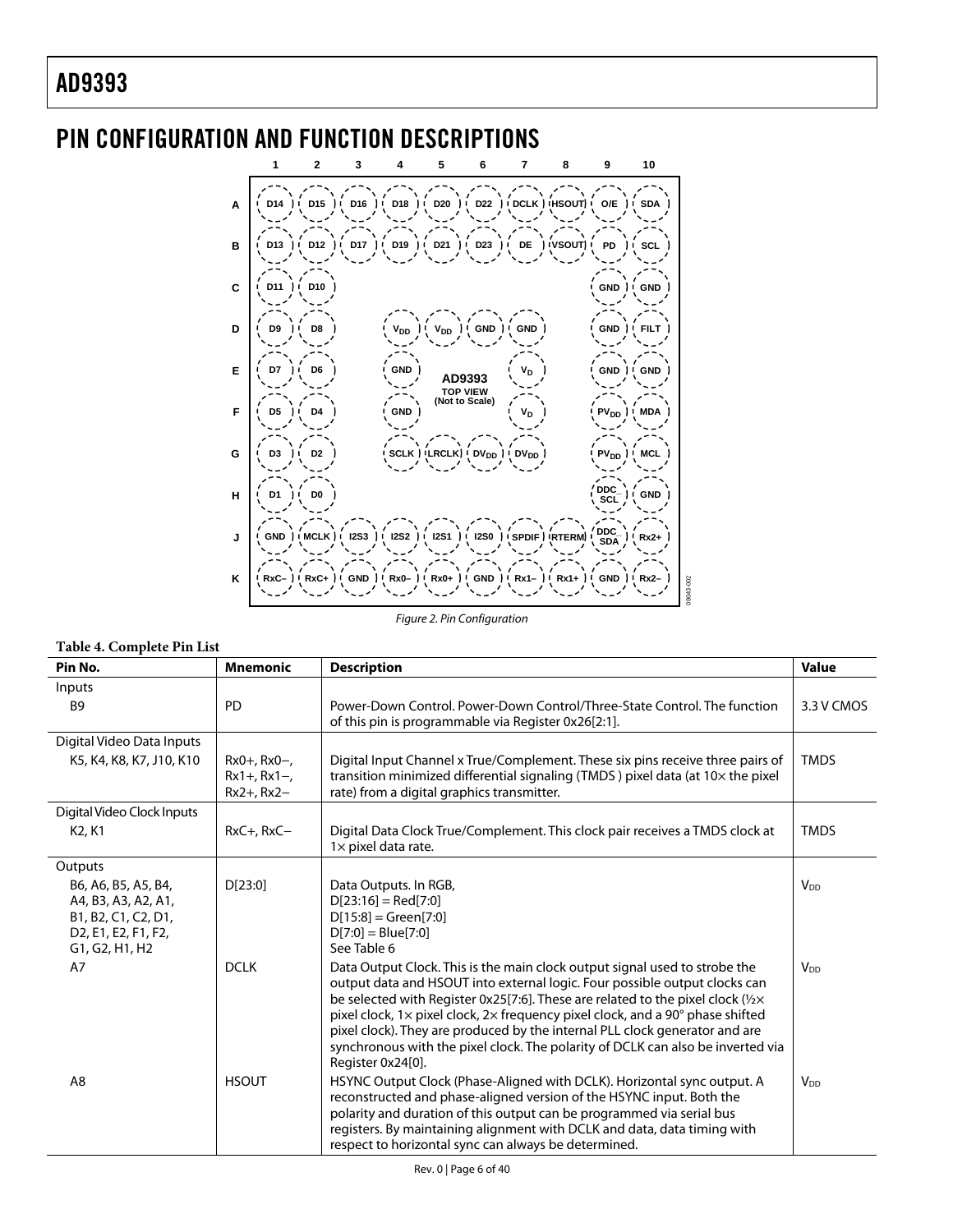| Pin No.                                                         | <b>Mnemonic</b>        | <b>Description</b>                                                                                                                                                                                                                                                                                                                                                                                                                                                                              | <b>Value</b>           |
|-----------------------------------------------------------------|------------------------|-------------------------------------------------------------------------------------------------------------------------------------------------------------------------------------------------------------------------------------------------------------------------------------------------------------------------------------------------------------------------------------------------------------------------------------------------------------------------------------------------|------------------------|
| B8                                                              | <b>VSOUT</b>           | VSYNC Output Clock (Phase-Aligned with DCLK). Vertical Sync Output. The<br>separated VSYNC from a composite signal or a direct passthrough of the<br>VSYNC signal. The polarity of this output can be controlled via the serial bus<br>bit (Register 0x24[6]).                                                                                                                                                                                                                                  | <b>V</b> <sub>DD</sub> |
| A <sub>9</sub>                                                  | O/E                    | Odd/Even Field Output for Interlaced Video. This output identifies whether the<br>current field (in an interlaced signal) is odd or even. The polarity of this signal<br>is programmable via Register 0x24[4].                                                                                                                                                                                                                                                                                  | V <sub>DD</sub>        |
| References                                                      |                        |                                                                                                                                                                                                                                                                                                                                                                                                                                                                                                 |                        |
| D <sub>10</sub>                                                 | <b>FILT</b>            | Connection for External Filter Components for Audio PLL. For proper operation,<br>the audio clock generator PLL requires an external filter. Connect the filter<br>shown in Figure 6 to this pin. For optimal performance, minimize noise and<br>parasitics on this node. For more information, see the PCB Layout<br>Recommendations section.                                                                                                                                                  | <b>PV<sub>DD</sub></b> |
| Power Supply <sup>1</sup>                                       |                        |                                                                                                                                                                                                                                                                                                                                                                                                                                                                                                 |                        |
| E7, F7                                                          | $V_D$                  | HDMI Terminator Power Supply (3.3 V). These pins supply power to the HDMI<br>terminators. They should be as quiet and filtered as possible.                                                                                                                                                                                                                                                                                                                                                     | 3.3V                   |
| D4, D5                                                          | <b>V<sub>DD</sub></b>  | Digital Output Power Supply (1.8 V to 3.3 V). A large number of output pins (up<br>to 27) switching at high speed (up to 80 MHz) generates many power supply<br>transients (noise). These supply pins are identified separately from the $V_D$ pins,<br>so output noise transferred into the sensitive circuitry can be minimized. If the<br>AD9393 is interfacing with lower voltage logic, V <sub>DD</sub> can be connected to a<br>lower supply voltage (as low as 1.8 V) for compatibility. | 1.8 V to 3.3<br>v      |
| F9, G9                                                          | <b>PV<sub>DD</sub></b> | PLL Power Supply (1.8 V). The most sensitive portion of the AD9393 is the<br>clock generation circuitry. These pins provide power to the clock PLL and help<br>the user design for optimal performance. The user should provide quiet,<br>noise-free power to these pins.                                                                                                                                                                                                                       | 1.8V                   |
| G6, G7                                                          | <b>DV<sub>DD</sub></b> | Digital Logic Power Supply (1.8 V). These pins supply power to the digital<br>logic.                                                                                                                                                                                                                                                                                                                                                                                                            | 1.8V                   |
| C9, C10, D6, D7, D9, E4,<br>E9, E10,<br>F4, H10, J1, K3, K6, K9 | <b>GND</b>             | Ground. The ground return for all circuitry on chip. It is recommended that the<br>AD9393 be assembled on a single solid ground plane, with careful attention<br>to ground current paths.                                                                                                                                                                                                                                                                                                       | 0V                     |
| Control                                                         |                        |                                                                                                                                                                                                                                                                                                                                                                                                                                                                                                 |                        |
| A10                                                             | <b>SDA</b>             | Serial Port Data I/O for Programming the AD9393 Registers. The I <sup>2</sup> C address is<br>Address 0x98.                                                                                                                                                                                                                                                                                                                                                                                     | 3.3 V CMOS             |
| <b>B10</b>                                                      | SCL                    | Serial Port Data Clock for Programming the AD9393 Registers.                                                                                                                                                                                                                                                                                                                                                                                                                                    | 3.3 V CMOS             |
| <b>HDCP</b>                                                     |                        |                                                                                                                                                                                                                                                                                                                                                                                                                                                                                                 |                        |
| H <sub>9</sub>                                                  | DDC_SCL                | HDCP Slave Serial Port Data Clock for HDCP Communications to Transmitter.                                                                                                                                                                                                                                                                                                                                                                                                                       | 3.3 V CMOS             |
| J9                                                              | DDC_SDA                | HDCP Slave Serial Port Data I/O for HDCP Communications to Transmitter. The<br>I <sup>2</sup> C address is Address 0x74 or Address 0x76.                                                                                                                                                                                                                                                                                                                                                        | 3.3 V CMOS             |
| F10                                                             | <b>MDA</b>             | Master Serial Port I/O to EEPROM with HDCP Keys-' <sup>2</sup> C Address is 0xA0.                                                                                                                                                                                                                                                                                                                                                                                                               | 3.3 V CMOS             |
| G10                                                             | <b>MCL</b>             | Master Serial Port Data Clock to EEPROM with HDCP Keys.                                                                                                                                                                                                                                                                                                                                                                                                                                         | 3.3 V CMOS             |
| <b>Audio Data Outputs</b>                                       |                        |                                                                                                                                                                                                                                                                                                                                                                                                                                                                                                 |                        |
| J7                                                              | S/PDIF                 | S/PDIF Digital Audio Output.                                                                                                                                                                                                                                                                                                                                                                                                                                                                    | <b>V</b> <sub>DD</sub> |
| J6                                                              | <b>I2S0</b>            | 1 <sup>2</sup> S Audio (Channel 1, Channel 2). Channel 0 and Channel 1 Audio Output.                                                                                                                                                                                                                                                                                                                                                                                                            | $V_{DD}$               |
| J5                                                              | <b>I2S1</b>            | I <sup>2</sup> S Audio (Channel 3, Channel 4). Channel 2 and Channel 3 Audio Output.                                                                                                                                                                                                                                                                                                                                                                                                            | <b>V</b> <sub>DD</sub> |
| J4                                                              | <b>I2S2</b>            | I <sup>2</sup> S Audio (Channel 5, Channel 6). Channel 4 and Channel 5 Audio Output.                                                                                                                                                                                                                                                                                                                                                                                                            | <b>V</b> <sub>DD</sub> |
| J3                                                              | 1253                   | I <sup>2</sup> S Audio (Channel 7, Channel 8). Channel 6 and Channel 7 Audio Output.                                                                                                                                                                                                                                                                                                                                                                                                            | <b>V</b> <sub>DD</sub> |
| J2                                                              | <b>MCLK</b>            | Audio Master Clock Output for S/PDIF Data.                                                                                                                                                                                                                                                                                                                                                                                                                                                      | <b>V</b> <sub>DD</sub> |
| G <sub>4</sub>                                                  | <b>SCLK</b>            | Audio Serial Clock Output for I <sup>2</sup> S Data.                                                                                                                                                                                                                                                                                                                                                                                                                                            | $V_{DD}$               |
| G <sub>5</sub>                                                  | <b>LRCLK</b>           | Data Output Clock for Left and Right Audio Channels.                                                                                                                                                                                                                                                                                                                                                                                                                                            | <b>V</b> <sub>DD</sub> |
| Data Enable                                                     |                        |                                                                                                                                                                                                                                                                                                                                                                                                                                                                                                 |                        |
| <b>B7</b>                                                       | DE                     | Data Enable for Active Data Pixels.                                                                                                                                                                                                                                                                                                                                                                                                                                                             | 3.3 V CMOS             |
| RTERM                                                           |                        |                                                                                                                                                                                                                                                                                                                                                                                                                                                                                                 |                        |
| J8                                                              | <b>RTERM</b>           | Sets Internal Termination Resistance. Place a 500 $\Omega$ (1% tolerance) resistor from<br>this pin to ground. This sets the internal termination of TMDS lines to 50 $\Omega$ .                                                                                                                                                                                                                                                                                                                | 500 $\Omega$           |

 $^{\rm 1}$  The supplies should be sequenced such that V $_{\rm D}$  and V $_{\rm DD}$  are never less than 300 mV below DV $_{\rm DD}$ . At no time should DV $_{\rm DD}$  be more than 300 mV greater than V $_{\rm D}$  or V $_{\rm DD}$ .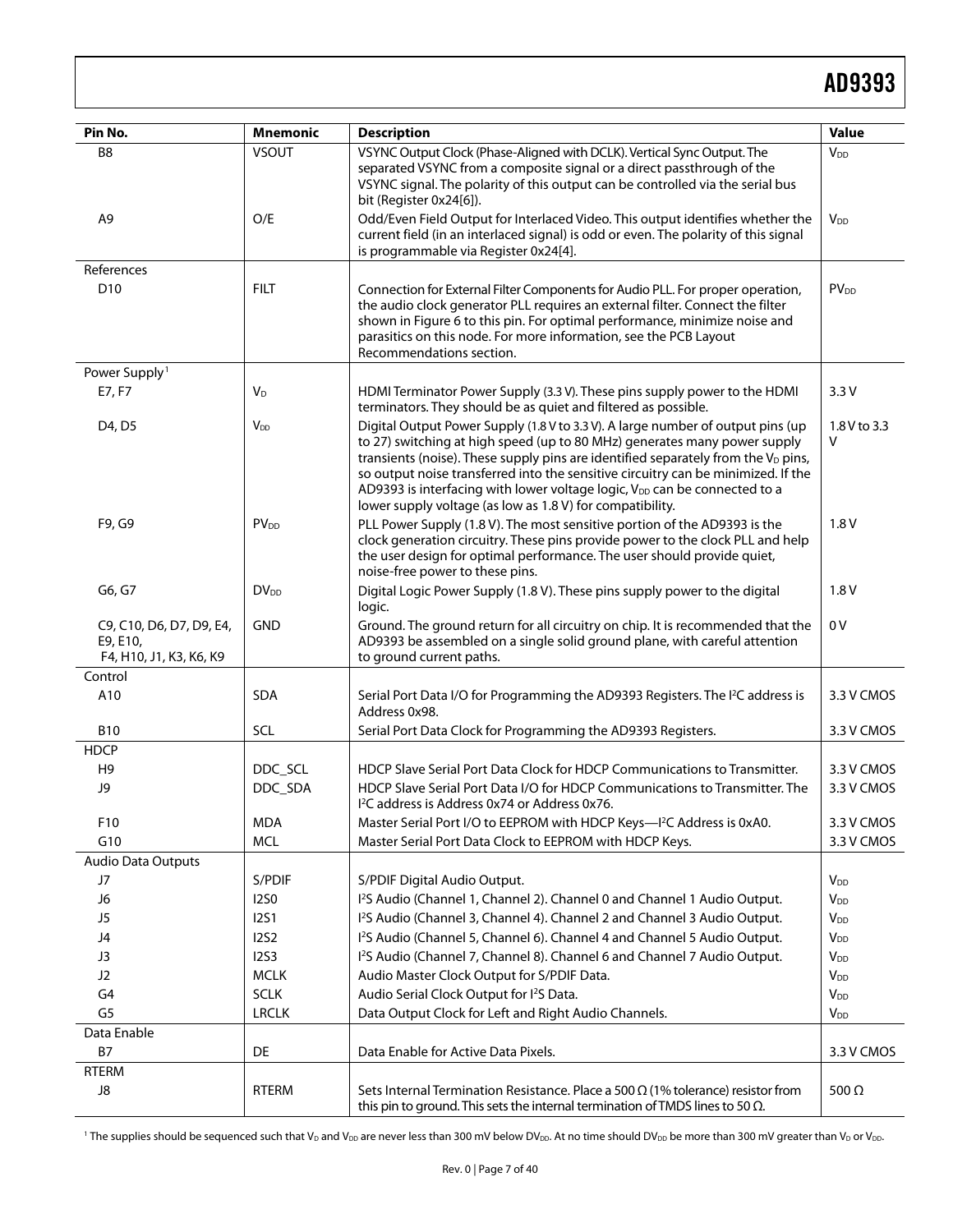# <span id="page-7-1"></span><span id="page-7-0"></span>DESIGN GUIDE **GENERAL DESCRIPTION**

The AD9393 is a fully integrated solution for receiving DVI/ HDMI signals and is capable of decoding HDCP-encrypted signals through connections to an external EEPROM. The circuit is ideal for providing an interface for HDTV monitors or as the front end to high performance video scan converters.

Implemented in a high performance CMOS process, the interface can capture signals with pixel rates of up to 80 MHz.

The AD9393 includes all necessary circuitry for decoding TMDS signaling including those encrypted with HDCP. Included in the output formatting is a color space converter (CSC), which accommodates any input color space and can output any color space. All controls are programmable via a 2-wire serial interface. Full integration of these sensitive mixed signal functions makes system design straight forward and less sensitive to the physical and electrical environment.

# **DIGITAL INPUTS**

The digital control inputs ( $I^2C$ ) on the AD9393 operate to 3.3 V CMOS levels. In addition, all digital inputs except the TMDS inputs (HDMI/DVI) are 5 V tolerant. Applying 5 V to them does not cause any damage. The TMDS input pairs (Rx0±, Rx1 $\pm$ , Rx2 $\pm$ , and RxC $\pm$ ) must maintain a 100  $\Omega$  differential impedance (through proper PCB layout) from the connector to the input where they are internally terminated (50  $\Omega$  to 3.3 V). If additional ESD protection is desired, using a low capacitance ESD protection varistor offers 8 kV of protection to the HDMI TMDS lines.

# **Table 5. Power-Down Mode Descriptions**

# **SERIAL CONTROL PORT**

The serial control port is designed for 3.3 V logic. However, it is tolerant of 5 V logic signals.

# **OUTPUT SIGNAL HANDLING**

The digital outputs operate from 1.8 V to 3.3 V ( $V_{DD}$ ).

# **POWER MANAGEMENT**

To determine the correct power state, the AD9393 uses the activity detect circuits, the active interface bits in the serial bus, the active interface override bits, the power-down bit, and the power-down ball. There are three power modes: full power, auto power-down, and power-down.

[Table 5](#page-7-2) summarizes how the AD9393 determines which power mode to use and which circuitry is powered on/off in each of these modes. The power-down command has first priority and the automatic circuitry second priority. The power-down ball (Ball B8—polarity set by Register 0x26[3]) can drive the chip into two power-down options. Bit 2 of Register 0x26 controls these two options. Bit 0 controls whether the chip is powered down or the outputs are placed in high impedance mode. Bit 7 to Bit 4 of Register 0x26 control whether the outputs, Sony/ Philips digital interface (S/PDIF), or Inter-IC Sound bus (I<sup>2</sup>S or IIS) outputs are in high impedance mode or not. See the [2-Wire](#page-21-1)  [Serial Control Register Detail](#page-21-1) section for the details.

<span id="page-7-2"></span>

|                   |                         | <b>Inputs</b>               |                                                      |
|-------------------|-------------------------|-----------------------------|------------------------------------------------------|
| Mode              | Power-Down <sup>1</sup> | Auto PD Enable <sup>2</sup> | <b>Power-On/Comments</b>                             |
| <b>Full Power</b> |                         |                             | Everything                                           |
| Auto Power-Down   |                         |                             | Serial bus, sync activity detect, band gap reference |
| Power-Down        |                         |                             | Serial bus, sync activity detect, band gap reference |

1 Power-down is controlled via Bit 0 in Register 0x26.

2 Auto power-down is controlled via Bit 7 in Register 0x27.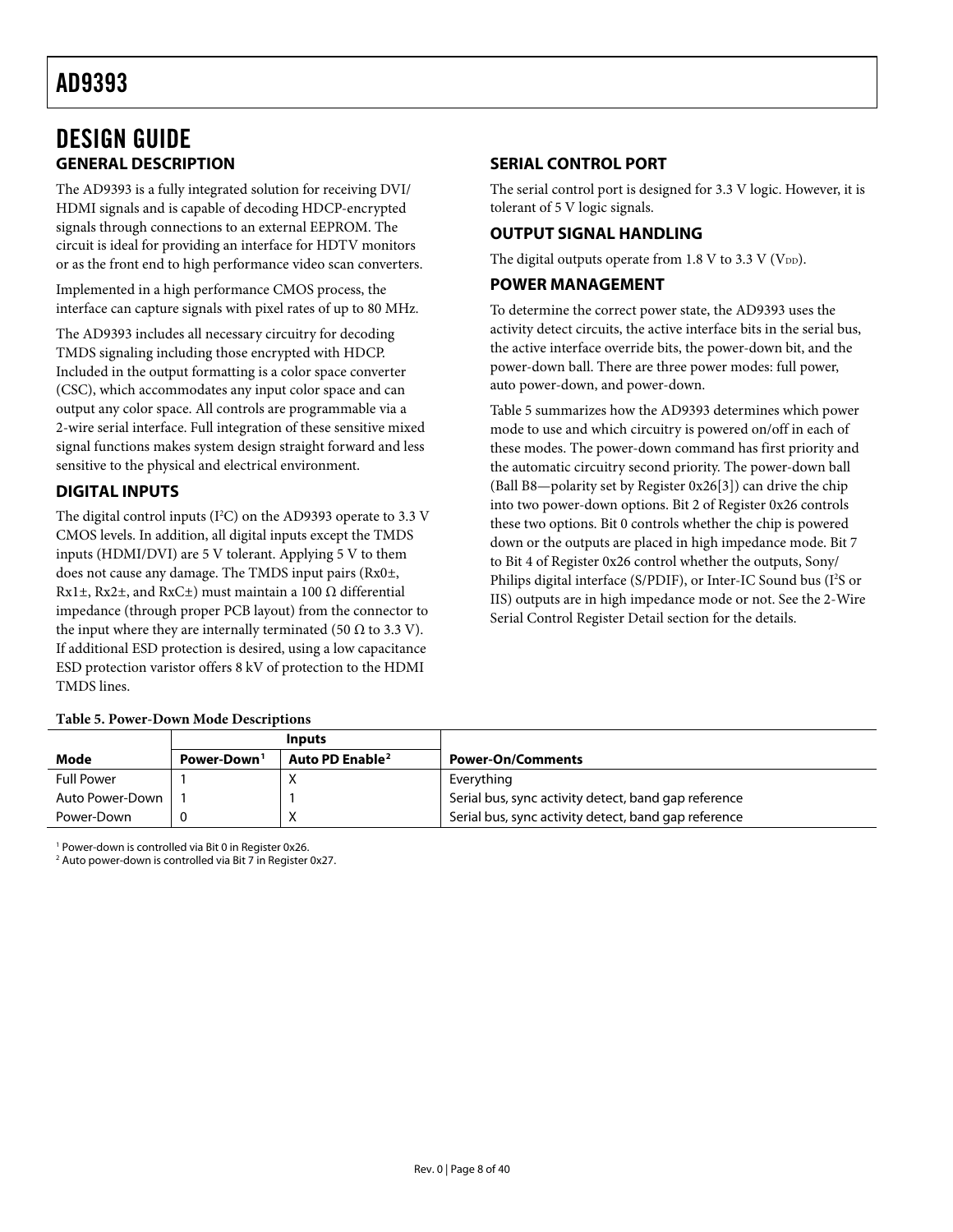# <span id="page-8-1"></span><span id="page-8-0"></span>**TIMING**

The output data clock signal is created so that its rising edge always occurs between data transitions and can be used to latch the output data externally.

[Figure 3](#page-8-3) shows the timing operation of the AD9393.



# <span id="page-8-3"></span>**HDMI RECEIVER**

The HDMI receiver section of the AD9393 allows the reception of a digital video stream (which is backward compatible with DVI and able to accommodate video of various formats (RGB, YCrCb 4:4:4, 4:2:2)). The receiver also allows up to eight channels of audio. Infoframes are transmitted carrying information about the video format, audio clocks, and many other items necessary for a monitor to utilize fully the information stream available.

The earlier digital visual interface (DVI) format was restricted to an RGB 24-bit color space only. Embedded in this data stream were HSYNCs, VSYNCs, and display enable (DE) signals; but no audio information. The HDMI specification allows transmission of all the DVI capabilities, but adds several YCrCb formats that make the inclusion of a programmable color space converter (CSC) a very desirable feature. With this feature, the scaler following the AD9393 can specify that it always wishes to receive a particular format, for instance, 4:2:2 YCrCb, regardless of the transmitted mode. If RGB is sent, the CSC can easily convert that to 4:2:2 YCrCb while relieving the scaler of this task.

<span id="page-8-2"></span>In addition, the HDMI specification supports the transmission of up to eight channels of S/PDIF or I<sup>2</sup>S audio. The audio information is separated into packets and transmitted during the video blanking periods along with specific information about the clock frequency. Part of this audio information (audio infoframe) tells the user how many channels of audio are being transmitted, where the channels should be placed, information regarding the source (make, model), and other data.

# **DE GENERATOR**

The AD9393 has an on-board generator for DE, for the start of active video (SAV), and for the end of active video (EAV), all of which are necessary for describing the complete data stream for a BT656-compatible output. This signal alerts the following circuitry, which are displayable video pixels.

# **4:4:4 TO 4:2:2 FILTER**

The AD9393 contains a filter that allows it to convert a signal from YCrCb 4:4:4 to YCrCb 4:2:2 while maintaining the maximum accuracy and fidelity of the original signal.

# **Input Color Space to Output Color Space**

The AD9393 can accept a wide variety of input formats and either retain that format or convert to another. Input formats supported are

- 4:4:4 YCrCb 8-bit
- 4:2:2 YCrCb 8-, 10-, and 12-bit
- RGB 8-bit

Output modes supported are

- 4:4:4 YCrCb 8-bit
- 4:2:2 YCrCb 8-, 10-, and 12-bit
- Dual 4:2:2 YCrCb 8-bit

# **Color Space Conversion (CSC) Matrix**

The CSC matrix in the AD9393 consists of three identical processing channels. In each channel, three input values are multiplied by three separate coefficients. An offset value for each row of the matrix and a scaling multiple for all values are also included. Each value has a 13-bit, twos complement resolution to ensure the signal integrity is maintained. The CSC is designed to run at speeds up to 80 MHz supporting resolutions up to 720p at 60 Hz. With any-to-any color space support, formats such as RGB, YUV, YCrCb, and others are supported by the CSC.

The main inputs,  $R_{IN}$ ,  $G_{IN}$ , and  $B_{IN}$ , come from the 8-bit or 12bit inputs from each channel. These inputs are based on the input format detailed in [Table 30](#page-33-2) to [Table 52](#page-35-2). The mapping of these inputs to the CSC inputs is shown in [Table 6](#page-8-2).

# **Table 6. CSC Port Mapping**

| Table 0. CoC I oft mapping |                          |
|----------------------------|--------------------------|
| <b>Input Channel</b>       | <b>CSC Input Channel</b> |
| $R/Cr$ (D[23:16])          | R <sub>IN</sub>          |
| Gr/Y (D[15:8])             | אוכ                      |
| B/Cb (D[7:0])              | B <sub>IN</sub>          |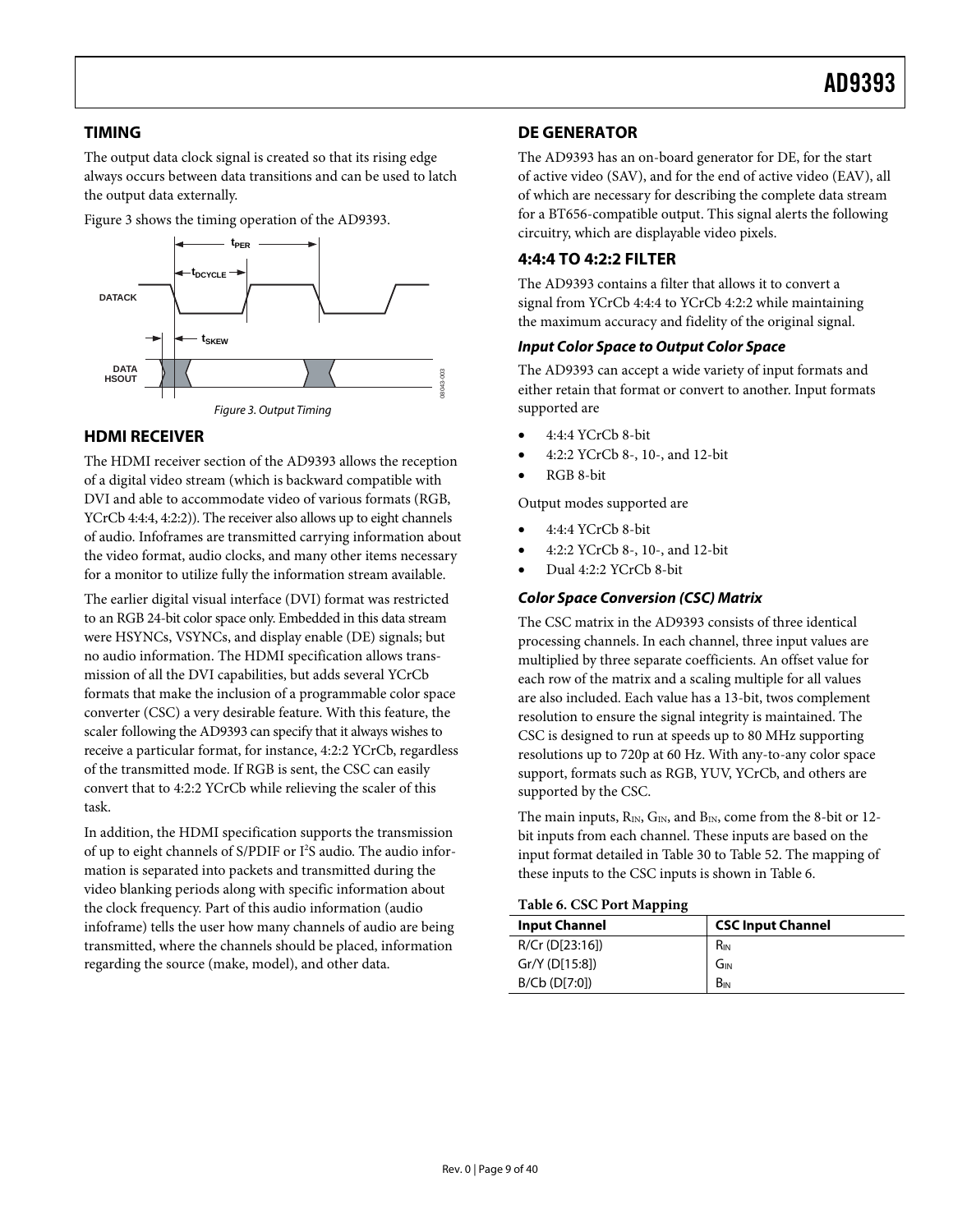<span id="page-9-0"></span>One of the three input channels is represented in [Figure 4](#page-9-2). In each processing channel, the three inputs are multiplied by three separate coefficients marked a1, a2, and a3. These coefficients are divided by 4096 to obtain nominal values ranging from −0.9998 to +0.9998. The variable labeled a4 is used as an offset control. The CSC\_MODE setting is the same for all three processing channels. This multiplies all coefficients and offsets by a factor of  $2^{\text{CSC\_MODE}}$ .

The functional diagram for a single channel of the CSC (as shown in [Figure 4](#page-9-2)) is repeated for the remaining G and B channels. The coefficients for these channels are b1, b2, b3, b4, c1, c2, c3, and c4.



Figure 4. Single CSC Channel

<span id="page-9-2"></span>A programming example and register settings for several common conversions are listed in the [Color Space Converter](#page-33-3)  [\(CSC\) Common Settings](#page-33-3) section.

For a detailed functional description and more programming examples that are compatible with the AD9393, refer to the AN-795 Application Note, *AD9880 Color Space Converter User's Guide.*

# <span id="page-9-1"></span>**AUDIO PLL SETUP**

Data contained in the audio infoframes (among other registers) defines for the AD9393 HDMI receiver not only the type of

audio, but also the sampling frequency  $(f<sub>s</sub>)$ . The audio infoframe also contains information about the N and CTS values used to recreate the clock. With this information, it is possible to regenerate the audio sampling frequency. The audio clock is regenerated by dividing the 20-bit CTS value into the TMDS clock, then multiplying by the 20-bit N value. This yields a multiple of the sampling frequency of either  $128 \times f_s$  or  $256 \times$ fs. It is possible for this to be specified up to  $1024 \times$  fs.



To provide the most flexibility in configuring the audio sampling clock, an additional PLL is employed. The PLL characteristics are determined by the loop filter design (see [Figure 6](#page-9-1)), the PLL charge pump current, and the VCO range setting.



Figure 6. PLL Loop Filter Detail

To fully support all audio modes for all video resolutions up to 1080i, it is necessary to adjust certain audio-related registers from their power-on default values. [Table 7](#page-9-3) describes these registers and gives the recommended settings.

<span id="page-9-3"></span>

|          |             | Recommended    |                                   |                                                                                                                                |
|----------|-------------|----------------|-----------------------------------|--------------------------------------------------------------------------------------------------------------------------------|
| Register | <b>Bits</b> | <b>Setting</b> | <b>Function</b>                   | <b>Comments</b>                                                                                                                |
| 0x01     | [7:0]       | 0x00           | PLL divisor (MSBs)                | The video PLL is used for the audio clock circuit when in HDMI mode. This                                                      |
| 0x02     | [7:4]       | 0x40           | PLL divisor (LSBs)                | is done automatically.                                                                                                         |
| 0x03     | [7:6]       | 01             | VCO range                         |                                                                                                                                |
|          | [5:3]       | 010            | Charge pump current               |                                                                                                                                |
|          | [2]         |                | PLL enable                        | In HDMI mode, this bit enables a lower frequency to be used for audio<br>MCLK generation.                                      |
| 0x34     | [5:4]       | 11             | Audio frequency mode<br>override  | Allows the chip to determine the low frequency mode of the audio PLL.                                                          |
| 0x58     | [7]         |                | <b>MCLK PLL enable</b>            | This enables the analog PLL to be used for audio MCLK generation.                                                              |
|          | [6:4]       | 001            | <b>MCLK PLL divisor</b>           | When the analog PLL is enabled for MCLK generation, another frequency<br>divider is provided; these bits set the divisor to 2. |
|          | [3]         | $\mathbf{0}$   | N/CTS disable                     | The N and CTS values should always be enabled.                                                                                 |
|          | $[2:0]$     | $0***$         | <b>MCLK</b> sampling<br>frequency | $000 = 128 \times f_s$<br>$001 = 256 \times f_s$<br>$010 = 384 \times f_s$<br>$011 = 512 \times f_s$                           |

#### **Table 7. Audio Register Settings**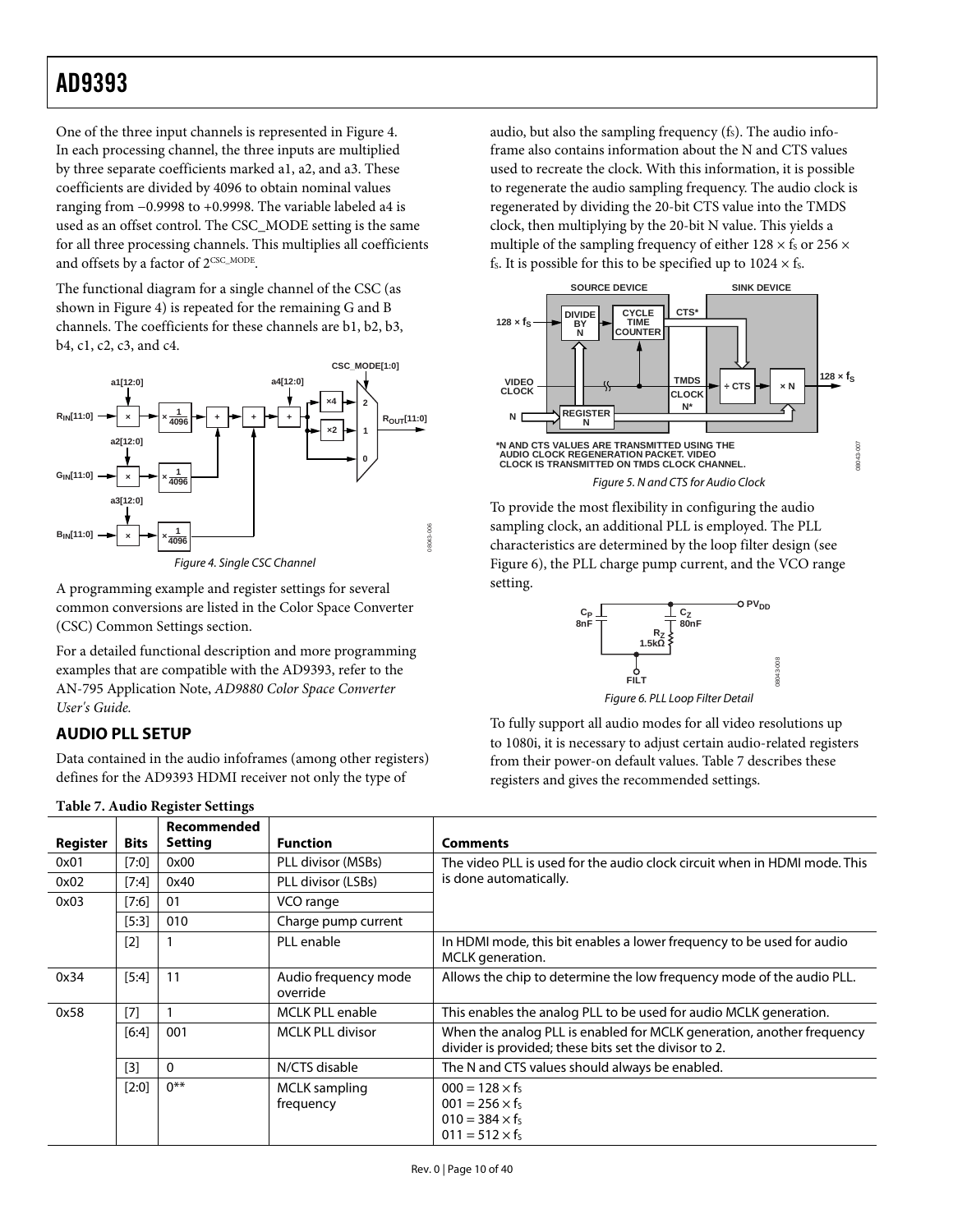# <span id="page-10-1"></span><span id="page-10-0"></span>**AUDIO BOARD LEVEL MUTING**

The audio can be muted through the infoframes or locally via the serial bus registers. This can be controlled with Register 0x57, Bits[7:6].

# **AVI Infoframes**

The HDMI TMDS transmission contains infoframes with specific information for the monitor such as:

- Audio information
	- Two channels to eight channels of audio identified
	- Audio coding
	- Audio sampling frequency
- Speaker placement
- N and CTS values (for reconstruction of the audio)
- Muting
- Source information
	- CD
	- **SACD**
	- DVD
- Video information
	- Video ID code (per CEA861B)
	- Color space
	- Aspect ratio
	- Horizontal and vertical bar information
	- MPEG frame information (I, B, or P frame)
- Vendor (transmitter source) name and product model

#### **Table 8. Output Formats1**

This information is the fundamental difference between DVI and HDMI transmissions and is located in the read-only registers Register 0x5A to Register 0xEE. In addition to this information, registers are provided to indicate that new information has been received. Registers with addresses ending in 7 or F beginning with Register 0x87 contain the new data flags (NDF) information. All of these registers contain the same information and all are reset when any of them are read. Although there is no external interrupt signal, it is very easy for the user to read any of the NDF registers to see if there is new information to be processed.

# **OUTPUT DATA FORMATS**

The AD9393 supports 4:4:4, 4:2:2, double data-rate (DDR), and BT656 output formats. Register 0x25[3:0] controls the output mode. These modes and the pin mapping are illustrated in Table 8.

|                 | <b>Bits D[23:0]</b>                              |    |    |    |    |    |                                                                |         |    |    |    |         |  |    |               |                                             |  |  |  |   |  |  |  |     |
|-----------------|--------------------------------------------------|----|----|----|----|----|----------------------------------------------------------------|---------|----|----|----|---------|--|----|---------------|---------------------------------------------|--|--|--|---|--|--|--|-----|
| Port            | 23                                               | 22 | 21 | 20 | 19 | 18 |                                                                | 16      | 15 | 14 | 13 | 12      |  | 10 | 9             | 8                                           |  |  |  | 4 |  |  |  | - 0 |
| 4:4:4           | Red/Cr [7:0]                                     |    |    |    |    |    | Green/Y [7:0]                                                  |         |    |    |    |         |  |    | Blue/Cb [7:0] |                                             |  |  |  |   |  |  |  |     |
| 4:2:2           | CbCr [7:0]                                       |    |    |    |    |    |                                                                | Y [7:0] |    |    |    |         |  |    |               | DDR 4:2:2 $\uparrow$ CbCr $\downarrow$ Y, Y |  |  |  |   |  |  |  |     |
| 4:4:4 DDR       | DDR $\uparrow$ B [7:4]<br>DDR $\uparrow$ G [3:0] |    |    |    |    |    | DDR $\uparrow$ B [3:0]<br>DDR 4:2:2 ↑ CbCr [11:0]              |         |    |    |    |         |  |    |               |                                             |  |  |  |   |  |  |  |     |
|                 | DDR $\downarrow$ R [7:0]                         |    |    |    |    |    | DDR 4:2:2 $\downarrow$ Y, Y [11:0]<br>DDR $\downarrow$ G [7:4] |         |    |    |    |         |  |    |               |                                             |  |  |  |   |  |  |  |     |
| 4:2:2 to 12-bit | CbCr [11:0]                                      |    |    |    |    |    |                                                                |         |    |    |    | Y[11:0] |  |    |               |                                             |  |  |  |   |  |  |  |     |

 $^{\rm 1}$  Arrows indicate clock edge. The rising edge of clock =  $\uparrow$ , the falling edge =  $\downarrow$ .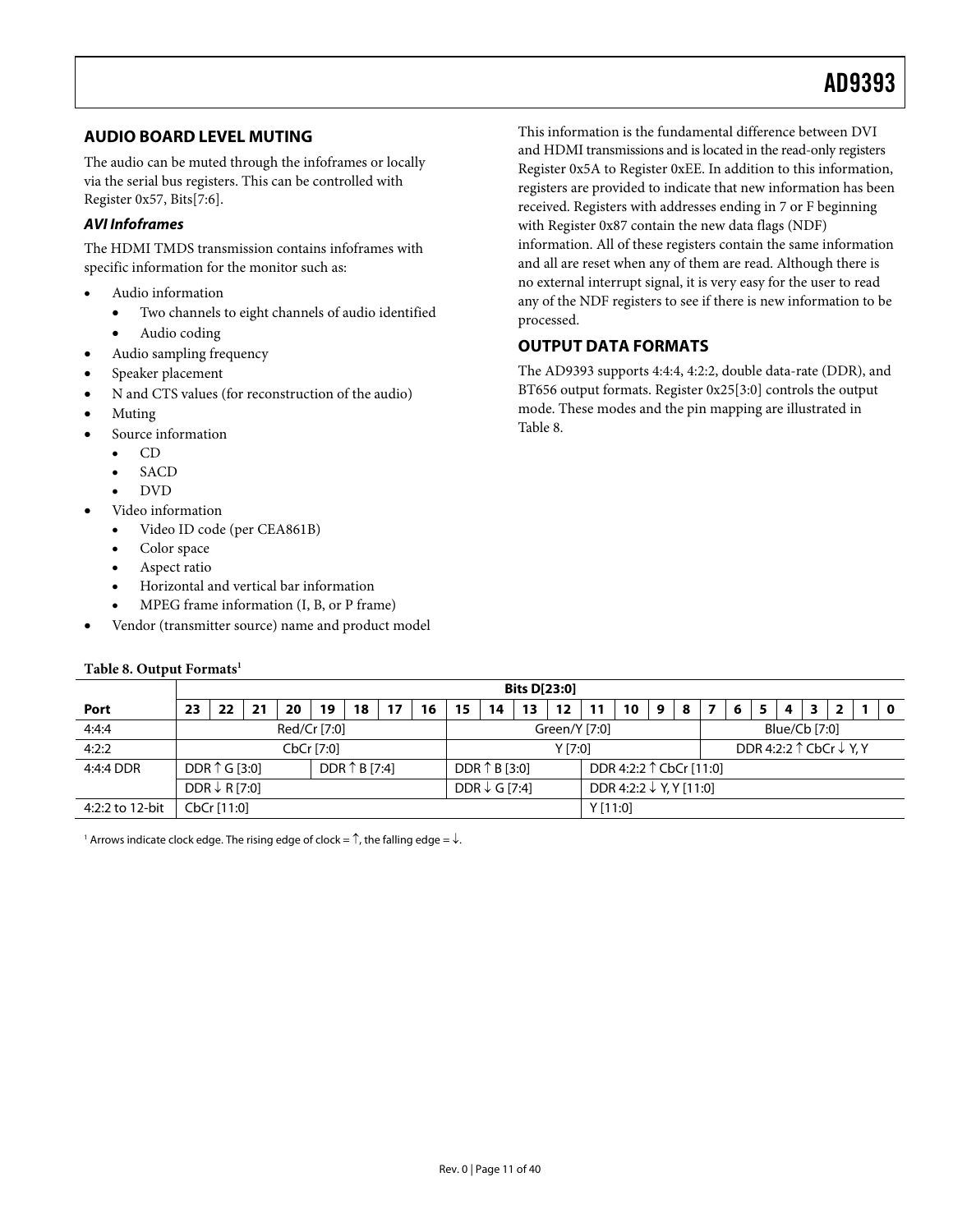# <span id="page-11-0"></span>2-WIRE SERIAL REGISTER MAP

The AD9393 is initialized and controlled by a set of registers that determines the operating modes. An external controller is employed to write and read the control registers through the 2-wire serial interface port.

|                    | <b>Read/Write</b> |         | <b>Default</b><br><b>Value</b> |                              |                                                                                                                             |
|--------------------|-------------------|---------|--------------------------------|------------------------------|-----------------------------------------------------------------------------------------------------------------------------|
| <b>Hex Address</b> |                   | Bits    |                                | <b>Register Name</b>         | <b>Description</b>                                                                                                          |
| 0x00               | Read              | $[7:0]$ | 00000000                       | Chip revision                | Chip revision ID. Revision is read [7:4] = major revision. [3:0]<br>$=$ minor revision.                                     |
| 0x01               | Read/write        | [7:0]   | 01101001                       | PLL divider MSB              | PLL feedback divider value MSB.                                                                                             |
| 0x02               | Read/write        | $[7:4]$ | 1101xxxx                       | PLL divider LSB              | PLL feedback divider value LSB.                                                                                             |
| 0x03               | Read/write        | [7:6]   | 01xxxxxx                       | VCO range                    | VCO range.                                                                                                                  |
|                    |                   | $[5:3]$ | xx001xxx                       | Charge pump                  | Charge pump current control for PLL.                                                                                        |
|                    |                   | $[2]$   | xxxxx0xx                       | PLL enable                   | This bit enables a lower frequency to be used for audio<br>MCLK generation.                                                 |
| 0x11               | Read/write        | $[7:0]$ | 00000000                       | Reserved                     | Must be set to 0x00 (default).                                                                                              |
| 0x12               | Read/write        | $[7]$   | 1xxxxxxx                       | Input HSYNC polarity         | $0 =$ active low.                                                                                                           |
|                    |                   |         |                                |                              | $1 =$ active high.                                                                                                          |
|                    |                   | [6]     | x0xxxxxx                       | HSYNC polarity override      | $0 =$ auto HSYNC polarity.                                                                                                  |
|                    |                   |         |                                |                              | $1 =$ manual HSYNC polarity.                                                                                                |
|                    |                   | $[5]$   | xx1xxxxx                       | Input VSYNC polarity         | $0 =$ active low.                                                                                                           |
|                    |                   |         |                                |                              | $1 =$ active high.                                                                                                          |
|                    |                   | $[4]$   | xxx0xxxx                       | VSYNC polarity override      | $0 =$ auto VSYNC polarity.                                                                                                  |
|                    |                   |         |                                |                              | $1 =$ manual VSYNC polarity.                                                                                                |
| 0x17               | Read              | [3:0]   | xxxx0000                       | <b>HSYNCs per VSYNC MSB</b>  | MSB of HSYNCs per VSYNC.                                                                                                    |
| 0x18               | Read              | $[7:0]$ | 00000000                       | <b>HSYNCs per VSYNC LSB</b>  | HSYNCs per VSYNC count.                                                                                                     |
| 0x22               | Read/write        | $[7:0]$ | 4                              | <b>VSYNC</b> duration        | VSYNC duration.                                                                                                             |
| 0x23               | Read/write        | $[7:0]$ | 32                             | <b>HSYNC</b> duration        | HSYNC duration. Sets the duration of the output HSYNC in<br>pixel clocks.                                                   |
| 0x24               | Read/write        | $[7]$   | 1xxxxxxx                       | <b>HSYNC</b> output polarity | Output HSYNC polarity.                                                                                                      |
|                    |                   |         |                                |                              | $0 =$ active low output.                                                                                                    |
|                    |                   |         |                                |                              | $1 =$ active high output.                                                                                                   |
|                    |                   | [6]     | x1xxxxxx                       | VSYNC output polarity        | Output VSYNC polarity.                                                                                                      |
|                    |                   |         |                                |                              | $0 =$ active low output.                                                                                                    |
|                    |                   |         |                                |                              | $1 =$ active high output.                                                                                                   |
|                    |                   | $[5]$   | xx1xxxxx                       | DE output polarity           | Output DE polarity.                                                                                                         |
|                    |                   |         |                                |                              | $0$ = negative output.                                                                                                      |
|                    |                   |         |                                |                              | $1 =$ positive output.                                                                                                      |
|                    |                   | $[4]$   | xxx1xxxx                       | Field output polarity        | Output field polarity.                                                                                                      |
|                    |                   |         |                                |                              | $0 =$ active low output.                                                                                                    |
|                    |                   |         |                                |                              | $1 =$ active high output.                                                                                                   |
|                    |                   | [0]     | xxxxxxx0                       | Output CLK invert            | $0 =$ noninverted clock output.                                                                                             |
|                    |                   |         |                                |                              | $1 =$ inverted clock output.                                                                                                |
| 0x25               | Read/write        | [7:6]   | 01xxxxxx                       | Output CLK select            | Selects which clock to use on output ball. 1x CLK is divided<br>down from TMDS clock input when pixel repetition is in use. |
|                    |                   |         |                                |                              | $00 = 1/2 \times CLK$ .                                                                                                     |
|                    |                   |         |                                |                              | $01 = 1 \times CLK$ .                                                                                                       |
|                    |                   |         |                                |                              | $10 = 2 \times$ CLK.                                                                                                        |
|                    |                   |         |                                |                              | $11 = 90^\circ$ phase $1 \times$ CLK.                                                                                       |
|                    |                   | $[5:4]$ | xx11xxxx                       | Output drive strength        | Sets the drive strength of the outputs. $00 =$ lowest, $11 =$                                                               |
|                    |                   |         |                                |                              | highest.                                                                                                                    |
|                    |                   | [3:2]   | xxxx00xx                       | Output mode                  | Selects the data output mapping.                                                                                            |
|                    |                   |         |                                |                              | $00 = 4:4:4$ mode (normal).                                                                                                 |
|                    |                   |         |                                |                              | $01 = 4:2:2 + DDR 4:2:2$ on $D[7:0]$ .                                                                                      |
|                    |                   |         |                                |                              | $10 =$ DDR 4:4:4 + DDR 4:2:2 on D[7:0].                                                                                     |
|                    |                   |         |                                |                              | $11 = 12$ -bit 4:2:2.                                                                                                       |
|                    |                   | $[1]$   | xxxxxx1x                       | Primary output enable        | Enables primary output.                                                                                                     |
|                    |                   | [0]     | xxxxxxx0                       | Secondary output enable      | Enables secondary output (DDR 4:2:2 in Output Mode 1                                                                        |
|                    |                   |         |                                |                              | and Output Mode 2).                                                                                                         |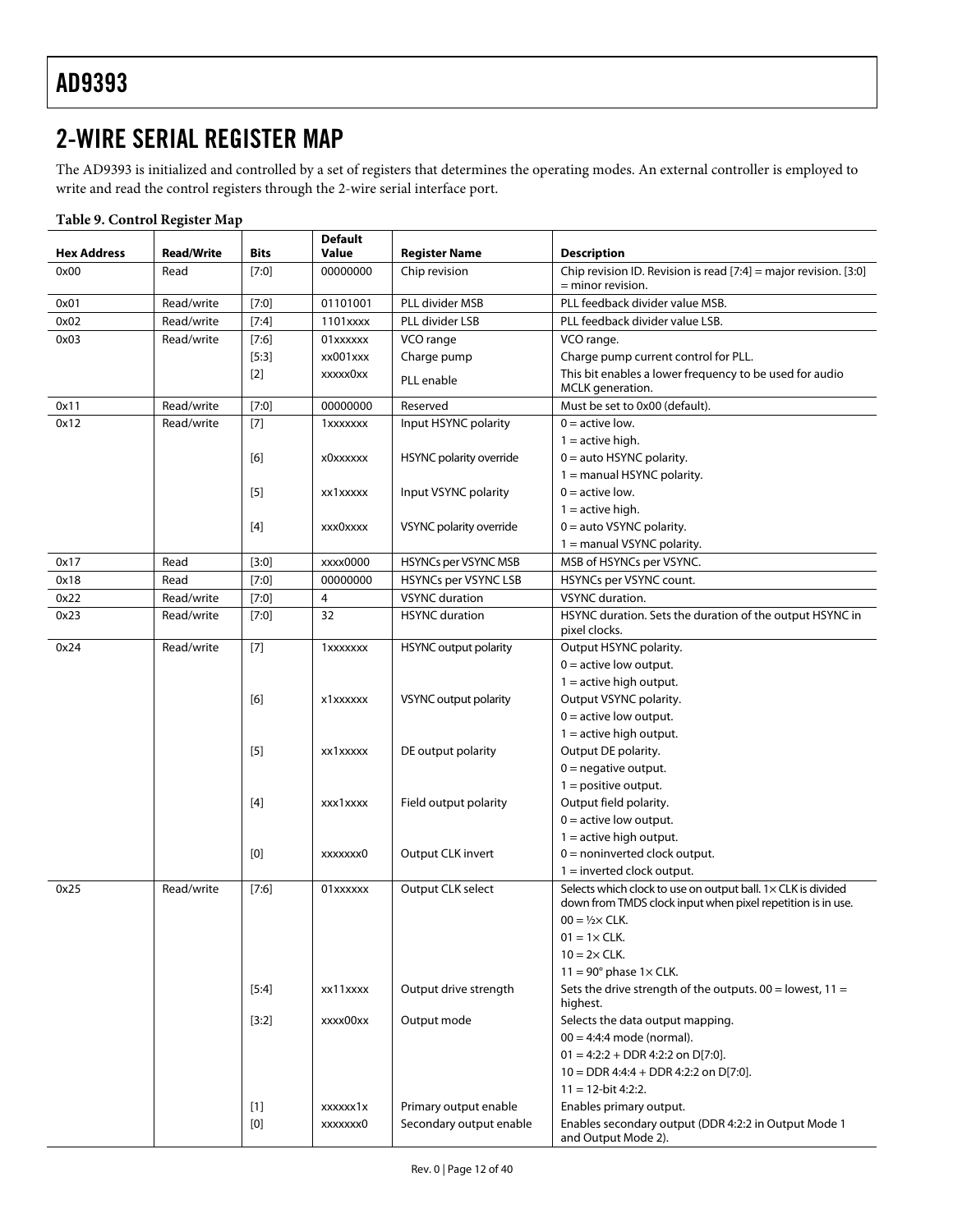| Three-state the outputs.<br>Read/write<br>$[7]$<br><b>OXXXXXXX</b><br>Output three-state<br>0x26<br>S/PDIF three-state<br>$[5]$<br>xx0xxxxx<br>Three-state the S/PDIF output.<br>$[4]$<br>$l2S$ three-state<br>Three-state the I <sup>2</sup> S output and the MCLK output.<br>xxx0xxxx<br>$[3]$<br>Sets polarity of power-down ball.<br>xxxx1xxx<br>Power-down ball polarity<br>$0 =$ active low.<br>$1 =$ active high.<br>Power-down ball function<br>[2:1]<br>Selects the function of the power-down ball.<br>xxxxx00x<br>$0x = power-down$ .<br>$1x =$ three-state outputs.<br>$0 = normal$ .<br>[0]<br>Power-down<br>xxxxxxx0<br>$1 = power-down$ .<br>Read/write<br>$[7]$<br>Auto power-down enable<br>$0 =$ disable auto low power state.<br>0x27<br>1xxxxxxx<br>$1$ = enable auto low power state.<br>HDCP A0<br>Sets the LSB of the address of the HDCP I2C. Set to 1 only<br>[6]<br>x0xxxxxx<br>for a second receiver in a dual-link configuration.<br>$[5]$<br>Clock test<br>Must be written to 0.<br>xx0xxxxx<br>Enables EAV/SAV codes to be inserted into the video<br>[4]<br><b>BT656 EN</b><br>xxx0xxxx<br>output data.<br>Allows use of the internal DE generator-not the DE<br>$[3]$<br>Force DE generation<br>xxxx0xxx<br>transmitted over TMDS.<br>Interlace offset<br>$[2:0]$<br>xxxxx000<br>Field 0 and Field 1.<br>Read/write<br>[7:2]<br>VSYNC delay<br>0x28<br>011000xx<br>the start of active video.<br>HSYNC delay MSB of Register 0x29.<br>$[1:0]$<br><b>HSYNC delay MSB</b><br>xxxxxx01<br>Read/write<br>$[7:0]$<br><b>HSYNC delay LSB</b><br>Sets the delay (in pixels) from the HSYNC leading edge to<br>0x29<br>00000100<br>the start of active video.<br>Read/write<br>$[3:0]$<br>Line width MSB<br>0x2A<br>xxxx0101<br>Line width MSB of Register 0x2B.<br>0x2B<br>$[7:0]$<br>00000000<br>Line width LSB<br>Sets the width of the active video line in pixels.<br>Read/write<br>$[3:0]$<br>0x2C<br>Read/write<br>xxxx0010<br>Screen height MSB<br>Screen height MSB of Register 0x2D.<br>$[7:0]$<br>Sets the height of the active screen in lines.<br>0x2D<br>Read/write<br>11010000<br>Screen height LSB<br>$[7]$<br><b>CTRL EN</b><br>Allows CTRL[3:0] to be output on the I <sup>2</sup> S data pins.<br>Read/write<br>0x2E<br><b>OXXXXXXX</b><br>$00 = 12S$ mode.<br>I <sup>2</sup> S output mode<br>[6:5]<br>x00xxxxx<br>$01 =$ right-justified.<br>$10 = left$ -justified.<br>$11 =$ raw IEC60958 mode.<br>$I2S$ bit width<br>$[4:0]$<br>xxx11000<br>Sets the desired bit width for right-justified mode.<br>[6]<br>TMDS sync detect<br>Detects a TMDS DE.<br>0x2F<br>Read<br>x0xxxxxx<br><b>TMDS</b> active<br>Detects a TMDS clock.<br>$[5]$<br>xx0xxxxx<br>[4]<br>xxx0xxxx<br>AV mute<br>Gives the status of AV mute based on general control<br>packets.<br>Returns 1 when read of EEPROM keys is successful.<br>$[3]$<br>HDCP keys read<br>xxxx0xxx<br>$[2:0]$<br>xxxxx000<br><b>HDMI</b> quality<br>Returns quality number based on DE edges.<br>[6]<br>HDMI content encrypted<br>0x30<br>Read<br>x0xxxxxx<br>should be sampled at regular intervals because it can | <b>Hex Address</b> | <b>Read/Write</b> | <b>Bits</b> | <b>Default</b><br>Value | <b>Register Name</b> | <b>Description</b>                                                                                                                                                                                                        |
|------------------------------------------------------------------------------------------------------------------------------------------------------------------------------------------------------------------------------------------------------------------------------------------------------------------------------------------------------------------------------------------------------------------------------------------------------------------------------------------------------------------------------------------------------------------------------------------------------------------------------------------------------------------------------------------------------------------------------------------------------------------------------------------------------------------------------------------------------------------------------------------------------------------------------------------------------------------------------------------------------------------------------------------------------------------------------------------------------------------------------------------------------------------------------------------------------------------------------------------------------------------------------------------------------------------------------------------------------------------------------------------------------------------------------------------------------------------------------------------------------------------------------------------------------------------------------------------------------------------------------------------------------------------------------------------------------------------------------------------------------------------------------------------------------------------------------------------------------------------------------------------------------------------------------------------------------------------------------------------------------------------------------------------------------------------------------------------------------------------------------------------------------------------------------------------------------------------------------------------------------------------------------------------------------------------------------------------------------------------------------------------------------------------------------------------------------------------------------------------------------------------------------------------------------------------------------------------------------------------------------------------------------------------------------------------------------------------------------------------------------------------------------------------------------------------------------------------------------------------------------------------------------------------------------------------------------------------------------------------------------------------------------------------------------------------------------------------------------------------|--------------------|-------------------|-------------|-------------------------|----------------------|---------------------------------------------------------------------------------------------------------------------------------------------------------------------------------------------------------------------------|
|                                                                                                                                                                                                                                                                                                                                                                                                                                                                                                                                                                                                                                                                                                                                                                                                                                                                                                                                                                                                                                                                                                                                                                                                                                                                                                                                                                                                                                                                                                                                                                                                                                                                                                                                                                                                                                                                                                                                                                                                                                                                                                                                                                                                                                                                                                                                                                                                                                                                                                                                                                                                                                                                                                                                                                                                                                                                                                                                                                                                                                                                                                                  |                    |                   |             |                         |                      |                                                                                                                                                                                                                           |
|                                                                                                                                                                                                                                                                                                                                                                                                                                                                                                                                                                                                                                                                                                                                                                                                                                                                                                                                                                                                                                                                                                                                                                                                                                                                                                                                                                                                                                                                                                                                                                                                                                                                                                                                                                                                                                                                                                                                                                                                                                                                                                                                                                                                                                                                                                                                                                                                                                                                                                                                                                                                                                                                                                                                                                                                                                                                                                                                                                                                                                                                                                                  |                    |                   |             |                         |                      |                                                                                                                                                                                                                           |
|                                                                                                                                                                                                                                                                                                                                                                                                                                                                                                                                                                                                                                                                                                                                                                                                                                                                                                                                                                                                                                                                                                                                                                                                                                                                                                                                                                                                                                                                                                                                                                                                                                                                                                                                                                                                                                                                                                                                                                                                                                                                                                                                                                                                                                                                                                                                                                                                                                                                                                                                                                                                                                                                                                                                                                                                                                                                                                                                                                                                                                                                                                                  |                    |                   |             |                         |                      |                                                                                                                                                                                                                           |
|                                                                                                                                                                                                                                                                                                                                                                                                                                                                                                                                                                                                                                                                                                                                                                                                                                                                                                                                                                                                                                                                                                                                                                                                                                                                                                                                                                                                                                                                                                                                                                                                                                                                                                                                                                                                                                                                                                                                                                                                                                                                                                                                                                                                                                                                                                                                                                                                                                                                                                                                                                                                                                                                                                                                                                                                                                                                                                                                                                                                                                                                                                                  |                    |                   |             |                         |                      |                                                                                                                                                                                                                           |
|                                                                                                                                                                                                                                                                                                                                                                                                                                                                                                                                                                                                                                                                                                                                                                                                                                                                                                                                                                                                                                                                                                                                                                                                                                                                                                                                                                                                                                                                                                                                                                                                                                                                                                                                                                                                                                                                                                                                                                                                                                                                                                                                                                                                                                                                                                                                                                                                                                                                                                                                                                                                                                                                                                                                                                                                                                                                                                                                                                                                                                                                                                                  |                    |                   |             |                         |                      |                                                                                                                                                                                                                           |
|                                                                                                                                                                                                                                                                                                                                                                                                                                                                                                                                                                                                                                                                                                                                                                                                                                                                                                                                                                                                                                                                                                                                                                                                                                                                                                                                                                                                                                                                                                                                                                                                                                                                                                                                                                                                                                                                                                                                                                                                                                                                                                                                                                                                                                                                                                                                                                                                                                                                                                                                                                                                                                                                                                                                                                                                                                                                                                                                                                                                                                                                                                                  |                    |                   |             |                         |                      |                                                                                                                                                                                                                           |
|                                                                                                                                                                                                                                                                                                                                                                                                                                                                                                                                                                                                                                                                                                                                                                                                                                                                                                                                                                                                                                                                                                                                                                                                                                                                                                                                                                                                                                                                                                                                                                                                                                                                                                                                                                                                                                                                                                                                                                                                                                                                                                                                                                                                                                                                                                                                                                                                                                                                                                                                                                                                                                                                                                                                                                                                                                                                                                                                                                                                                                                                                                                  |                    |                   |             |                         |                      |                                                                                                                                                                                                                           |
|                                                                                                                                                                                                                                                                                                                                                                                                                                                                                                                                                                                                                                                                                                                                                                                                                                                                                                                                                                                                                                                                                                                                                                                                                                                                                                                                                                                                                                                                                                                                                                                                                                                                                                                                                                                                                                                                                                                                                                                                                                                                                                                                                                                                                                                                                                                                                                                                                                                                                                                                                                                                                                                                                                                                                                                                                                                                                                                                                                                                                                                                                                                  |                    |                   |             |                         |                      |                                                                                                                                                                                                                           |
|                                                                                                                                                                                                                                                                                                                                                                                                                                                                                                                                                                                                                                                                                                                                                                                                                                                                                                                                                                                                                                                                                                                                                                                                                                                                                                                                                                                                                                                                                                                                                                                                                                                                                                                                                                                                                                                                                                                                                                                                                                                                                                                                                                                                                                                                                                                                                                                                                                                                                                                                                                                                                                                                                                                                                                                                                                                                                                                                                                                                                                                                                                                  |                    |                   |             |                         |                      |                                                                                                                                                                                                                           |
|                                                                                                                                                                                                                                                                                                                                                                                                                                                                                                                                                                                                                                                                                                                                                                                                                                                                                                                                                                                                                                                                                                                                                                                                                                                                                                                                                                                                                                                                                                                                                                                                                                                                                                                                                                                                                                                                                                                                                                                                                                                                                                                                                                                                                                                                                                                                                                                                                                                                                                                                                                                                                                                                                                                                                                                                                                                                                                                                                                                                                                                                                                                  |                    |                   |             |                         |                      |                                                                                                                                                                                                                           |
|                                                                                                                                                                                                                                                                                                                                                                                                                                                                                                                                                                                                                                                                                                                                                                                                                                                                                                                                                                                                                                                                                                                                                                                                                                                                                                                                                                                                                                                                                                                                                                                                                                                                                                                                                                                                                                                                                                                                                                                                                                                                                                                                                                                                                                                                                                                                                                                                                                                                                                                                                                                                                                                                                                                                                                                                                                                                                                                                                                                                                                                                                                                  |                    |                   |             |                         |                      |                                                                                                                                                                                                                           |
|                                                                                                                                                                                                                                                                                                                                                                                                                                                                                                                                                                                                                                                                                                                                                                                                                                                                                                                                                                                                                                                                                                                                                                                                                                                                                                                                                                                                                                                                                                                                                                                                                                                                                                                                                                                                                                                                                                                                                                                                                                                                                                                                                                                                                                                                                                                                                                                                                                                                                                                                                                                                                                                                                                                                                                                                                                                                                                                                                                                                                                                                                                                  |                    |                   |             |                         |                      |                                                                                                                                                                                                                           |
|                                                                                                                                                                                                                                                                                                                                                                                                                                                                                                                                                                                                                                                                                                                                                                                                                                                                                                                                                                                                                                                                                                                                                                                                                                                                                                                                                                                                                                                                                                                                                                                                                                                                                                                                                                                                                                                                                                                                                                                                                                                                                                                                                                                                                                                                                                                                                                                                                                                                                                                                                                                                                                                                                                                                                                                                                                                                                                                                                                                                                                                                                                                  |                    |                   |             |                         |                      |                                                                                                                                                                                                                           |
|                                                                                                                                                                                                                                                                                                                                                                                                                                                                                                                                                                                                                                                                                                                                                                                                                                                                                                                                                                                                                                                                                                                                                                                                                                                                                                                                                                                                                                                                                                                                                                                                                                                                                                                                                                                                                                                                                                                                                                                                                                                                                                                                                                                                                                                                                                                                                                                                                                                                                                                                                                                                                                                                                                                                                                                                                                                                                                                                                                                                                                                                                                                  |                    |                   |             |                         |                      |                                                                                                                                                                                                                           |
|                                                                                                                                                                                                                                                                                                                                                                                                                                                                                                                                                                                                                                                                                                                                                                                                                                                                                                                                                                                                                                                                                                                                                                                                                                                                                                                                                                                                                                                                                                                                                                                                                                                                                                                                                                                                                                                                                                                                                                                                                                                                                                                                                                                                                                                                                                                                                                                                                                                                                                                                                                                                                                                                                                                                                                                                                                                                                                                                                                                                                                                                                                                  |                    |                   |             |                         |                      |                                                                                                                                                                                                                           |
|                                                                                                                                                                                                                                                                                                                                                                                                                                                                                                                                                                                                                                                                                                                                                                                                                                                                                                                                                                                                                                                                                                                                                                                                                                                                                                                                                                                                                                                                                                                                                                                                                                                                                                                                                                                                                                                                                                                                                                                                                                                                                                                                                                                                                                                                                                                                                                                                                                                                                                                                                                                                                                                                                                                                                                                                                                                                                                                                                                                                                                                                                                                  |                    |                   |             |                         |                      |                                                                                                                                                                                                                           |
|                                                                                                                                                                                                                                                                                                                                                                                                                                                                                                                                                                                                                                                                                                                                                                                                                                                                                                                                                                                                                                                                                                                                                                                                                                                                                                                                                                                                                                                                                                                                                                                                                                                                                                                                                                                                                                                                                                                                                                                                                                                                                                                                                                                                                                                                                                                                                                                                                                                                                                                                                                                                                                                                                                                                                                                                                                                                                                                                                                                                                                                                                                                  |                    |                   |             |                         |                      |                                                                                                                                                                                                                           |
|                                                                                                                                                                                                                                                                                                                                                                                                                                                                                                                                                                                                                                                                                                                                                                                                                                                                                                                                                                                                                                                                                                                                                                                                                                                                                                                                                                                                                                                                                                                                                                                                                                                                                                                                                                                                                                                                                                                                                                                                                                                                                                                                                                                                                                                                                                                                                                                                                                                                                                                                                                                                                                                                                                                                                                                                                                                                                                                                                                                                                                                                                                                  |                    |                   |             |                         |                      |                                                                                                                                                                                                                           |
|                                                                                                                                                                                                                                                                                                                                                                                                                                                                                                                                                                                                                                                                                                                                                                                                                                                                                                                                                                                                                                                                                                                                                                                                                                                                                                                                                                                                                                                                                                                                                                                                                                                                                                                                                                                                                                                                                                                                                                                                                                                                                                                                                                                                                                                                                                                                                                                                                                                                                                                                                                                                                                                                                                                                                                                                                                                                                                                                                                                                                                                                                                                  |                    |                   |             |                         |                      | Sets the difference (in HSYNCs) in field length between                                                                                                                                                                   |
|                                                                                                                                                                                                                                                                                                                                                                                                                                                                                                                                                                                                                                                                                                                                                                                                                                                                                                                                                                                                                                                                                                                                                                                                                                                                                                                                                                                                                                                                                                                                                                                                                                                                                                                                                                                                                                                                                                                                                                                                                                                                                                                                                                                                                                                                                                                                                                                                                                                                                                                                                                                                                                                                                                                                                                                                                                                                                                                                                                                                                                                                                                                  |                    |                   |             |                         |                      | Sets the delay (in lines) from the VSYNC leading edge to                                                                                                                                                                  |
|                                                                                                                                                                                                                                                                                                                                                                                                                                                                                                                                                                                                                                                                                                                                                                                                                                                                                                                                                                                                                                                                                                                                                                                                                                                                                                                                                                                                                                                                                                                                                                                                                                                                                                                                                                                                                                                                                                                                                                                                                                                                                                                                                                                                                                                                                                                                                                                                                                                                                                                                                                                                                                                                                                                                                                                                                                                                                                                                                                                                                                                                                                                  |                    |                   |             |                         |                      |                                                                                                                                                                                                                           |
|                                                                                                                                                                                                                                                                                                                                                                                                                                                                                                                                                                                                                                                                                                                                                                                                                                                                                                                                                                                                                                                                                                                                                                                                                                                                                                                                                                                                                                                                                                                                                                                                                                                                                                                                                                                                                                                                                                                                                                                                                                                                                                                                                                                                                                                                                                                                                                                                                                                                                                                                                                                                                                                                                                                                                                                                                                                                                                                                                                                                                                                                                                                  |                    |                   |             |                         |                      |                                                                                                                                                                                                                           |
|                                                                                                                                                                                                                                                                                                                                                                                                                                                                                                                                                                                                                                                                                                                                                                                                                                                                                                                                                                                                                                                                                                                                                                                                                                                                                                                                                                                                                                                                                                                                                                                                                                                                                                                                                                                                                                                                                                                                                                                                                                                                                                                                                                                                                                                                                                                                                                                                                                                                                                                                                                                                                                                                                                                                                                                                                                                                                                                                                                                                                                                                                                                  |                    |                   |             |                         |                      |                                                                                                                                                                                                                           |
|                                                                                                                                                                                                                                                                                                                                                                                                                                                                                                                                                                                                                                                                                                                                                                                                                                                                                                                                                                                                                                                                                                                                                                                                                                                                                                                                                                                                                                                                                                                                                                                                                                                                                                                                                                                                                                                                                                                                                                                                                                                                                                                                                                                                                                                                                                                                                                                                                                                                                                                                                                                                                                                                                                                                                                                                                                                                                                                                                                                                                                                                                                                  |                    |                   |             |                         |                      |                                                                                                                                                                                                                           |
|                                                                                                                                                                                                                                                                                                                                                                                                                                                                                                                                                                                                                                                                                                                                                                                                                                                                                                                                                                                                                                                                                                                                                                                                                                                                                                                                                                                                                                                                                                                                                                                                                                                                                                                                                                                                                                                                                                                                                                                                                                                                                                                                                                                                                                                                                                                                                                                                                                                                                                                                                                                                                                                                                                                                                                                                                                                                                                                                                                                                                                                                                                                  |                    |                   |             |                         |                      |                                                                                                                                                                                                                           |
|                                                                                                                                                                                                                                                                                                                                                                                                                                                                                                                                                                                                                                                                                                                                                                                                                                                                                                                                                                                                                                                                                                                                                                                                                                                                                                                                                                                                                                                                                                                                                                                                                                                                                                                                                                                                                                                                                                                                                                                                                                                                                                                                                                                                                                                                                                                                                                                                                                                                                                                                                                                                                                                                                                                                                                                                                                                                                                                                                                                                                                                                                                                  |                    |                   |             |                         |                      |                                                                                                                                                                                                                           |
|                                                                                                                                                                                                                                                                                                                                                                                                                                                                                                                                                                                                                                                                                                                                                                                                                                                                                                                                                                                                                                                                                                                                                                                                                                                                                                                                                                                                                                                                                                                                                                                                                                                                                                                                                                                                                                                                                                                                                                                                                                                                                                                                                                                                                                                                                                                                                                                                                                                                                                                                                                                                                                                                                                                                                                                                                                                                                                                                                                                                                                                                                                                  |                    |                   |             |                         |                      |                                                                                                                                                                                                                           |
|                                                                                                                                                                                                                                                                                                                                                                                                                                                                                                                                                                                                                                                                                                                                                                                                                                                                                                                                                                                                                                                                                                                                                                                                                                                                                                                                                                                                                                                                                                                                                                                                                                                                                                                                                                                                                                                                                                                                                                                                                                                                                                                                                                                                                                                                                                                                                                                                                                                                                                                                                                                                                                                                                                                                                                                                                                                                                                                                                                                                                                                                                                                  |                    |                   |             |                         |                      |                                                                                                                                                                                                                           |
|                                                                                                                                                                                                                                                                                                                                                                                                                                                                                                                                                                                                                                                                                                                                                                                                                                                                                                                                                                                                                                                                                                                                                                                                                                                                                                                                                                                                                                                                                                                                                                                                                                                                                                                                                                                                                                                                                                                                                                                                                                                                                                                                                                                                                                                                                                                                                                                                                                                                                                                                                                                                                                                                                                                                                                                                                                                                                                                                                                                                                                                                                                                  |                    |                   |             |                         |                      |                                                                                                                                                                                                                           |
|                                                                                                                                                                                                                                                                                                                                                                                                                                                                                                                                                                                                                                                                                                                                                                                                                                                                                                                                                                                                                                                                                                                                                                                                                                                                                                                                                                                                                                                                                                                                                                                                                                                                                                                                                                                                                                                                                                                                                                                                                                                                                                                                                                                                                                                                                                                                                                                                                                                                                                                                                                                                                                                                                                                                                                                                                                                                                                                                                                                                                                                                                                                  |                    |                   |             |                         |                      |                                                                                                                                                                                                                           |
|                                                                                                                                                                                                                                                                                                                                                                                                                                                                                                                                                                                                                                                                                                                                                                                                                                                                                                                                                                                                                                                                                                                                                                                                                                                                                                                                                                                                                                                                                                                                                                                                                                                                                                                                                                                                                                                                                                                                                                                                                                                                                                                                                                                                                                                                                                                                                                                                                                                                                                                                                                                                                                                                                                                                                                                                                                                                                                                                                                                                                                                                                                                  |                    |                   |             |                         |                      |                                                                                                                                                                                                                           |
|                                                                                                                                                                                                                                                                                                                                                                                                                                                                                                                                                                                                                                                                                                                                                                                                                                                                                                                                                                                                                                                                                                                                                                                                                                                                                                                                                                                                                                                                                                                                                                                                                                                                                                                                                                                                                                                                                                                                                                                                                                                                                                                                                                                                                                                                                                                                                                                                                                                                                                                                                                                                                                                                                                                                                                                                                                                                                                                                                                                                                                                                                                                  |                    |                   |             |                         |                      |                                                                                                                                                                                                                           |
|                                                                                                                                                                                                                                                                                                                                                                                                                                                                                                                                                                                                                                                                                                                                                                                                                                                                                                                                                                                                                                                                                                                                                                                                                                                                                                                                                                                                                                                                                                                                                                                                                                                                                                                                                                                                                                                                                                                                                                                                                                                                                                                                                                                                                                                                                                                                                                                                                                                                                                                                                                                                                                                                                                                                                                                                                                                                                                                                                                                                                                                                                                                  |                    |                   |             |                         |                      |                                                                                                                                                                                                                           |
|                                                                                                                                                                                                                                                                                                                                                                                                                                                                                                                                                                                                                                                                                                                                                                                                                                                                                                                                                                                                                                                                                                                                                                                                                                                                                                                                                                                                                                                                                                                                                                                                                                                                                                                                                                                                                                                                                                                                                                                                                                                                                                                                                                                                                                                                                                                                                                                                                                                                                                                                                                                                                                                                                                                                                                                                                                                                                                                                                                                                                                                                                                                  |                    |                   |             |                         |                      |                                                                                                                                                                                                                           |
|                                                                                                                                                                                                                                                                                                                                                                                                                                                                                                                                                                                                                                                                                                                                                                                                                                                                                                                                                                                                                                                                                                                                                                                                                                                                                                                                                                                                                                                                                                                                                                                                                                                                                                                                                                                                                                                                                                                                                                                                                                                                                                                                                                                                                                                                                                                                                                                                                                                                                                                                                                                                                                                                                                                                                                                                                                                                                                                                                                                                                                                                                                                  |                    |                   |             |                         |                      |                                                                                                                                                                                                                           |
|                                                                                                                                                                                                                                                                                                                                                                                                                                                                                                                                                                                                                                                                                                                                                                                                                                                                                                                                                                                                                                                                                                                                                                                                                                                                                                                                                                                                                                                                                                                                                                                                                                                                                                                                                                                                                                                                                                                                                                                                                                                                                                                                                                                                                                                                                                                                                                                                                                                                                                                                                                                                                                                                                                                                                                                                                                                                                                                                                                                                                                                                                                                  |                    |                   |             |                         |                      |                                                                                                                                                                                                                           |
|                                                                                                                                                                                                                                                                                                                                                                                                                                                                                                                                                                                                                                                                                                                                                                                                                                                                                                                                                                                                                                                                                                                                                                                                                                                                                                                                                                                                                                                                                                                                                                                                                                                                                                                                                                                                                                                                                                                                                                                                                                                                                                                                                                                                                                                                                                                                                                                                                                                                                                                                                                                                                                                                                                                                                                                                                                                                                                                                                                                                                                                                                                                  |                    |                   |             |                         |                      |                                                                                                                                                                                                                           |
|                                                                                                                                                                                                                                                                                                                                                                                                                                                                                                                                                                                                                                                                                                                                                                                                                                                                                                                                                                                                                                                                                                                                                                                                                                                                                                                                                                                                                                                                                                                                                                                                                                                                                                                                                                                                                                                                                                                                                                                                                                                                                                                                                                                                                                                                                                                                                                                                                                                                                                                                                                                                                                                                                                                                                                                                                                                                                                                                                                                                                                                                                                                  |                    |                   |             |                         |                      |                                                                                                                                                                                                                           |
|                                                                                                                                                                                                                                                                                                                                                                                                                                                                                                                                                                                                                                                                                                                                                                                                                                                                                                                                                                                                                                                                                                                                                                                                                                                                                                                                                                                                                                                                                                                                                                                                                                                                                                                                                                                                                                                                                                                                                                                                                                                                                                                                                                                                                                                                                                                                                                                                                                                                                                                                                                                                                                                                                                                                                                                                                                                                                                                                                                                                                                                                                                                  |                    |                   |             |                         |                      | This bit is high when HDCP decryption is in use (content is<br>protected). The signal goes low when HDCP is not being<br>used. Use this bit to allow copying of the content. The bit<br>change on a frame-by-frame basis. |
| $[5]$<br><b>HDMI HSYNC polarity</b><br>Returns HDMI HSYNC polarity.<br>xx0xxxxx                                                                                                                                                                                                                                                                                                                                                                                                                                                                                                                                                                                                                                                                                                                                                                                                                                                                                                                                                                                                                                                                                                                                                                                                                                                                                                                                                                                                                                                                                                                                                                                                                                                                                                                                                                                                                                                                                                                                                                                                                                                                                                                                                                                                                                                                                                                                                                                                                                                                                                                                                                                                                                                                                                                                                                                                                                                                                                                                                                                                                                  |                    |                   |             |                         |                      |                                                                                                                                                                                                                           |
| $[4]$<br>xxx0xxxx<br><b>HDMI VSYNC polarity</b><br>Returns HDMI VSYNC polarity.                                                                                                                                                                                                                                                                                                                                                                                                                                                                                                                                                                                                                                                                                                                                                                                                                                                                                                                                                                                                                                                                                                                                                                                                                                                                                                                                                                                                                                                                                                                                                                                                                                                                                                                                                                                                                                                                                                                                                                                                                                                                                                                                                                                                                                                                                                                                                                                                                                                                                                                                                                                                                                                                                                                                                                                                                                                                                                                                                                                                                                  |                    |                   |             |                         |                      |                                                                                                                                                                                                                           |
| $[3:0]$<br>HDMI pixel repetition<br>xxxx0000<br>Returns current HDMI pixel repetition amount. $0 = 1 \times$ ,<br>decimated by this value.                                                                                                                                                                                                                                                                                                                                                                                                                                                                                                                                                                                                                                                                                                                                                                                                                                                                                                                                                                                                                                                                                                                                                                                                                                                                                                                                                                                                                                                                                                                                                                                                                                                                                                                                                                                                                                                                                                                                                                                                                                                                                                                                                                                                                                                                                                                                                                                                                                                                                                                                                                                                                                                                                                                                                                                                                                                                                                                                                                       |                    |                   |             |                         |                      | $1 = 2 \times $ The clock and data outputs are automatically                                                                                                                                                              |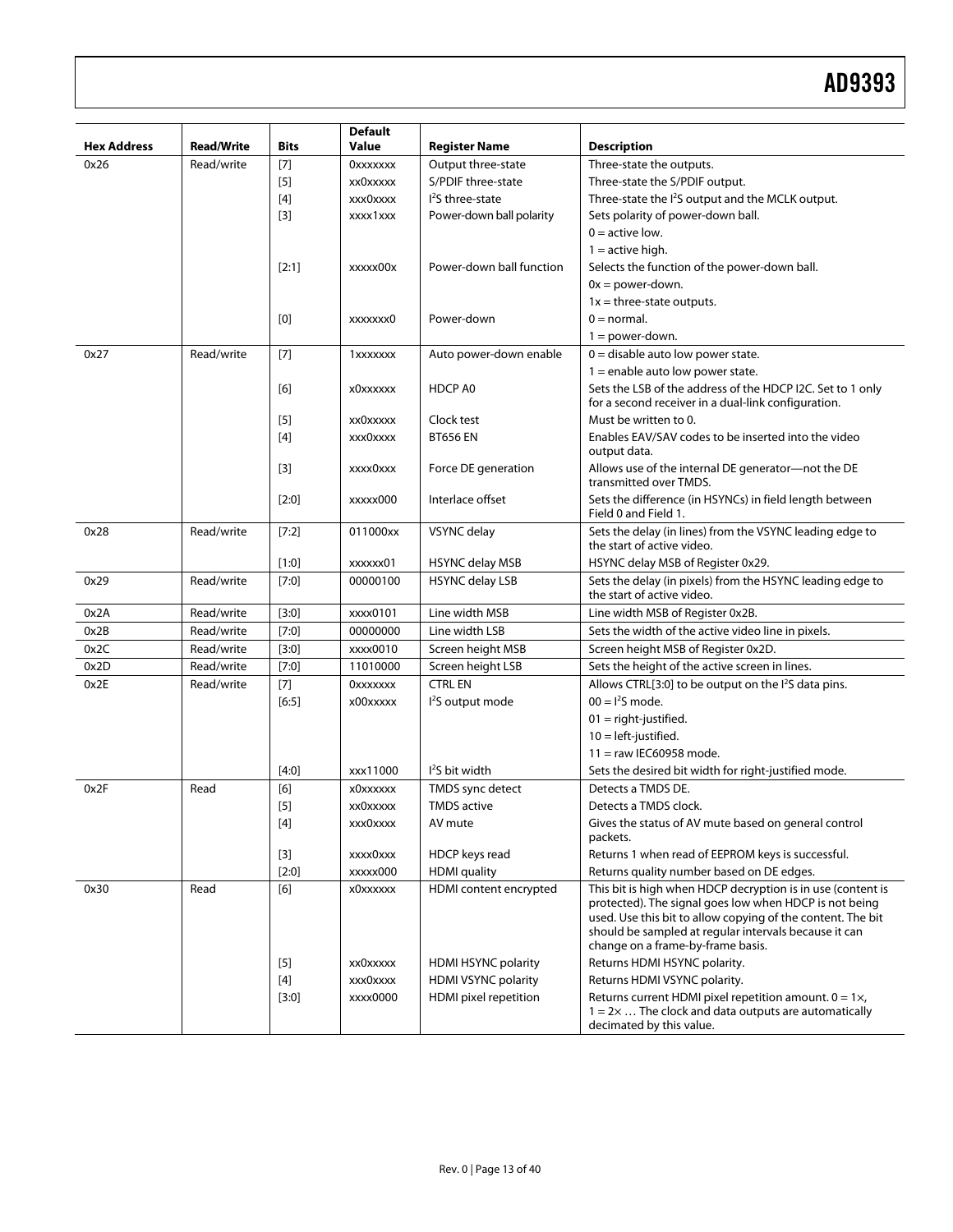|                    |                   |             | <b>Default</b> |                      |                                                                                                                                                                                                                        |
|--------------------|-------------------|-------------|----------------|----------------------|------------------------------------------------------------------------------------------------------------------------------------------------------------------------------------------------------------------------|
| <b>Hex Address</b> | <b>Read/Write</b> | <b>Bits</b> | Value          | <b>Register Name</b> | <b>Description</b>                                                                                                                                                                                                     |
| 0x34               | Read/write        | $[5:4]$     | xx00xxxx       | Audio setup          | Must be written to 0b11 for proper operation.                                                                                                                                                                          |
|                    |                   | $[3]$       | xxxx0xxx       | Upconversion mode    | $0 =$ repeat Cr and Cb values.                                                                                                                                                                                         |
|                    |                   |             |                |                      | $1 =$ interpolate Cr and Cb values.                                                                                                                                                                                    |
|                    |                   | $[2]$       | xxxxx0xx       | CrCb filter enable   | Enables the FIR filter for 4:2:2 CrCb output.                                                                                                                                                                          |
|                    |                   | [1]         | xxxxxx0x       | CSC_ENABLE           | Enables the color space converter (CSC). The default<br>settings for the CSC provide HDTV-to-RGB conversion.                                                                                                           |
|                    |                   |             |                |                      | Sets the fixed point position of the CSC coefficients,                                                                                                                                                                 |
|                    |                   |             |                |                      | including the A4, B4, and C4 offsets.                                                                                                                                                                                  |
| 0x35               | Read/write        | $[6:5]$     | x01xxxxx       | CSC_MODE             | $00 = \pm 1.0, -4096$ to $+4095$ .                                                                                                                                                                                     |
|                    |                   |             |                |                      | $01 = \pm 2.0, -8192$ to $+8190.$                                                                                                                                                                                      |
|                    |                   |             |                |                      | $1x = \pm 4.0, -16,384$ to $+16,380$ .                                                                                                                                                                                 |
|                    |                   | $[4:0]$     | xxx01100       | CSC_COEFF_A1 MSB     | MSB of Register 0x36.                                                                                                                                                                                                  |
| 0x36               | Read/write        | $[7:0]$     | 01010010       | CSC_COEFF_A1 LSB     | Color space converter (CSC) coefficient for equation:                                                                                                                                                                  |
|                    |                   |             |                |                      | $R_{\text{OUT}} = (A1 \times R_{\text{IN}}) + (A2 \times G_{\text{IN}}) + (A3 \times B_{\text{IN}}) + A4$                                                                                                              |
|                    |                   |             |                |                      | $G_{\text{OUT}} = (B1 \times R_{\text{IN}}) + (B2 \times G_{\text{IN}}) + (B3 \times B_{\text{IN}}) + B4$                                                                                                              |
|                    |                   |             |                |                      | $B_{\text{OUT}} = (C1 \times R_{\text{IN}}) + (C2 \times G_{\text{IN}}) + (C3 \times B_{\text{IN}}) + C4$                                                                                                              |
| 0x37               | Read/write        | $[4:0]$     | xxx01000       | CSC_COEFF_A2 MSB     | MSB of Register 0x38.                                                                                                                                                                                                  |
| 0x38               | Read/write        | $[7:0]$     | 00000000       | CSC_COEFF_A2 LSB     | CSC coefficient for equation:                                                                                                                                                                                          |
|                    |                   |             |                |                      | $R_{OUT} = (A1 \times R_{IN}) + (A2 \times G_{IN}) + (A3 \times B_{IN}) + A4$                                                                                                                                          |
|                    |                   |             |                |                      | $G_{\text{OUT}} = (B1 \times R_{\text{IN}}) + (B2 \times G_{\text{IN}}) + (B3 \times B_{\text{IN}}) + B4$                                                                                                              |
|                    |                   |             |                |                      | $B_{\text{OUT}} = (C1 \times R_{\text{IN}}) + (C2 \times G_{\text{IN}}) + (C3 \times B_{\text{IN}}) + C4$                                                                                                              |
| 0x39               | Read/write        | $[4:0]$     | xxx00000       | CSC COEFF A3 MSB     | MSB of Register 0x3A.                                                                                                                                                                                                  |
| 0x3A               | Read/write        | $[7:0]$     | 00000000       | CSC_COEFF_A3 LSB     | CSC coefficient for equation:                                                                                                                                                                                          |
|                    |                   |             |                |                      | $R_{\text{OUT}} = (A1 \times R_{\text{IN}}) + (A2 \times G_{\text{IN}}) + (A3 \times B_{\text{IN}}) + A4$                                                                                                              |
|                    |                   |             |                |                      | $G_{\text{OUT}} = (B1 \times R_{\text{IN}}) + (B2 \times G_{\text{IN}}) + (B3 \times B_{\text{IN}}) + B4$                                                                                                              |
|                    |                   |             |                |                      | $B_{\text{OUT}} = (C1 \times R_{\text{IN}}) + (C2 \times G_{\text{IN}}) + (C3 \times B_{\text{IN}}) + C4$                                                                                                              |
| 0x3B               | Read/write        | $[4:0]$     | xxx11001       | CSC_COEFF_A4 MSB     | MSB of Register 0x3C.                                                                                                                                                                                                  |
| 0x3C               | Read/write        | $[7:0]$     | 11010111       | CSC_COEFF_A4 LSB     | CSC coefficient for equation:                                                                                                                                                                                          |
|                    |                   |             |                |                      | $R_{\text{OUT}} = (A1 \times R_{\text{IN}}) + (A2 \times G_{\text{IN}}) + (A3 \times B_{\text{IN}}) + A4$                                                                                                              |
|                    |                   |             |                |                      | $G_{\text{OUT}} = (B1 \times R_{\text{IN}}) + (B2 \times G_{\text{IN}}) + (B3 \times B_{\text{IN}}) + B4$                                                                                                              |
|                    |                   |             |                |                      | $B_{\text{OUT}} = (C1 \times R_{\text{IN}}) + (C2 \times G_{\text{IN}}) + (C3 \times B_{\text{IN}}) + C4$                                                                                                              |
| 0x3D               | Read/write        | $[4:0]$     | xxx11100       | CSC_COEFF_B1 MSB     | MSB of Register 0x3E.                                                                                                                                                                                                  |
| 0x3E               | Read/write        | $[7:0]$     | 01010100       | CSC_COEFF_B1 LSB     | CSC coefficient for equation:                                                                                                                                                                                          |
|                    |                   |             |                |                      | $R_{OUT} = (A1 \times R_{IN}) + (A2 \times G_{IN}) + (A3 \times B_{IN}) + A4$                                                                                                                                          |
|                    |                   |             |                |                      | $G_{\text{OUT}} = (B1 \times R_{\text{IN}}) + (B2 \times G_{\text{IN}}) + (B3 \times B_{\text{IN}}) + B4$                                                                                                              |
|                    | Read/write        |             | ***01000       |                      | $B_{\text{OUT}} = (C1 \times R_{\text{IN}}) + (C2 \times G_{\text{IN}}) + (C3 \times B_{\text{IN}}) + C4$<br>MSB of Register 0x40.                                                                                     |
| 0x3F               | Read/write        | $[4:0]$     |                | CSC_COEFF_B2 MSB     |                                                                                                                                                                                                                        |
| 0x40               |                   | $[7:0]$     | 00000000       | CSC_COEFF_B2 LSB     | CSC coefficient for equation:                                                                                                                                                                                          |
|                    |                   |             |                |                      | $R_{\text{OUT}} = (A1 \times R_{\text{IN}}) + (A2 \times G_{\text{IN}}) + (A3 \times B_{\text{IN}}) + A4$<br>$G_{\text{OUT}} = (B1 \times R_{\text{IN}}) + (B2 \times G_{\text{IN}}) + (B3 \times B_{\text{IN}}) + B4$ |
|                    |                   |             |                |                      | $B_{\text{OUT}} = (C1 \times R_{\text{IN}}) + (C2 \times G_{\text{IN}}) + (C3 \times B_{\text{IN}}) + C4$                                                                                                              |
| 0x41               | Read/write        | [4:0]       | xxx11110       | CSC_COEFF_B3 MSB     | MSB of Register 0x42.                                                                                                                                                                                                  |
| 0x42               | Read/write        | $[7:0]$     | 10001001       | CSC_COEFF_B3 LSB     | CSC coefficient for equation:                                                                                                                                                                                          |
|                    |                   |             |                |                      | $R_{\text{OUT}} = (A1 \times R_{\text{IN}}) + (A2 \times G_{\text{IN}}) + (A3 \times B_{\text{IN}}) + A4$                                                                                                              |
|                    |                   |             |                |                      | $G_{\text{OUT}} = (B1 \times R_{\text{IN}}) + (B2 \times G_{\text{IN}}) + (B3 \times B_{\text{IN}}) + B4$                                                                                                              |
|                    |                   |             |                |                      | $B_{\text{OUT}} = (C1 \times R_{\text{IN}}) + (C2 \times G_{\text{IN}}) + (C3 \times B_{\text{IN}}) + C4$                                                                                                              |
| 0x43               | Read/write        | [4:0]       | xxx00010       | CSC_COEFF_B4 MSB     | MSB of Register 0x44.                                                                                                                                                                                                  |
| 0x44               | Read/write        | $[7:0]$     | 10010010       | CSC_COEFF_B4 LSB     | CSC coefficient for equation:                                                                                                                                                                                          |
|                    |                   |             |                |                      | $R_{\text{OUT}} = (A1 \times R_{\text{IN}}) + (A2 \times G_{\text{IN}}) + (A3 \times B_{\text{IN}}) + A4$                                                                                                              |
|                    |                   |             |                |                      | $G_{\text{OUT}} = (B1 \times R_{\text{IN}}) + (B2 \times G_{\text{IN}}) + (B3 \times B_{\text{IN}}) + B4$                                                                                                              |
|                    |                   |             |                |                      | $B_{\text{OUT}} = (C1 \times R_{\text{IN}}) + (C2 \times G_{\text{IN}}) + (C3 \times B_{\text{IN}}) + C4$                                                                                                              |
| 0x45               | Read/write        | $[4:0]$     | xxx00000       | CSC_COEFF_C1 MSB     | MSB of Register 0x46.                                                                                                                                                                                                  |
| 0x46               | Read/write        | $[7:0]$     | 00000000       | CSC_COEFF_C1 LSB     | CSC coefficient for equation:                                                                                                                                                                                          |
|                    |                   |             |                |                      | $R_{OUT} = (A1 \times R_{IN}) + (A2 \times G_{IN}) + (A3 \times B_{IN}) + A4$                                                                                                                                          |
|                    |                   |             |                |                      | $G_{\text{OUT}} = (B1 \times R_{\text{IN}}) + (B2 \times G_{\text{IN}}) + (B3 \times B_{\text{IN}}) + B4$                                                                                                              |
|                    |                   |             |                |                      | $B_{\text{OUT}} = (C1 \times R_{\text{IN}}) + (C2 \times G_{\text{IN}}) + (C3 \times B_{\text{IN}}) + C4$                                                                                                              |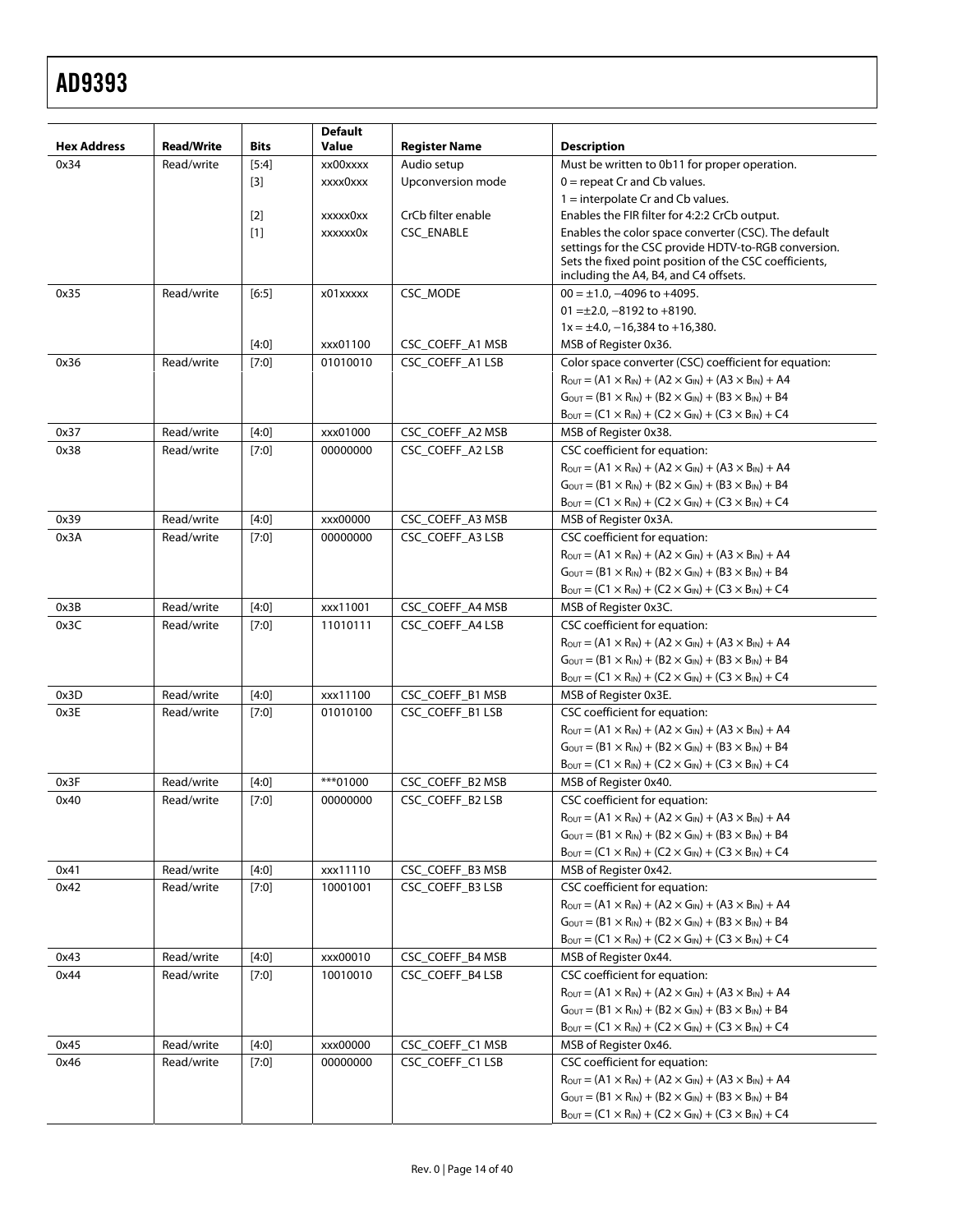| <b>Hex Address</b> |                   |              | <b>Default</b><br>Value |                                  |                                                                                                                    |
|--------------------|-------------------|--------------|-------------------------|----------------------------------|--------------------------------------------------------------------------------------------------------------------|
|                    | <b>Read/Write</b> | <b>Bits</b>  |                         | <b>Register Name</b>             | <b>Description</b><br>MSB of Register 0x48.                                                                        |
| 0x47               | Read/write        | $[4:0]$      | xxx01000                | CSC_COEFF_C2 MSB                 |                                                                                                                    |
| 0x48               | Read/write        | $[7:0]$      | 00000000                | CSC_COEFF_C2 LSB                 | CSC coefficient for equation:                                                                                      |
|                    |                   |              |                         |                                  | $R_{\text{OUT}} = (A1 \times R_{\text{IN}}) + (A2 \times G_{\text{IN}}) + (A3 \times B_{\text{IN}}) + A4$          |
|                    |                   |              |                         |                                  | $G_{\text{OUT}} = (B1 \times R_{\text{IN}}) + (B2 \times G_{\text{IN}}) + (B3 \times B_{\text{IN}}) + B4$          |
|                    |                   |              |                         |                                  | $B_{\text{OUT}} = (C1 \times R_{\text{IN}}) + (C2 \times G_{\text{IN}}) + (C3 \times B_{\text{IN}}) + C4$          |
| 0x49               | Read/write        | $[4:0]$      | xxx01110                | CSC_COEFF_C3 MSB                 | MSB of Register 0x4A.                                                                                              |
| 0x4A               | Read/write        | [7:0]        | 10000111                | CSC_COEFF_C3 LSB                 | CSC coefficient for equation:                                                                                      |
|                    |                   |              |                         |                                  | $R_{\text{OUT}} = (A1 \times R_{\text{IN}}) + (A2 \times G_{\text{IN}}) + (A3 \times B_{\text{IN}}) + A4$          |
|                    |                   |              |                         |                                  | $G_{\text{OUT}} = (B1 \times R_{\text{IN}}) + (B2 \times G_{\text{IN}}) + (B3 \times B_{\text{IN}}) + B4$          |
|                    |                   |              |                         |                                  | $B_{\text{OUT}} = (C1 \times R_{\text{IN}}) + (C2 \times G_{\text{IN}}) + (C3 \times B_{\text{IN}}) + C4$          |
| 0x4B               | Read/write        | $[4:0]$      | xxx11000                | CSC_COEFF_C4 MSB                 | MSB of Register 0x4C.                                                                                              |
| 0x4C               | Read/write        | $[7:0]$      | 10111101                | CSC_COEFF_C4 LSB                 | CSC coefficient for equation:                                                                                      |
|                    |                   |              |                         |                                  | $R_{\text{OUT}} = (A1 \times R_{\text{IN}}) + (A2 \times G_{\text{IN}}) + (A3 \times B_{\text{IN}}) + A4$          |
|                    |                   |              |                         |                                  | $G_{\text{OUT}} = (B1 \times R_{\text{IN}}) + (B2 \times G_{\text{IN}}) + (B3 \times B_{\text{IN}}) + B4$          |
|                    |                   |              |                         |                                  | $B_{\text{OUT}} = (C1 \times R_{\text{IN}}) + (C2 \times G_{\text{IN}}) + (C3 \times B_{\text{IN}}) + C4$          |
| 0x4D               | Read/write        | $[7:0]$      | 00110110                | <b>TMDS PLL Control1</b>         | Must be written to 0x3B.                                                                                           |
| 0x4E               | Read/write        | [7:0]        | 00110110                | <b>TMDS PLL Control2</b>         | Must be written to 0x6D.                                                                                           |
| 0x4F               | Read/write        | $[7:0]$      | 00110110                | <b>TMDS PLL Control3</b>         | Must be written to 0x54.                                                                                           |
| 0x50               | Read/write        | $[7:0]$      | 00100000                | Test                             | Must be written to 0x20 for proper operation.                                                                      |
| 0x56               | Read/write        | $[7:0]$      | 00001111                | <b>Test</b>                      | Must be written to 0x0F (default) for proper operation.                                                            |
| 0x57               | Read/write        | $[7]$        | <b>OXXXXXXX</b>         | AV mute override                 | A1 overrides the AV mute value with Bit 6.                                                                         |
|                    |                   | [6]          | x0xxxxxx                | AV mute value                    | Sets AV mute value if override is enabled.                                                                         |
|                    |                   | $[3]$        | xxxx0xxx                | Disable video mute               | Disables mute of video during AV mute.                                                                             |
|                    |                   | $[2]$        | xxxxx0xx                | Disable audio mute               | Disables mute of audio during AV mute.                                                                             |
| 0x58               | Read/write        | $[7]$        | $\mathbf 0$             | <b>MCLK PLL enable</b>           | MCLK PLL enable-uses analog PLL.                                                                                   |
|                    |                   | [6:4]        | 0                       | MCLK PLL_N                       | MCLK PLL_N [2:0]-this controls the division of the MCLK                                                            |
|                    |                   |              |                         |                                  | out of the PLL: $0 = /1$ , $1 = /2$ , $2 = /3$ , $3 = /4$                                                          |
|                    |                   | $[3]$        | 0                       | N_CTS_DISABLE                    | Prevents the N/CTS packet on the link from writing to the N                                                        |
|                    |                   |              |                         |                                  | and CTS registers.                                                                                                 |
|                    |                   | $[2:0]$      | 0                       | MCLK FS_N                        | Controls the multiple of 128 fs used for MCLK out.                                                                 |
|                    |                   |              |                         |                                  | $0 = 128 \times f_s$ , $1 = 256 \times f_s$ , $2 = 384 \times f_s$ , $7 = 1024 \times f_s$ .                       |
| 0x59               | Read/write        | [6]          | $\mathbf 0$             | <b>MDA/MCLPU</b>                 | This disables the MDA/MCL pull-ups.                                                                                |
|                    |                   | $[5]$        | 0                       | CLK term O/R                     | Clock termination power-down override: $0 =$ auto,                                                                 |
|                    |                   |              | 0                       |                                  | $1 =$ manual.<br>Clock termination: $0 = normal$ , $1 = disconnected$ .                                            |
|                    |                   | [4]<br>$[2]$ | 0                       | Manual CLK term<br>FIFO reset UF | This bit resets the audio FIFO if underflow is detected.                                                           |
|                    |                   |              | 0                       | FIFO reset OF                    | This bit resets the audio FIFO if overflow is detected.                                                            |
|                    |                   | $[1]$<br>[0] | 0                       | MDA/MCL three-state              | This bit three-states the MDA/MCL lines.                                                                           |
|                    |                   |              |                         |                                  |                                                                                                                    |
| 0x5A               | Read              | [6:0]        | $\pmb{0}$               | Packet detected                  | These seven bits are updated if any specific packet has<br>been received since last reset or loss of clock detect. |
|                    |                   |              |                         |                                  | Normal is 0x00.                                                                                                    |
|                    |                   |              |                         |                                  | <b>Data Packet Detected</b><br>Bit                                                                                 |
|                    |                   |              |                         |                                  | AVI infoframe.<br>0                                                                                                |
|                    |                   |              |                         |                                  | Audio infoframe.<br>$\mathbf{1}$                                                                                   |
|                    |                   |              |                         |                                  | SPD infoframe.<br>2                                                                                                |
|                    |                   |              |                         |                                  | MPEG source infoframe.<br>3                                                                                        |
|                    |                   |              |                         |                                  | ACP packets.<br>4                                                                                                  |
|                    |                   |              |                         |                                  | 5<br>ISRC1 packets.                                                                                                |
|                    |                   |              |                         |                                  | ISRC2 packets.<br>6                                                                                                |
| 0x5B               | Read              | $[3]$        | 0                       | HDMI mode                        | $0 = DVI$ , $1 = HDMI$ .                                                                                           |
|                    |                   |              |                         |                                  |                                                                                                                    |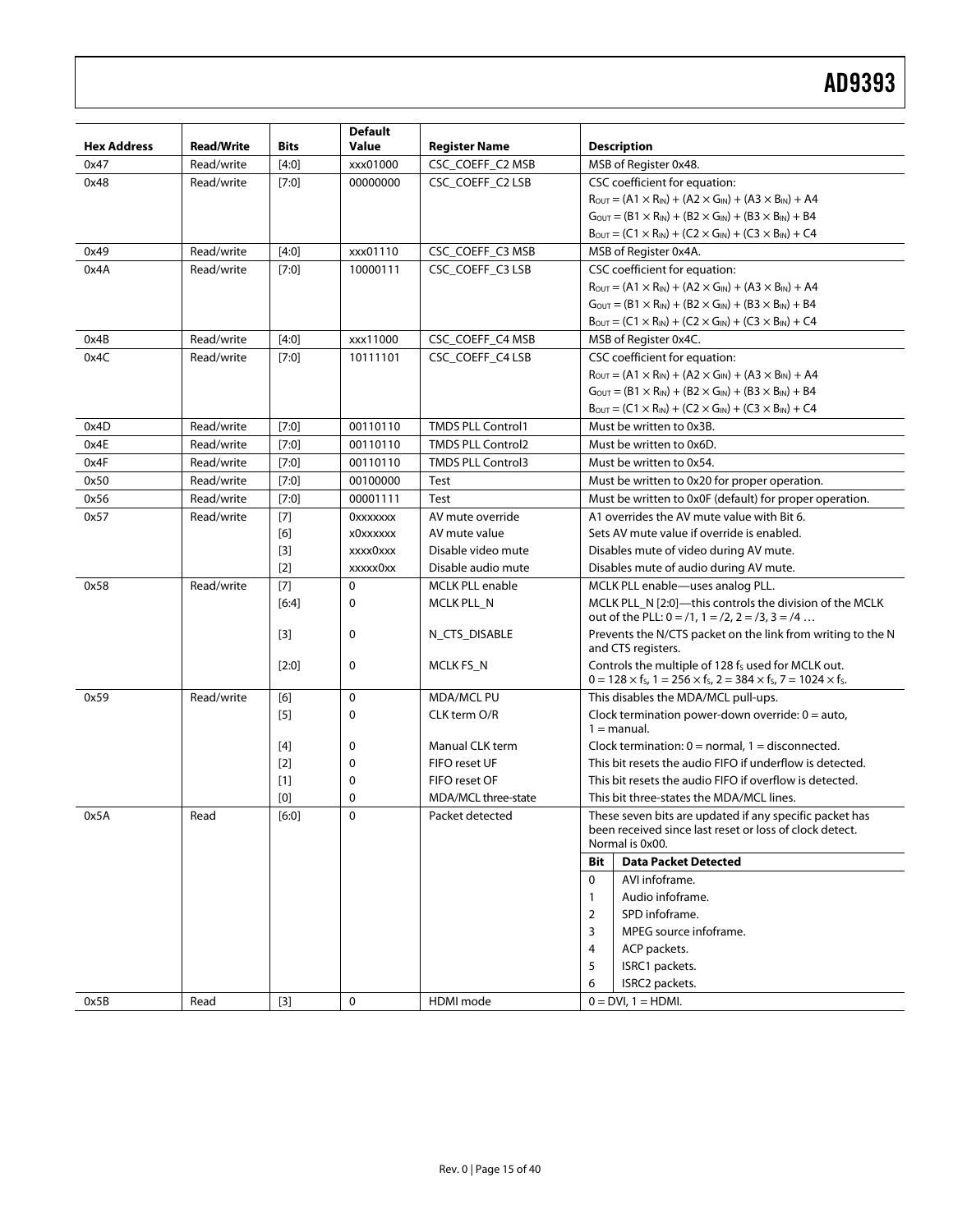| $\Omega$<br>Mode = $00$ . All others are reserved.<br>0x5E<br>$[7:6]$<br>Channel status<br>Read<br>$[5:3]$<br>$\mathbf 0$<br>PCM audio data<br>When Bit $1 = 0$ (linear PCM):<br>$000 =$ two audio channels without pre-emphasis.<br>$001$ = two audio channels with 50 $\mu$ s/15 $\mu$ s pre-emphasis.<br>$010 =$ reserved.<br>$011 =$ reserved.<br>$0 =$ software for which copyright is asserted.<br>Copyright information<br>$\lceil 2 \rceil$<br>0<br>$1 =$ software for which no copyright is asserted.<br>$0 =$ audio sample word represents linear PCM samples.<br>Linear PCM identification<br>$[1]$<br>0<br>$1 =$ audio sample word used for other purposes.<br>$0 =$ consumer use of channel status block.<br>Use of channel<br>[0]<br>0<br>status block<br><b>Audio Channel Status</b><br>0x5F<br>Channel status<br>Per HDMI<br>Read<br>$[7:0]$<br>0<br>category code<br>Channel number<br>Read<br>$\mathbf 0$<br>Per HDMI<br>0x60<br>[7:4]<br>0<br>Source number<br>Per HDMI<br>$[3:0]$<br>$\mathbf 0$<br>Read<br>$[5:4]$<br>Clock accuracy<br>Clock accuracy.<br>0x61 | <b>Hex Address</b> | <b>Read/Write</b> | <b>Bits</b> | <b>Default</b><br><b>Value</b> | <b>Register Name</b> | <b>Description</b> |
|--------------------------------------------------------------------------------------------------------------------------------------------------------------------------------------------------------------------------------------------------------------------------------------------------------------------------------------------------------------------------------------------------------------------------------------------------------------------------------------------------------------------------------------------------------------------------------------------------------------------------------------------------------------------------------------------------------------------------------------------------------------------------------------------------------------------------------------------------------------------------------------------------------------------------------------------------------------------------------------------------------------------------------------------------------------------------------------|--------------------|-------------------|-------------|--------------------------------|----------------------|--------------------|
|                                                                                                                                                                                                                                                                                                                                                                                                                                                                                                                                                                                                                                                                                                                                                                                                                                                                                                                                                                                                                                                                                      |                    |                   |             |                                |                      |                    |
|                                                                                                                                                                                                                                                                                                                                                                                                                                                                                                                                                                                                                                                                                                                                                                                                                                                                                                                                                                                                                                                                                      |                    |                   |             |                                |                      |                    |
|                                                                                                                                                                                                                                                                                                                                                                                                                                                                                                                                                                                                                                                                                                                                                                                                                                                                                                                                                                                                                                                                                      |                    |                   |             |                                |                      |                    |
|                                                                                                                                                                                                                                                                                                                                                                                                                                                                                                                                                                                                                                                                                                                                                                                                                                                                                                                                                                                                                                                                                      |                    |                   |             |                                |                      |                    |
|                                                                                                                                                                                                                                                                                                                                                                                                                                                                                                                                                                                                                                                                                                                                                                                                                                                                                                                                                                                                                                                                                      |                    |                   |             |                                |                      |                    |
|                                                                                                                                                                                                                                                                                                                                                                                                                                                                                                                                                                                                                                                                                                                                                                                                                                                                                                                                                                                                                                                                                      |                    |                   |             |                                |                      |                    |
|                                                                                                                                                                                                                                                                                                                                                                                                                                                                                                                                                                                                                                                                                                                                                                                                                                                                                                                                                                                                                                                                                      |                    |                   |             |                                |                      |                    |
|                                                                                                                                                                                                                                                                                                                                                                                                                                                                                                                                                                                                                                                                                                                                                                                                                                                                                                                                                                                                                                                                                      |                    |                   |             |                                |                      |                    |
|                                                                                                                                                                                                                                                                                                                                                                                                                                                                                                                                                                                                                                                                                                                                                                                                                                                                                                                                                                                                                                                                                      |                    |                   |             |                                |                      |                    |
|                                                                                                                                                                                                                                                                                                                                                                                                                                                                                                                                                                                                                                                                                                                                                                                                                                                                                                                                                                                                                                                                                      |                    |                   |             |                                |                      |                    |
|                                                                                                                                                                                                                                                                                                                                                                                                                                                                                                                                                                                                                                                                                                                                                                                                                                                                                                                                                                                                                                                                                      |                    |                   |             |                                |                      | $00 =$ Level II.   |
| $01 =$ Level III.                                                                                                                                                                                                                                                                                                                                                                                                                                                                                                                                                                                                                                                                                                                                                                                                                                                                                                                                                                                                                                                                    |                    |                   |             |                                |                      |                    |
| $10 =$ Level I.                                                                                                                                                                                                                                                                                                                                                                                                                                                                                                                                                                                                                                                                                                                                                                                                                                                                                                                                                                                                                                                                      |                    |                   |             |                                |                      |                    |
| $11 =$ reserved.                                                                                                                                                                                                                                                                                                                                                                                                                                                                                                                                                                                                                                                                                                                                                                                                                                                                                                                                                                                                                                                                     |                    |                   |             |                                |                      |                    |
| [3:0]<br>Sampling frequency<br>$0011 = 32$ kHz.<br>0                                                                                                                                                                                                                                                                                                                                                                                                                                                                                                                                                                                                                                                                                                                                                                                                                                                                                                                                                                                                                                 |                    |                   |             |                                |                      |                    |
| $0000 = 44.1$ kHz.                                                                                                                                                                                                                                                                                                                                                                                                                                                                                                                                                                                                                                                                                                                                                                                                                                                                                                                                                                                                                                                                   |                    |                   |             |                                |                      |                    |
| $1000 = 88.2$ kHz.                                                                                                                                                                                                                                                                                                                                                                                                                                                                                                                                                                                                                                                                                                                                                                                                                                                                                                                                                                                                                                                                   |                    |                   |             |                                |                      |                    |
| $1100 = 176.4$ kHz.                                                                                                                                                                                                                                                                                                                                                                                                                                                                                                                                                                                                                                                                                                                                                                                                                                                                                                                                                                                                                                                                  |                    |                   |             |                                |                      |                    |
|                                                                                                                                                                                                                                                                                                                                                                                                                                                                                                                                                                                                                                                                                                                                                                                                                                                                                                                                                                                                                                                                                      |                    |                   |             |                                |                      |                    |
| $0010 = 48$ kHz.<br>$1010 = 96$ kHz.                                                                                                                                                                                                                                                                                                                                                                                                                                                                                                                                                                                                                                                                                                                                                                                                                                                                                                                                                                                                                                                 |                    |                   |             |                                |                      |                    |
| $1110 = 192$ kHz.                                                                                                                                                                                                                                                                                                                                                                                                                                                                                                                                                                                                                                                                                                                                                                                                                                                                                                                                                                                                                                                                    |                    |                   |             |                                |                      |                    |
|                                                                                                                                                                                                                                                                                                                                                                                                                                                                                                                                                                                                                                                                                                                                                                                                                                                                                                                                                                                                                                                                                      |                    |                   |             |                                |                      |                    |
| 0<br>Read<br>$[3:0]$<br>Word length<br>Word length.<br>0x62                                                                                                                                                                                                                                                                                                                                                                                                                                                                                                                                                                                                                                                                                                                                                                                                                                                                                                                                                                                                                          |                    |                   |             |                                |                      |                    |
| $0000 = not specified.$                                                                                                                                                                                                                                                                                                                                                                                                                                                                                                                                                                                                                                                                                                                                                                                                                                                                                                                                                                                                                                                              |                    |                   |             |                                |                      |                    |
| $0100 = 16$ bits.                                                                                                                                                                                                                                                                                                                                                                                                                                                                                                                                                                                                                                                                                                                                                                                                                                                                                                                                                                                                                                                                    |                    |                   |             |                                |                      |                    |
| $0011 = 17$ bits.                                                                                                                                                                                                                                                                                                                                                                                                                                                                                                                                                                                                                                                                                                                                                                                                                                                                                                                                                                                                                                                                    |                    |                   |             |                                |                      |                    |
| $0010 = 18$ bits.                                                                                                                                                                                                                                                                                                                                                                                                                                                                                                                                                                                                                                                                                                                                                                                                                                                                                                                                                                                                                                                                    |                    |                   |             |                                |                      |                    |
| $0001 = 19$ bits.                                                                                                                                                                                                                                                                                                                                                                                                                                                                                                                                                                                                                                                                                                                                                                                                                                                                                                                                                                                                                                                                    |                    |                   |             |                                |                      |                    |
| $0101 = 20$ bits.                                                                                                                                                                                                                                                                                                                                                                                                                                                                                                                                                                                                                                                                                                                                                                                                                                                                                                                                                                                                                                                                    |                    |                   |             |                                |                      |                    |
| $1000$ = not specified.                                                                                                                                                                                                                                                                                                                                                                                                                                                                                                                                                                                                                                                                                                                                                                                                                                                                                                                                                                                                                                                              |                    |                   |             |                                |                      |                    |
| $1100 = 20$ bits.                                                                                                                                                                                                                                                                                                                                                                                                                                                                                                                                                                                                                                                                                                                                                                                                                                                                                                                                                                                                                                                                    |                    |                   |             |                                |                      |                    |
| $1011 = 21$ bits.                                                                                                                                                                                                                                                                                                                                                                                                                                                                                                                                                                                                                                                                                                                                                                                                                                                                                                                                                                                                                                                                    |                    |                   |             |                                |                      |                    |
| $1010 = 22$ bits.                                                                                                                                                                                                                                                                                                                                                                                                                                                                                                                                                                                                                                                                                                                                                                                                                                                                                                                                                                                                                                                                    |                    |                   |             |                                |                      |                    |
| $1001 = 23 \text{ bits.}$                                                                                                                                                                                                                                                                                                                                                                                                                                                                                                                                                                                                                                                                                                                                                                                                                                                                                                                                                                                                                                                            |                    |                   |             |                                |                      |                    |
| $1101 = 24$ bits.                                                                                                                                                                                                                                                                                                                                                                                                                                                                                                                                                                                                                                                                                                                                                                                                                                                                                                                                                                                                                                                                    |                    |                   |             |                                |                      |                    |
| $\mathbf 0$<br>Cycle time stamp. This 20-bit value is used with the N value<br>0x7B<br>Read<br>$[7:0]$<br>CTS[19:12]<br>to regenerate an audio clock. For the remaining bits, see<br>Register 0x7C and Register 0x7D.                                                                                                                                                                                                                                                                                                                                                                                                                                                                                                                                                                                                                                                                                                                                                                                                                                                                |                    |                   |             |                                |                      |                    |
| 0<br>CTS[11:4]<br>See Register 0x7B<br>0x7C<br>Read<br>$[7:0]$                                                                                                                                                                                                                                                                                                                                                                                                                                                                                                                                                                                                                                                                                                                                                                                                                                                                                                                                                                                                                       |                    |                   |             |                                |                      |                    |
| $\mathbf 0$<br>0x7D<br>CTS[3:0]<br>See Register 0x7B<br>Read<br>[7:4]                                                                                                                                                                                                                                                                                                                                                                                                                                                                                                                                                                                                                                                                                                                                                                                                                                                                                                                                                                                                                |                    |                   |             |                                |                      |                    |
| 20-bit N used with CTS to regenerate the audio clock. For<br>Read<br>[3:0]<br>0<br>N[19:16]<br>remaining bits, see Register 0x7E and Register 0x7F.                                                                                                                                                                                                                                                                                                                                                                                                                                                                                                                                                                                                                                                                                                                                                                                                                                                                                                                                  |                    |                   |             |                                |                      |                    |
| See Register 0x7D<br>0x7E<br>Read<br>$[7:0]$<br>0<br>N[15:8]                                                                                                                                                                                                                                                                                                                                                                                                                                                                                                                                                                                                                                                                                                                                                                                                                                                                                                                                                                                                                         |                    |                   |             |                                |                      |                    |
| 0x7F<br>0<br>N[7:0]<br>See Register 0x7D<br>Read<br>$[7:0]$                                                                                                                                                                                                                                                                                                                                                                                                                                                                                                                                                                                                                                                                                                                                                                                                                                                                                                                                                                                                                          |                    |                   |             |                                |                      |                    |
| AVI Infoframe                                                                                                                                                                                                                                                                                                                                                                                                                                                                                                                                                                                                                                                                                                                                                                                                                                                                                                                                                                                                                                                                        |                    |                   |             |                                |                      |                    |
| 0<br>AVI infoframe version<br>Read<br>[7:0]<br>0x80                                                                                                                                                                                                                                                                                                                                                                                                                                                                                                                                                                                                                                                                                                                                                                                                                                                                                                                                                                                                                                  |                    |                   |             |                                |                      |                    |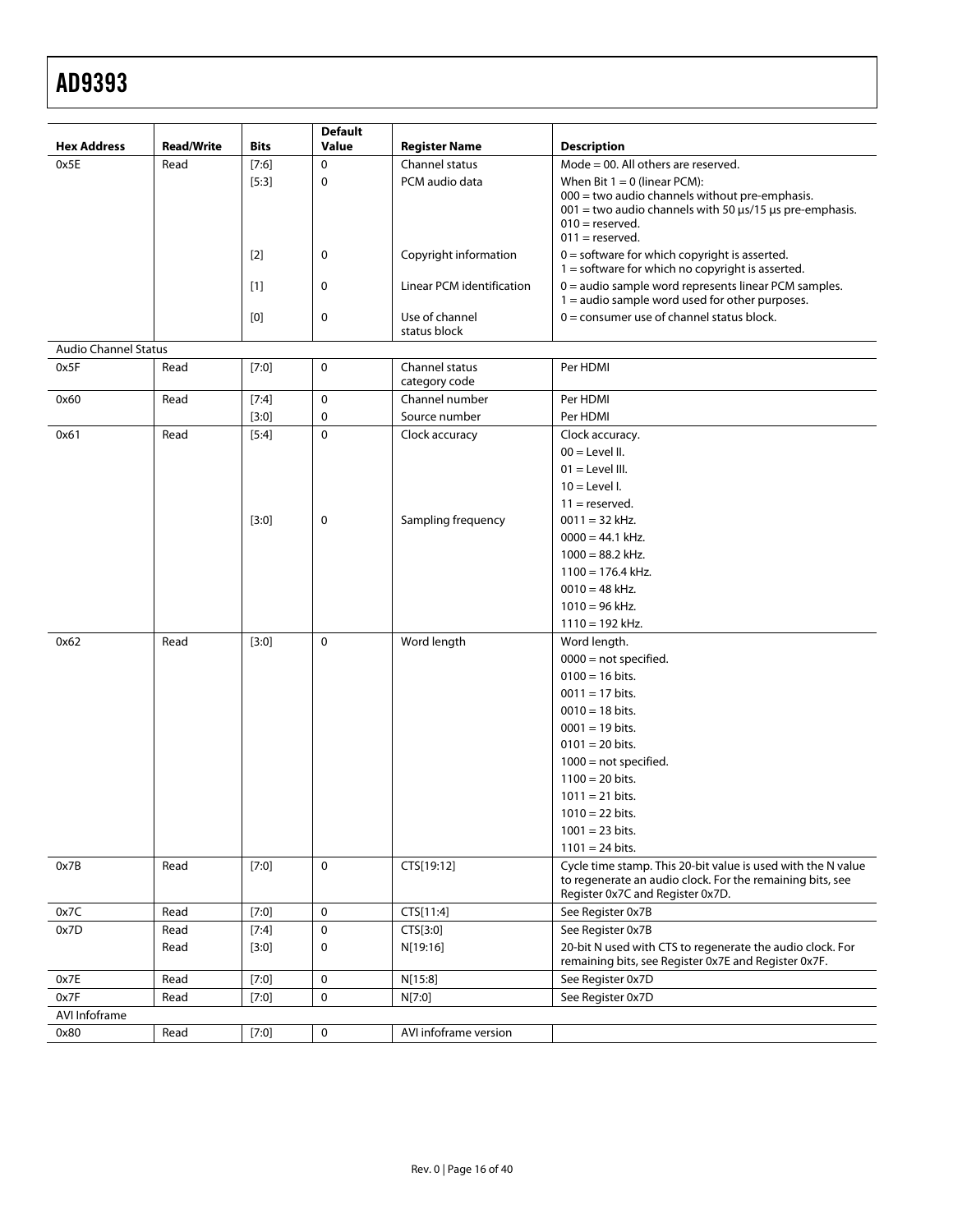| <b>Hex Address</b> | <b>Read/Write</b> | <b>Bits</b> | <b>Default</b><br><b>Value</b> | <b>Register Name</b>       | <b>Description</b>                                                                                                  |
|--------------------|-------------------|-------------|--------------------------------|----------------------------|---------------------------------------------------------------------------------------------------------------------|
| 0x81               | Read              | $[6:5]$     | 0                              | Y[1:0]                     | Y[1:0] indicates RGB, 4:2:2, or 4:4:4.                                                                              |
|                    |                   |             |                                |                            | $00 = RGB$ .                                                                                                        |
|                    |                   |             |                                |                            | $01 = YCrCb 4:2:2.$                                                                                                 |
|                    |                   |             |                                |                            | $10 = YCrCb 4:4:4.$                                                                                                 |
|                    |                   | $[4]$       | 0                              | Active format information  | Active format information present.                                                                                  |
|                    |                   |             |                                | status                     | $0 = no data.$                                                                                                      |
|                    |                   |             |                                |                            | $1 =$ active format information valid.                                                                              |
|                    |                   | $[3:2]$     | 0                              | Bar information            | $B[1:0]$ .                                                                                                          |
|                    |                   |             |                                |                            | $00 = no$ bar information.                                                                                          |
|                    |                   |             |                                |                            | $01$ = horizontal bar information valid.                                                                            |
|                    |                   |             |                                |                            | $10 =$ vertical bar information valid.                                                                              |
|                    |                   |             |                                |                            | $11$ = horizontal and vertical bar information valid.                                                               |
|                    |                   | $[1:0]$     | 0                              | Scan information           | $S[1:0]$ .                                                                                                          |
|                    |                   |             |                                |                            | $00 = no$ information.                                                                                              |
|                    |                   |             |                                |                            | $01 = overscanned (television).$                                                                                    |
|                    |                   |             |                                |                            | $10 =$ underscanned (computer).                                                                                     |
| 0x82               | Read              | $[7:6]$     | $\Omega$                       | Colorimetry                | $C[1:0]$ .                                                                                                          |
|                    |                   |             |                                |                            | $00 = no data.$                                                                                                     |
|                    |                   |             |                                |                            | $01 =$ SMPTE 170M, ITU601.                                                                                          |
|                    |                   |             |                                |                            | $10 = I T U 709.$                                                                                                   |
|                    |                   | $[5:4]$     | 0                              | Picture aspect ratio       | $M[1:0]$ .                                                                                                          |
|                    |                   |             |                                |                            | $00 = no data.$                                                                                                     |
|                    |                   |             |                                |                            | $01 = 4:3.$                                                                                                         |
|                    |                   |             |                                |                            | $10 = 16:9.$                                                                                                        |
|                    |                   | $[3:0]$     | 0                              | Active format aspect ratio | R[3:0].                                                                                                             |
|                    |                   |             |                                |                            | $1000$ = same as picture aspect ratio.                                                                              |
|                    |                   |             |                                |                            | $1001 = 4:3$ (center).                                                                                              |
|                    |                   |             |                                |                            | $1010 = 16.9$ (center).                                                                                             |
|                    |                   |             |                                |                            | $1011 = 14.9$ (center).                                                                                             |
| 0x83               | Read              | $[1:0]$     | 0                              | Nonuniform picture scaling | SC[1:0].                                                                                                            |
|                    |                   |             |                                |                            | $00 = no$ known nonuniform scaling.                                                                                 |
|                    |                   |             |                                |                            | 01 = picture has been scaled horizontally.                                                                          |
|                    |                   |             |                                |                            | $10 =$ picture has been scaled vertically.                                                                          |
|                    |                   |             |                                |                            | 11 = picture has been scaled horizontally and vertically.                                                           |
| 0x84               | Read              | $[6:0]$     | $\mathbf 0$                    | Video identification code  | VIC[6:0] video identification code-refer to CEA EDID short                                                          |
|                    |                   |             |                                |                            | video descriptors.                                                                                                  |
| 0x85               | Read              | $[3:0]$     | 0                              | Pixel repeat               | PR[3:0] specifies how many times a pixel has been<br>repeated.                                                      |
|                    |                   |             |                                |                            | $0000$ = no repetition (pixel sent once).                                                                           |
|                    |                   |             |                                |                            | $0001$ = pixel sent twice (repeated once).                                                                          |
|                    |                   |             |                                |                            | $0010$ = pixel sent three times.                                                                                    |
|                    |                   |             |                                |                            | $1001$ = pixel sent 10 times.                                                                                       |
|                    |                   |             |                                |                            | 0xA to 0xF reserved.                                                                                                |
| 0x86               | Read              | $[7:0]$     | $\mathbf 0$                    | Active line start LSB      | This represents the line number of the end of the top<br>horizontal bar. If 0, there is no horizontal bar. Combines |
|                    |                   |             |                                |                            | with Register 0x88 for a 16-bit value.                                                                              |
| 0x87               | Read              | $[6:0]$     | $\mathbf 0$                    | New data flags             | New data flags. These eight bits are updated if any specific                                                        |
|                    |                   |             |                                |                            | data changes. Normal (no NDFs) is 0x00. When any NDF                                                                |
|                    |                   |             |                                |                            | register is read, all bits reset to 0x00. All NDF registers<br>contain the same data.                               |
|                    |                   |             |                                |                            | <b>Bit</b>                                                                                                          |
|                    |                   |             |                                |                            | <b>Data Packet Changed</b>                                                                                          |
|                    |                   |             |                                |                            | 0<br>AVI infoframe.                                                                                                 |
|                    |                   |             |                                |                            | Audio infoframe.<br>$\mathbf{1}$                                                                                    |
|                    |                   |             |                                |                            | $\overline{2}$<br>SPD infoframe.                                                                                    |
|                    |                   |             |                                |                            | 3<br>MPEG source infoframe.                                                                                         |
|                    |                   |             |                                |                            | 4<br>ACP packets.                                                                                                   |
|                    |                   |             |                                |                            | 5<br>ISRC1 packets.<br>6<br>ISRC2 packets.                                                                          |
|                    |                   |             |                                |                            |                                                                                                                     |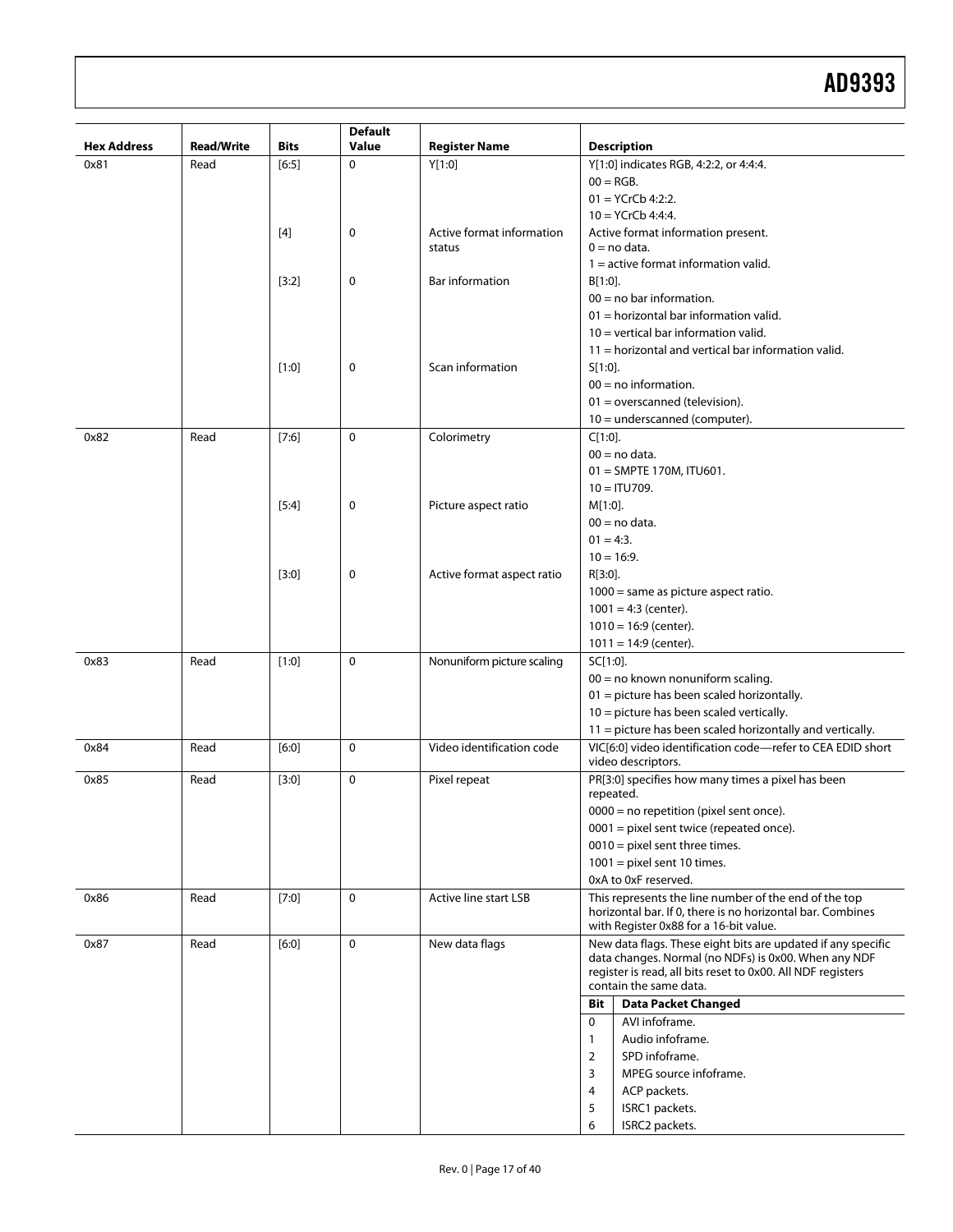| <b>Hex Address</b> | <b>Read/Write</b> | <b>Bits</b>      | <b>Default</b><br>Value    | <b>Register Name</b>              | <b>Description</b>                                                                                                                                                                                                                                                                                                                     |
|--------------------|-------------------|------------------|----------------------------|-----------------------------------|----------------------------------------------------------------------------------------------------------------------------------------------------------------------------------------------------------------------------------------------------------------------------------------------------------------------------------------|
| 0x88               | Read              | $[7:0]$          | $\mathbf 0$                | <b>Active line start MSB</b>      | Active line start MSB (see Register 0x86).                                                                                                                                                                                                                                                                                             |
| 0x89               | Read              | $[7:0]$          | $\mathbf 0$                | Active line end LSB               | This represents the line number of the beginning of a lower<br>horizontal bar. If greater than the number of active video<br>lines, there is no lower horizontal bar. Combines with<br>Register 0x8A for a 16-bit value.                                                                                                               |
| 0x8A               | Read              | $[7:0]$          | $\pmb{0}$                  | Active line end MSB               | Active line end MSB. See Register 0x89.                                                                                                                                                                                                                                                                                                |
| 0x8B               | Read              | $[7:0]$          | $\mathbf 0$                | Active pixel start LSB            | This represents the last pixel in a vertical pillar bar at the<br>left side of the picture. If 0, there is no left bar. Combines<br>with Register 0x8C for a 16-bit value.                                                                                                                                                             |
| 0x8C               | Read              | $[7:0]$          | $\mathbf 0$                | Active pixel start MSB            | Active pixel start MSB. See Register 0x8B.                                                                                                                                                                                                                                                                                             |
| 0x8D               | Read              | [7:0]            | $\mathbf 0$                | Active pixel end LSB              | This represents the first horizontal pixel in a vertical pillar-bar<br>at the right side of the picture. If greater than the maximum<br>number of horizontal pixels, there is no vertical bar. Com-<br>bines with Register 0x8E for a16-bit value.                                                                                     |
| 0x8E               | Read              | $[7:0]$          | $\mathbf 0$                | Active pixel end MSB              | Active pixel end MSB. See Register 0x8D.                                                                                                                                                                                                                                                                                               |
| 0x8F               | Read              | $[6:0]$          | $\mathbf 0$                | New data flags                    | New data flags (see Register 0x87).                                                                                                                                                                                                                                                                                                    |
| 0x90               | Read              | $[7:0]$          | $\pmb{0}$                  | Audio infoframe version           | Per HDMI                                                                                                                                                                                                                                                                                                                               |
| 0x91               | Read              | [7:4]            | $\mathbf 0$                | Audio coding type                 | CT[3:0]. Audio coding type.<br>$0x00$ = refer to stream header.<br>$0x01 =$ IEC60958 PCM.<br>$0x02 = AC3$ .<br>$0x03$ = MPEG1 (Layer 1 and Layer 2).<br>$0x04 = MP3$ (MPEG1 Layer 3).<br>$0x05 = MPEG2$ (multichannel).<br>$0x06 = AAC$ .<br>$0x07 = DTS$ .<br>$0x08 = ATRAC$ .                                                        |
|                    |                   | $[2:0]$          | $\mathbf 0$<br>$\mathbf 0$ | Audio coding count                | CC[2:0]. Audio channel count.<br>$000$ = refer to stream header.<br>$001 =$ two channels.<br>$010$ = three channels.<br>$111 =$ eight channels.                                                                                                                                                                                        |
| 0x92               | Read              | [4:2]<br>$[1:0]$ | 0                          | Sampling frequency<br>Sample size | SF[2:0]. Sampling frequency.<br>$000$ = refer to stream header.<br>$001 = 32$ kHz.<br>$010 = 44.1$ kHz (CD).<br>$011 = 48$ kHz.<br>$100 = 88.2$ kHz.<br>$101 = 96$ kHz.<br>$110 = 176.4$ kHz.<br>$111 = 192$ kHz.<br>SS [1:0]. Sample size.<br>$00 =$ refer to stream header.<br>$01 = 16$ bits.<br>$10 = 20$ bits.<br>$11 = 24$ bits. |
| 0x93               | Read              | $[7:0]$          | $\mathbf 0$                | Maximum bit rate                  | Maximum bit rate (compressed audio only). The value of<br>this field multiplied by 8 kHz represents the maximum bit<br>rate.                                                                                                                                                                                                           |
| 0x94               | Read              | [7:0]            | $\mathbf 0$                | Speaker mapping                   | CA[7:0]. Speaker mapping or placement for up to eight<br>channels. See Table 24.                                                                                                                                                                                                                                                       |
| 0x95               | Read              | $[7]$<br>$[6:3]$ | $\mathbf 0$<br>0           | Down-mix<br>Level shift           | DM INH: down-mix inhibit.<br>$0 =$ permitted or no information.<br>$1 =$ prohibited.<br>LSV[3:0]: level shift values with attenuation information.<br>$0000 = 0$ dB attenuation.<br>$0001 = 1$ dB attenuation.<br>$\ddots$<br>$1111 = 15$ dB attenuation.                                                                              |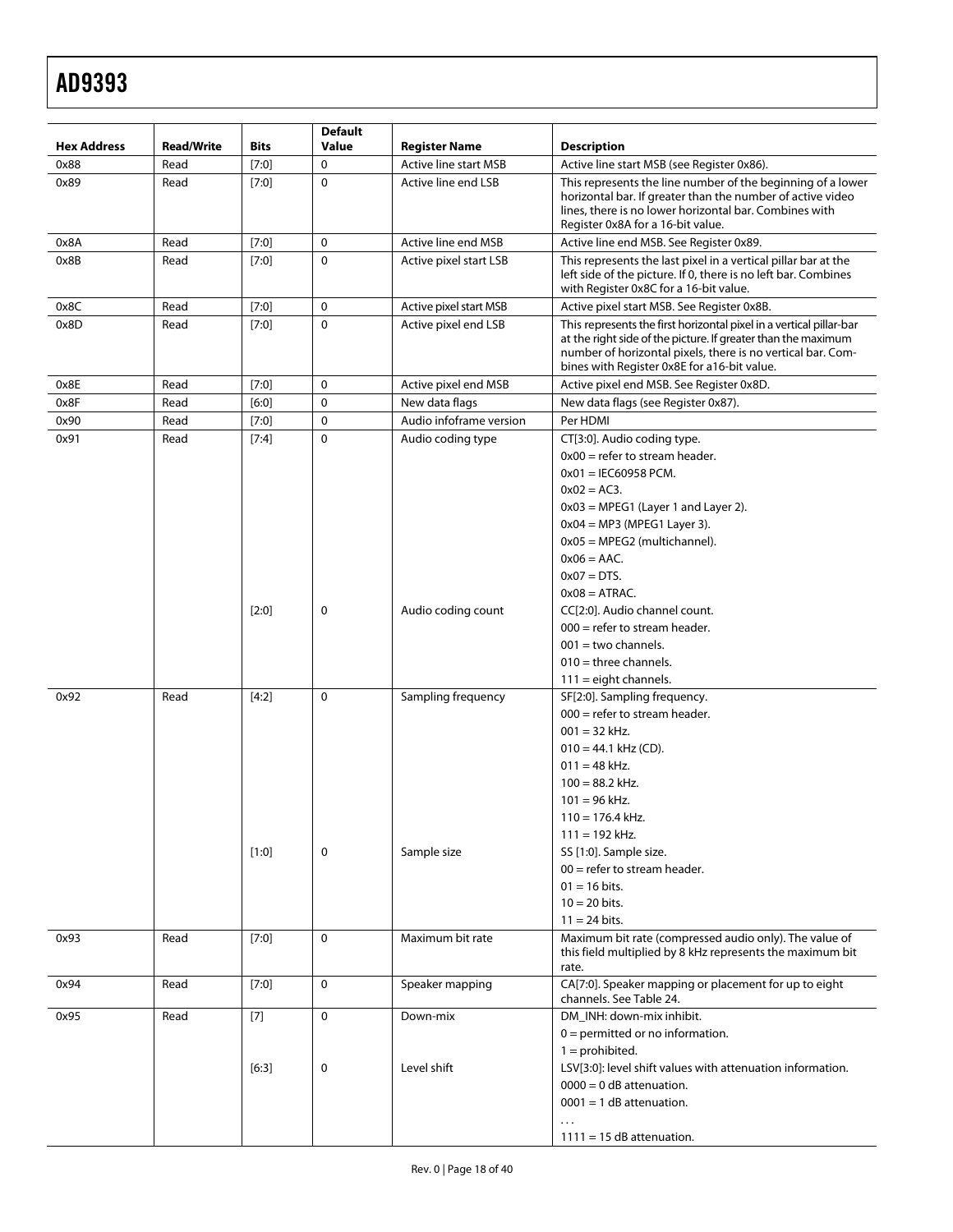| <b>Hex Address</b>           | <b>Read/Write</b>                          | <b>Bits</b> | <b>Default</b><br>Value | <b>Register Name</b>                                  | <b>Description</b>                                                                                                                               |
|------------------------------|--------------------------------------------|-------------|-------------------------|-------------------------------------------------------|--------------------------------------------------------------------------------------------------------------------------------------------------|
| 0x96                         | Read                                       | $[7:0]$     | $\mathbf 0$             |                                                       | Reserved.                                                                                                                                        |
| 0x97                         | Read                                       | $[6:0]$     | $\mathbf 0$             | New data flags                                        | New data flags (see Register 0x87).                                                                                                              |
|                              | Source Product Description (SPD) Infoframe |             |                         |                                                       |                                                                                                                                                  |
| 0x98                         | Read                                       | $[7:0]$     | $\mathbf 0$             | Source product description<br>(SPD) infoframe version | Per HDMI                                                                                                                                         |
| 0x99                         | Read                                       | $[7:0]$     | $\mathbf 0$             | Vender Name Character 1                               | Vender name character 1 (VN1) 7-bit ASCII code. The first of<br>eight characters naming the product company.                                     |
| 0x9A                         | Read                                       | $[7:0]$     | $\mathbf 0$             | VN <sub>2</sub>                                       | VN <sub>2</sub> .                                                                                                                                |
| 0x9B                         | Read                                       | $[7:0]$     | $\mathbf 0$             | VN <sub>3</sub>                                       | VN3.                                                                                                                                             |
| 0x9C                         | Read                                       | $[7:0]$     | $\mathbf 0$             | VN4                                                   | <b>VN4.</b>                                                                                                                                      |
| 0x9D                         | Read                                       | $[7:0]$     | $\mathbf 0$             | VN <sub>5</sub>                                       | <b>VN5.</b>                                                                                                                                      |
| 0x9E                         | Read                                       | $[7:0]$     | $\mathbf 0$             | VN <sub>6</sub>                                       | VN6.                                                                                                                                             |
| 0x9F                         | Read                                       | $[6:0]$     | $\mathbf 0$             | New data flags                                        | New data flags (see Register 0x87).                                                                                                              |
| 0xA0                         | Read                                       | $[7:0]$     | $\mathbf 0$             | VN7                                                   | <b>VN7.</b>                                                                                                                                      |
| 0xA1                         | Read                                       | [7:0]       | 0                       | VN <sub>8</sub>                                       | <b>VN8.</b>                                                                                                                                      |
| 0xA2                         | Read                                       | $[7:0]$     | $\mathbf 0$             | <b>Product Description</b><br>Character 1             | Product Description Character 1 (PD1) 7-bit ASCII code. The<br>first of 16 characters that contains the model number and a<br>short description. |
| 0xA3                         | Read                                       | [7:0]       | $\mathbf 0$             | PD <sub>2</sub>                                       | PD <sub>2</sub> .                                                                                                                                |
| 0xA4                         | Read                                       | [7:0]       | $\mathbf 0$             | PD <sub>3</sub>                                       | PD3.                                                                                                                                             |
| 0xA5                         | Read                                       | [7:0]       | 0                       | PD <sub>4</sub>                                       | PD4.                                                                                                                                             |
| 0xA6                         | Read                                       | [7:0]       | 0                       | PD <sub>5</sub>                                       | PD5.                                                                                                                                             |
| 0xA7                         | Read                                       | $[6:0]$     | $\mathbf 0$             | New data flags                                        | New data flags (see Register 0x87).                                                                                                              |
| 0xA8                         | Read                                       | [7:0]       | $\mathbf 0$             | PD <sub>6</sub>                                       | PD6.                                                                                                                                             |
| 0xA9                         | Read                                       | [7:0]       | $\mathbf 0$             | PD7                                                   | PD7.                                                                                                                                             |
| 0xAA                         | Read                                       | [7:0]       | $\mathbf 0$             | PD <sub>8</sub>                                       | PD8.                                                                                                                                             |
| 0xAB                         | Read                                       | [7:0]       | $\mathbf 0$             | PD <sub>9</sub>                                       | PD9.                                                                                                                                             |
| 0xAC                         | Read                                       | $[7:0]$     | 0                       | <b>PD10</b>                                           | PD10.                                                                                                                                            |
| 0xAD                         | Read                                       | $[7:0]$     | $\mathbf 0$             | <b>PD11</b>                                           | PD11.                                                                                                                                            |
| 0xAE                         | Read                                       | $[7:0]$     | $\mathbf 0$             | <b>PD12</b>                                           | PD12.                                                                                                                                            |
| 0xAF                         | Read                                       | $[6:0]$     | $\mathbf 0$             | New data flags                                        | New data flags (see Register 0x87).                                                                                                              |
| 0xB0                         | Read                                       | $[7:0]$     | $\mathbf 0$             | <b>PD13</b>                                           | PD13.                                                                                                                                            |
| 0xB1                         | Read                                       | [7:0]       | $\mathbf 0$             | <b>PD14</b>                                           | PD14.                                                                                                                                            |
| 0xB2                         | Read                                       | [7:0]       | 0                       | <b>PD15</b>                                           | PD15.                                                                                                                                            |
| 0xB3                         | Read                                       | $[7:0]$     | 0                       | <b>PD16</b>                                           | PD16.                                                                                                                                            |
| 0xB4                         | Read                                       | $[7:0]$     | $\Omega$                | Source device                                         | This is a code that classifies the source device.                                                                                                |
|                              |                                            |             |                         | Information code                                      | $0x00 =$ unknown.                                                                                                                                |
|                              |                                            |             |                         |                                                       | $0x01 =$ digital STB.                                                                                                                            |
|                              |                                            |             |                         |                                                       | $0x02 = DVD.$                                                                                                                                    |
|                              |                                            |             |                         |                                                       | $0x03 = D-VHS$ .                                                                                                                                 |
|                              |                                            |             |                         |                                                       | $0x04 = HDD$ video.                                                                                                                              |
|                              |                                            |             |                         |                                                       | $0x05 = DVC.$                                                                                                                                    |
|                              |                                            |             |                         |                                                       | $0x06 = DSC$ .                                                                                                                                   |
|                              |                                            |             |                         |                                                       | $0x07 =$ video CD.                                                                                                                               |
|                              |                                            |             |                         |                                                       | $0x08 = game.$                                                                                                                                   |
|                              |                                            |             |                         |                                                       | $0x09 = PC$ general.                                                                                                                             |
| 0xB7                         | Read                                       | $[6:0]$     | 0                       | New data flags                                        | New data flags (see Register 0x87).                                                                                                              |
| <b>MPEG Source Infoframe</b> |                                            |             |                         |                                                       |                                                                                                                                                  |
| 0xB8                         | Read                                       | $[7:0]$     | 0                       | MPEG source infoframe                                 |                                                                                                                                                  |
|                              |                                            |             |                         | version                                               |                                                                                                                                                  |
| 0xB9                         | Read                                       | $[7:0]$     | 0                       | MB[0]                                                 | MB[0] (lower byte of MPEG bit rate in hertz). This is the<br>lower eight bits of 32 bits (4 bytes) that specify the MPEG<br>bit rate in hertz.   |
| 0xBA                         | Read                                       | [7:0]       | 0                       | MB[1]                                                 | MB[1].                                                                                                                                           |
| 0xBB                         | Read                                       | [7:0]       | 0                       | MB[2]                                                 | MB[2].                                                                                                                                           |
| 0xBC                         | Read                                       | [7:0]       | 0                       | MB[3]                                                 | MB[3] (upper byte).                                                                                                                              |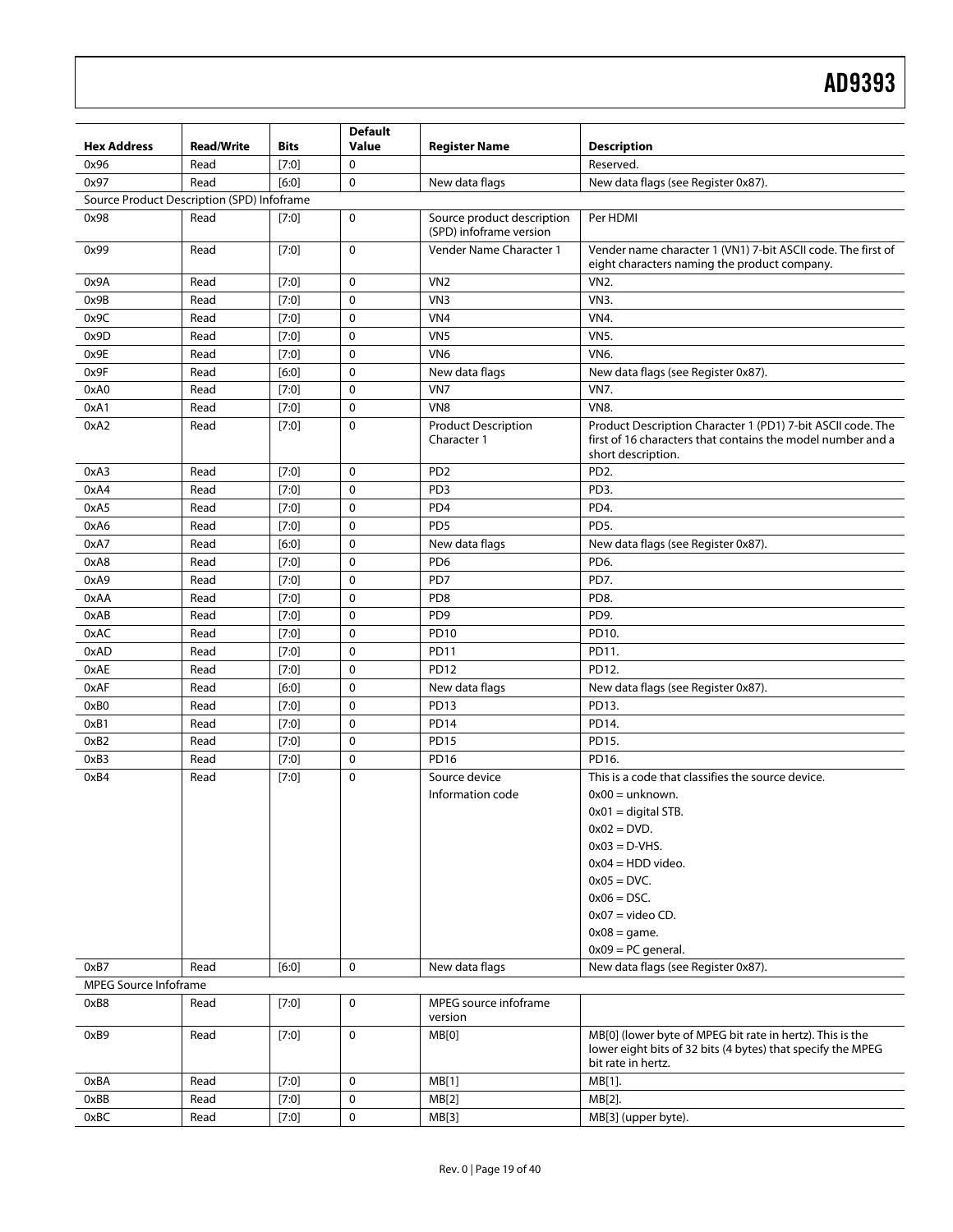| <b>Hex Address</b> | <b>Read/Write</b> | <b>Bits</b>      | <b>Default</b><br>Value | <b>Register Name</b>       | <b>Description</b>                                                       |
|--------------------|-------------------|------------------|-------------------------|----------------------------|--------------------------------------------------------------------------|
| 0xBD               | Read              | [4]              | $\Omega$                | Field repeat               | FR-new field or repeated field.                                          |
|                    |                   |                  |                         |                            | $0 =$ new field or picture.                                              |
|                    |                   |                  |                         |                            | $1 =$ repeated field.                                                    |
|                    |                   | $[1:0]$          | 0                       | <b>MPEG</b> frame          | MF[1:0]. This identifies whether frame is an I, B, or P picture.         |
|                    |                   |                  |                         |                            | $00 =$ unknown.                                                          |
|                    |                   |                  |                         |                            | $01 =$ I picture.                                                        |
|                    |                   |                  |                         |                            | $10 = B$ picture.                                                        |
|                    |                   |                  |                         |                            | $11 = P$ picture.                                                        |
| 0xBE               | Read              |                  | 0                       |                            | Reserved.                                                                |
| 0xBF               | Read              | $[7:0]$<br>[6:0] | 0                       | New data flags             | New data flags (see Register 0x87).                                      |
| 0xC0               | Read              | [7:0]            | $\Omega$                | Audio content protection   | Audio content protection packet (ACP) type.                              |
|                    |                   |                  |                         | packet (ACP) type          | $0x00$ = generic audio.                                                  |
|                    |                   |                  |                         |                            | $0x01 =$ IEC60958-identified audio.                                      |
|                    |                   |                  |                         |                            | $0x02 = DVD$ audio.                                                      |
|                    |                   |                  |                         |                            | $0x03$ = reserved for super audio CD (SACD).                             |
|                    |                   |                  |                         |                            | $0x04$ to $0xFF =$ reserved.                                             |
| 0xC1               | Read              | $[7:0]$          | 0                       | ACP Packet Byte 0          | ACP Packet Byte 0 (ACP PB0).                                             |
| 0xC2               | Read              | $[7:0]$          | 0                       | ACP_PB1                    | ACP_PB1.                                                                 |
| 0xC3               | Read              | $[7:0]$          | 0                       | ACP_PB2                    | ACP_PB2.                                                                 |
| 0xC4               | Read              | $[7:0]$          | 0                       | ACP_PB3                    | ACP_PB3.                                                                 |
| 0xC5               | Read              | [7:0]            | 0                       | ACP_PB4                    | ACP_PB4.                                                                 |
| 0xC6               | Read              | $[7:0]$          | 0                       | ACP_PB5                    | ACP_PB5.                                                                 |
| 0xC7               | Read              | [6:0]            | 0                       | New data flags             | New data flags (see Register 0x87).                                      |
| 0xC8               | Read              | $[7]$            | $\mathbf{0}$            | <b>ISRC1</b> continued     | International standard recording code (ISRC1) continued.                 |
|                    |                   |                  |                         |                            | This indicates an ISRC2 packet is being transmitted.                     |
|                    |                   | [6]              | 0                       | ISRC1 valid                | $0 =$ ISRC1 status bits and PBs not valid.                               |
|                    |                   |                  |                         |                            | 1 = ISRC1 status bits and PBs valid.                                     |
|                    |                   | $[2:0]$          | 0                       | <b>ISRC1</b> status        | $001 =$ starting position.                                               |
|                    |                   |                  |                         |                            | $010$ = intermediate position.                                           |
|                    |                   |                  |                         |                            | $100 =$ final position.                                                  |
| 0xC9               | Read              | $[7:0]$          | $\mathbf 0$             | <b>ISRC1 Packet Byte 0</b> | ISRC1 Packet Byte 0 (ISRC1_PB0).                                         |
| 0xCA               | Read              | $[7:0]$          | 0                       | ISRC1_PB1                  | ISRC1_PB1.                                                               |
| 0xCB               | Read              | $[7:0]$          | $\mathbf 0$             | ISRC1_PB2                  | ISRC1_PB2.                                                               |
| 0xCC               | Read              | [7:0]            | 0                       | ISRC1_PB3                  | ISRC1 PB3.                                                               |
| 0xCD               | Read              | $[7:0]$          | 0                       | ISRC1_PB4                  | ISRC1_PB4.                                                               |
| 0xCE               | Read              | $[7:0]$          | 0                       | ISRC1_PB5                  | ISRC1 PB5.                                                               |
| 0xCF               | Read              | [6:0]            | 0                       | New data flags             | New data flags (see Register 0x87).                                      |
| 0xD <sub>0</sub>   | Read              | $[7:0]$          | 0                       | ISRC1_PB6                  | ISRC1_PB6.                                                               |
| 0xD1               | Read              | [7:0]            | $\pmb{0}$               | ISRC1_PB7                  | ISRC1_PB7.                                                               |
| 0xD <sub>2</sub>   | Read              | $[7:0]$          | 0                       | ISRC1_PB8                  | ISRC1_PB8.                                                               |
| 0xD3               | Read              | [7:0]            | 0                       | ISRC1_PB9                  | ISRC1_PB9.                                                               |
| 0xD4               | Read              | [7:0]            | 0                       | ISRC1_PB10                 | ISRC1_PB10.                                                              |
| 0xD5               | Read              | [7:0]            | 0                       | ISRC1_PB11                 | ISRC1 PB11.                                                              |
| 0xD6               | Read              | [7:0]            | 0                       | ISRC1_PB12                 | ISRC1_PB12.                                                              |
| 0xD7               | Read              | $[6:0]$          | 0                       | New data flags             | New data flags (see Register 0x87).                                      |
| 0xD8               | Read              | [7:0]            | 0                       | ISRC1_PB13                 | ISRC1_PB13.                                                              |
| 0xD9               | Read              | [7:0]            | 0                       | ISRC1_PB14                 | ISRC1_PB14.                                                              |
| 0xDA               | Read              | [7:0]            | 0                       | ISRC1_PB15                 | ISRC1_PB15.                                                              |
| 0xDB               | Read              | [7:0]            | 0<br>0                  | ISRC1_PB16                 | ISRC1_PB16.<br>ISRC2 Packet Byte 0 (ISRC2_PB0). This is transmitted only |
| 0xDC               | Read              | $[7:0]$          |                         | <b>ISRC2 Packet Byte 0</b> | when the ISRC bit continues (Register 0xC8, Bit[7]) is set to 1.         |
| 0xDD               | Read              | $[7:0]$          | $\mathbf 0$             | ISRC2_PB1                  | ISRC2_PB1.                                                               |
| 0xDE               | Read              | [7:0]            | 0                       | ISRC2_PB2                  | ISRC2_PB2.                                                               |
| 0xDF               | Read              | $[6:0]$          | 0                       | New data flags             | New data flags (see Register 0x87).                                      |
| 0xE0               | Read              | $[7:0]$          | 0                       | ISRC2_PB3                  | ISRC2_PB3.                                                               |
| 0xE1               | Read              | [7:0]            | 0                       | ISRC2_PB4                  | ISRC2_PB4.                                                               |
| 0xE2               | Read              | [7:0]            | 0                       | ISRC2_PB5                  | ISRC2_PB5.                                                               |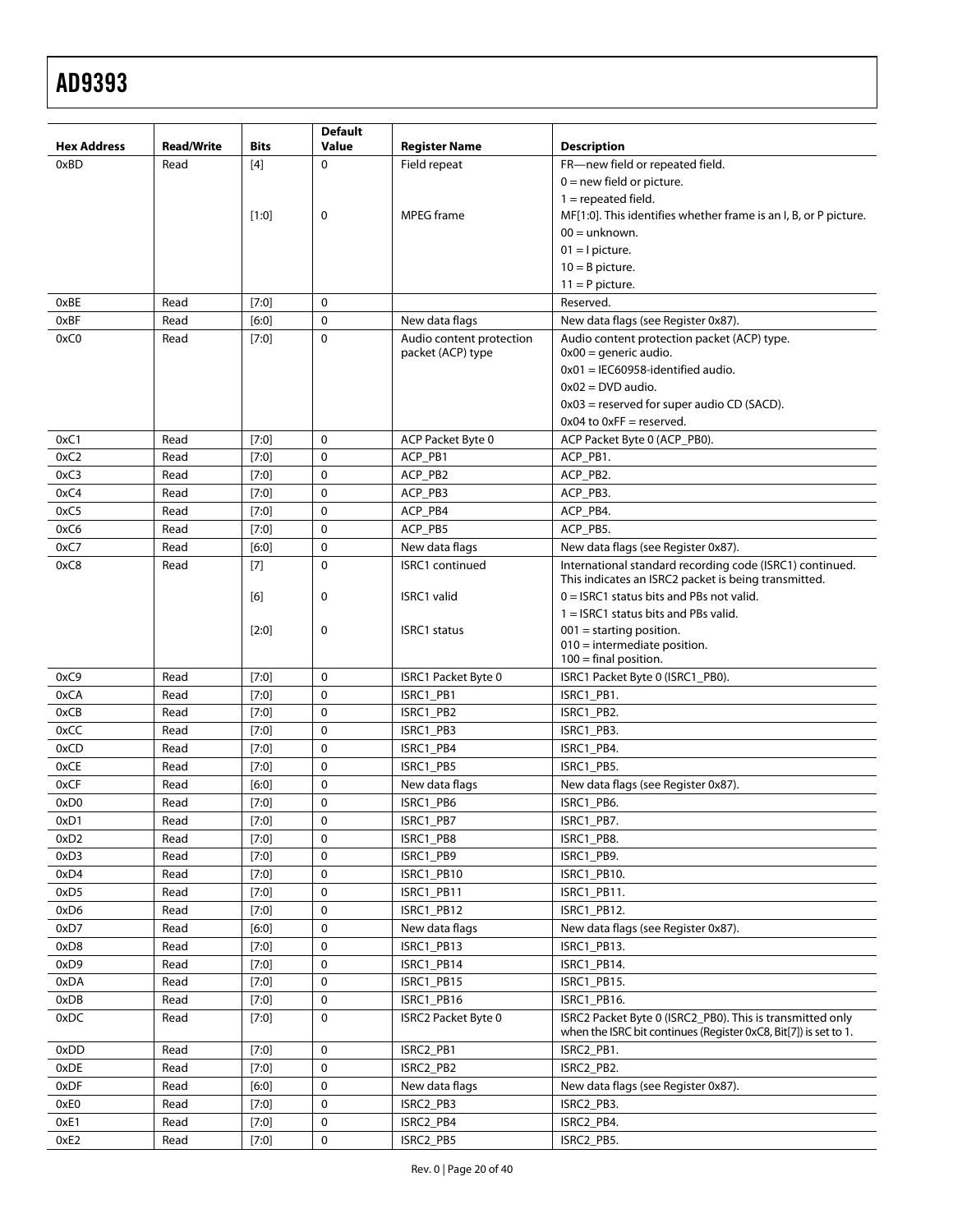| <b>Hex Address</b> | <b>Read/Write</b> | <b>Bits</b> | <b>Default</b><br>Value | <b>Register Name</b> | <b>Description</b>                  |
|--------------------|-------------------|-------------|-------------------------|----------------------|-------------------------------------|
| 0xE3               | Read              | $[7:0]$     | 0                       | ISRC2 PB6            | ISRC2 PB6.                          |
| 0xE4               | Read              | [7:0]       | 0                       | ISRC2 PB7            | ISRC2 PB7.                          |
| 0xE5               | Read              | [7:0]       | 0                       | ISRC2 PB8            | ISRC2 PB8.                          |
| 0xE6               | Read              | $[7:0]$     | 0                       | ISRC2 PB9            | ISRC2 PB9.                          |
| 0xE7               | Read              | $[6:0]$     | 0                       | New data flags       | New data flags (see Register 0x87). |
| 0xE8               | Read              | $[7:0]$     | $\mathbf{0}$            | ISRC2 PB10           | ISRC2 PB10.                         |
| 0xE9               | Read              | [7:0]       | 0                       | ISRC2 PB11           | ISRC2 PB11.                         |
| 0xEA               | Read              | $[7:0]$     | 0                       | ISRC2 PB12           | ISRC2 PB12.                         |
| 0xEB               | Read              | $[7:0]$     | 0                       | ISRC2 PB13           | ISRC2 PB13.                         |
| 0xEC               | Read              | [7:0]       | 0                       | ISRC2 PB14           | ISRC2 PB14.                         |
| 0xED               | Read              | $[7:0]$     | 0                       | ISRC2 PB15           | ISRC2 PB15.                         |
| 0xEE               | Read              | $[7:0]$     | 0                       | ISRC2 PB16           | ISRC2 PB16.                         |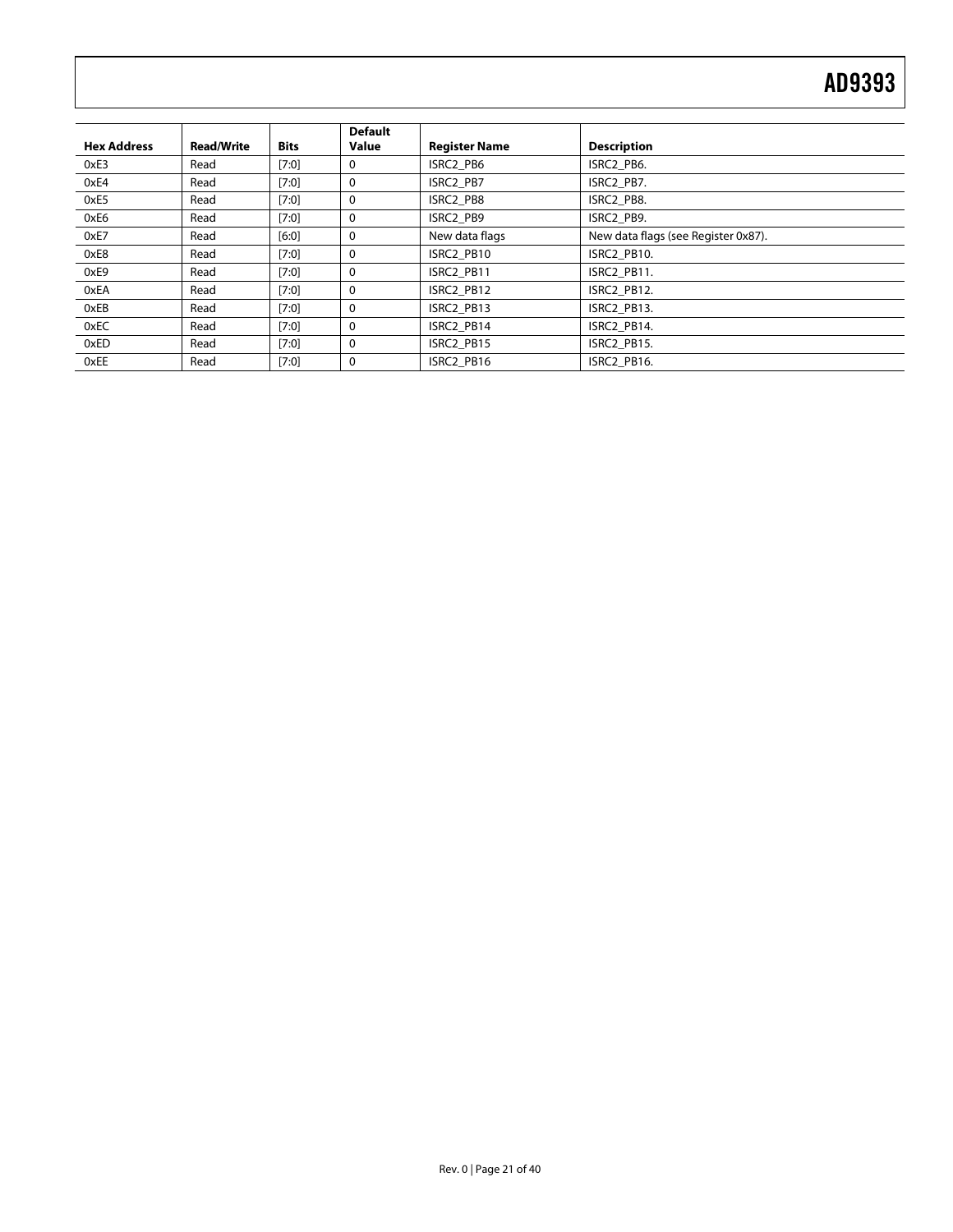# <span id="page-21-1"></span><span id="page-21-0"></span>2-WIRE SERIAL CONTROL REGISTER DETAILS

This section describes certain register details. Note that not all registers are discussed in this section.

# **CHIP IDENTIFICATION**

# **0x00—Bits[7:0], Chip Revision**

An 8-bit value that reflects the current chip revision.

# **0x17—Bits[3:0], HSYNCs per VSYNC MSB**

These bits are four MSBs of the 12-bit counter that reports the number of HSYNCs per VSYNC on the active input. This is useful in determining the mode and aid in setting the PLL divide ratio.

# **0x18—Bit[7:0], HSYNCs per VSYNC LSB**

These bits are eight LSBs of the 12-bit counter that reports the number of HSYNCs per VSYNCs on the active input.

## **0x23—Bits[7:0], HSYNC Duration**

These bits are an 8-bit register that sets the duration of the HSYNC output pulse. The leading edge of the HSYNC output is triggered by the internally generated, phase-adjusted PLL feedback clock. The AD9393 then counts a number of pixel clocks equal to the value in this register. This triggers the trailing edge of the HSYNC output, which is also phaseadjusted. The power-up default is 32.

# **0x24—Bit[7], HSYNC Output Polarity**

This bit sets the polarity of the HSYNC output. Setting this bit to 0 sets the HSYNC output to active low. Setting this bit to 1 sets the HSYNC output to active high. The power-up default setting is 1.

## **0x24—Bit[6], VSYNC Output Polarity**

This bit sets the polarity of the VSYNC output. Setting this bit to 0 sets the VSYNC output to active low. Setting this bit to 1 sets the VSYNC output to active high. The power-up default is 1.

## **0x24—Bit[5] DE Output Polarity**

This bit sets the polarity of the display enable (DE).  $0 = DE$ output polarity is negative.  $1 = DE$  output polarity is positive. The power-up default is 1.

## **0x24—Bit[4], Field Output Polarity**

This bit sets the polarity of the odd/even field output signal on Ball A7.  $0 =$  active low = even field; active high = odd field.  $1 =$ active high = odd field; active high = even field. The power-up default setting is 1.

## **0x24—Bit[0], Output CLK Invert**

This bit allows inversion of the output clock as specified by Register 0x25, Bits[7:6].  $0 =$  noninverted clock. 1 = inverted clock. The power-up default setting is 0.

# **0x25—Bits[7:6], Output CLK Select**

These bits select the clock output on the DCLK ball. They include ½× clock, a 2× clock, a 90° phase shifted clock, or the normal pixel clock. The power-up default setting is 01. See Table 10.

#### **Table 10. Output Clock Select**

| <b>Select</b> | Result                                     |
|---------------|--------------------------------------------|
| 00            | $\frac{1}{2}$ pixel clock                  |
| 01            | $1 \times$ pixel clock                     |
| 10            | $2\times$ pixel clock                      |
| 11            | 90 $^{\circ}$ phase 1 $\times$ pixel clock |

# **0x25—Bits[5:4], Output Drive Strength**

These two bits select the drive strength for all the high speed digital outputs (except the VSOUT, HSOUT, and O/E). Higher drive strength results in faster rise/fall times and in general makes it easier to capture data. Lower drive strength results in slower rise/fall times and helps to reduce EMI and digitally generated power supply noise. The power-up default setting is 11. See Table 11.

#### **Table 11. Output Drive Strength**

| <b>Output Drive</b> | Result                            |
|---------------------|-----------------------------------|
| 00                  | Low output drive strength         |
| 01                  | Medium low output drive strength  |
| 10                  | Medium high output drive strength |
|                     | High output drive strength        |

# **0x25—Bits[3:2], Output Mode**

These bits choose between four options for the output mode. 4:4:4 mode is standard RGB; 4:2:2 mode is YCrCb, which reduces the number of active output pins from 24 to 16; 4:4:4 is double data rate (DDR) output mode; and the data is RGB mode that changes on every clock edge. The power-up default setting is 00. See Table 12.

|  | Table 12. Output Mode |
|--|-----------------------|
|--|-----------------------|

| Output<br><b>Mode</b> | Result                                               |
|-----------------------|------------------------------------------------------|
| 00                    | 4:4:4 RGB mode                                       |
| 01                    | 4:2:2 YCrCb mode + DDR 4:2:2 on D[7:0] (secondary)   |
| 10                    | DDR 4:4:4 DDR mode + DDR 4:2:2 on D[7:0] (secondary) |
| 11                    | 12-bit 4:2:2                                         |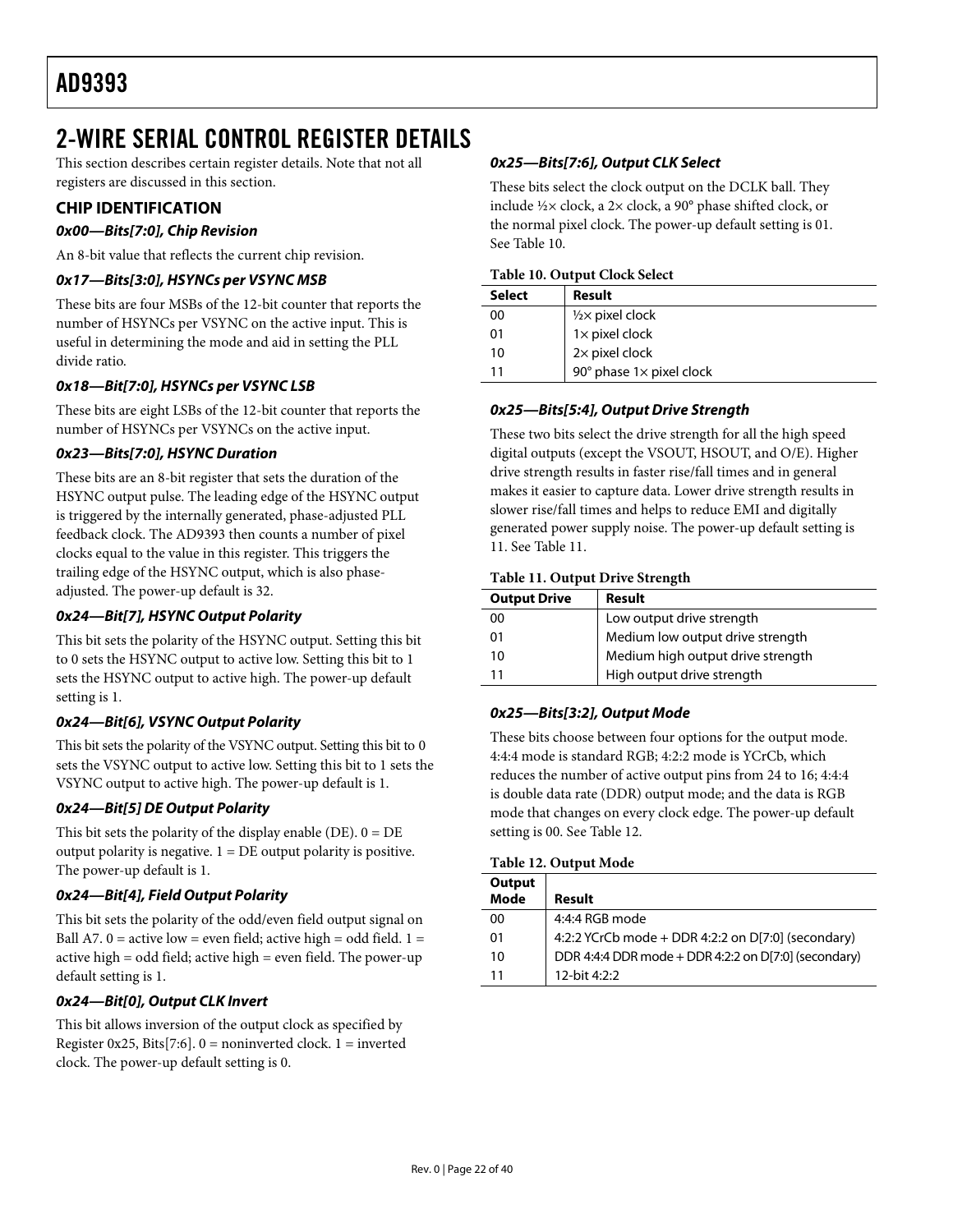# **0x25—Bit[1], Primary Output Enable**

This bit places the primary output in active or high impedance mode. The primary output is designated when using either 4:2:2 or DDR 4:4:4. In these modes, the data on the red and green output channels (D[23:8]) is the primary output, whereas the output data on the blue channel (D[7:0], DDR YCrCb) is the secondary output. Double data rate  $0 =$  primary output is in high impedance mode. 1 = primary output is enabled. The power-up default setting is 1.

## **0x25—Bit[0], Secondary Output Enable**

This bit places the secondary output in active or high impedance mode. The secondary output is designated when using either 4:2:2 or DDR 4:4:4. In these modes, the data on the blue output channel (D[7:0]) is the secondary output and the output data on the red and green channels (D[23:8]) is the primary output. Secondary output is always a DDR YCrCb data mode.  $0 =$  secondary output is in high impedance mode.  $1 =$  secondary output is enabled. The power-up default setting is 0.

## **0x26—Bit[7], Output Three-State**

When enabled, this bit puts all outputs in a high impedance state.  $0 = normal$  outputs.  $1 = all$  outputs in high impedance mode. The power-up default setting is 0.

## **0x26—Bit[5], S/PDIF Three-State**

When enabled, this bit places the S/PDIF audio output pins in a high impedance state.  $0 = normal S/PDIF$  output.  $1 = S/PDIF$ pins in high impedance mode. The power-up default setting is 0.

## **0x26—Bit[4], I2 S Three-State**

When enabled, this bit places the I<sup>2</sup>S output pins in a high impedance state.  $0 = normal I<sup>2</sup>S output. 1 = I<sup>2</sup>S pins are in$ high impedance mode. The power-up default setting is 0.

## **0x26—Bit[3], Power-Down Ball Polarity**

This bit defines the polarity of the input power-down ball.  $0 = power-down ball$  is active low.  $1 = power-down ball$  is active high. The power-up default setting is 1.

## **0x26—Bits[2:1], Power-Down Ball Function**

These bits define the different operational modes of the powerdown ball. These bits are functional only when the power-down ball is active; when it is inactive, the part is powered up and functioning.  $0x =$  the chip is powered down and all outputs are in high impedance mode.  $1x =$  the chip remains powered up, but all outputs are in three-state outputs mode. The power-up default setting is 00.

# **0x26—Bit[0], Power-Down**

This bit is used to put the chip in power-down mode. In this mode, the power dissipation is reduced to a fraction of the typical power (see [Table 2](#page-3-1) for exact power dissipation). When in power-down, the HSOUT, VSOUT, DCLK, and all 24 of the data outputs are put into a high impedance state. Circuit blocks that continue to be active during power-down include the voltage references, sync detection, and the serial register. These blocks facilitate a fast start up from power-down.  $0 = normal$ operation. 1 = power-down. The power-up default setting is 0.

# **0x27—Bit[7], Auto Power-Down Enable**

This bit enables the chip to go into low power mode, or seek mode if no sync inputs are detected.  $0 =$  auto power-down disabled. 1 = chip powers down if no sync inputs are present. The power-up default setting is 1.

# **0x27—Bit[6], HDCP A0**

This bit sets the LSB of the address of the HDCP I<sup>2</sup>C. Set this bit to 1 only for a second receiver in a dual-link configuration. The power-up default is 0.

# **0x27—Bit[5], Clock Test**

The power-up default setting is 0.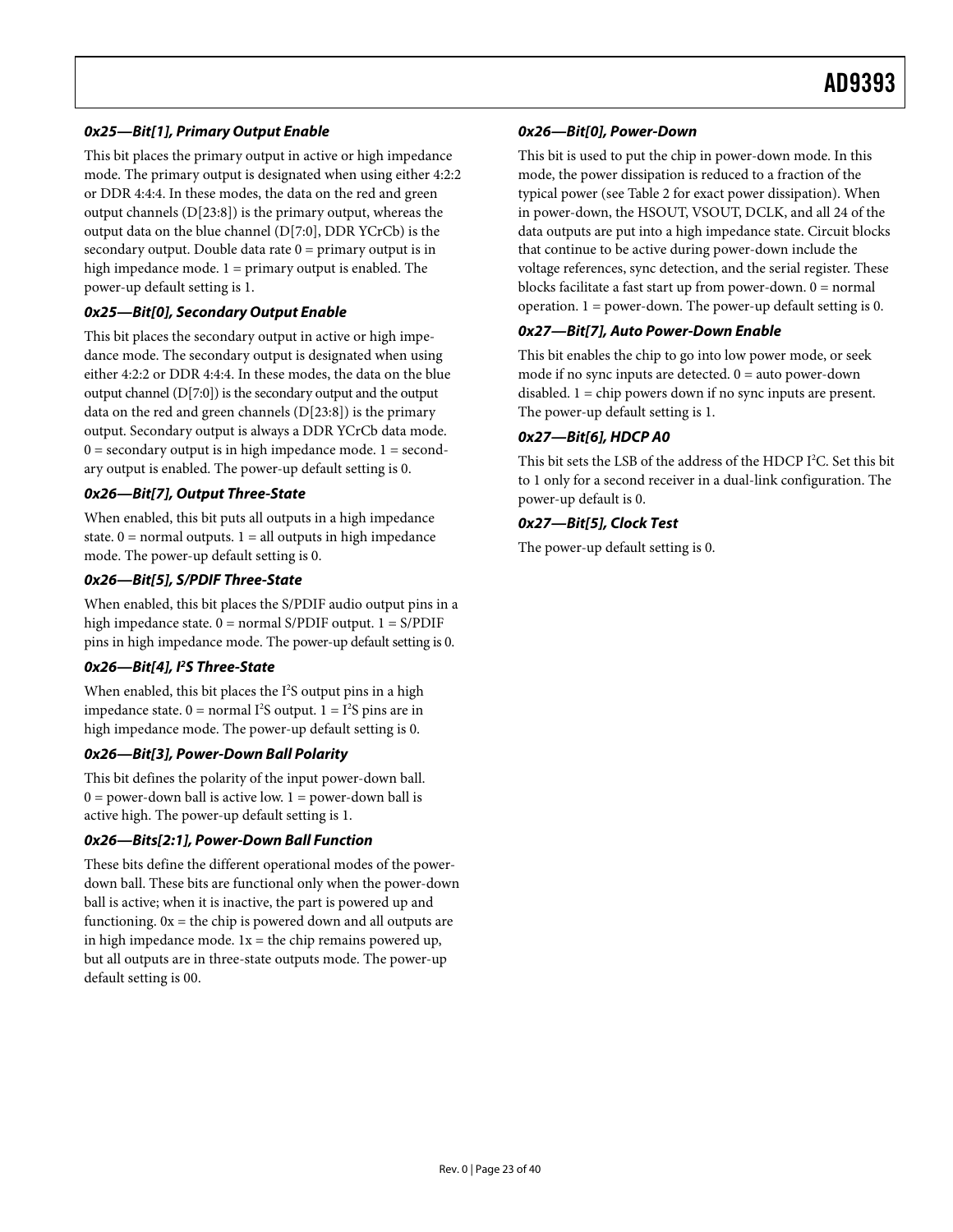# <span id="page-23-0"></span>**BT656 GENERATION**

# **0x27—Bit[4], BT656 EN**

This bit enables the output to be BT656-compatible with the defined start of active video (SAV) and the end of active video (EAV) controls to be inserted. These require specification of the number of active lines, active pixels per line, and delays to place these markers.  $0 =$  disable BT656 video mode.  $1 =$  enable BT656 video mode. The power-up default setting is 0.

# **0x27—Bit[3], Force DE Generation**

This bit allows the use of the internal DE generator in DVI mode.  $0 =$  internal DE generation disabled.  $1 =$  force DE generation via programmed registers. The power-up default setting is 0.

## **0x27—Bits[2:0], Interlace Offset**

These bits define the offset in HSYNCs from Field 0 to Field 1. The power-up default setting is 000.

# **0x28—Bits[7:2], VSYNC Delay**

These bits set the delay (in lines) from the leading edge of VSYNC to active video. The power-up default setting is 24d.

## **0x28—Bits[1:0], HSYNC Delay MSB and 0x29—Bits[7:0], HSYNC Delay LSB**

These 10 bits set the delay (in pixels) from the HSYNC leading edge to the start of active video. The power-up default setting is 0x104.

## **0x2A—Bits[3:0], Line Width MSB and 0x2B—Bits[7:0] Line Width LSB**

These 12 bits set the width of the active video line (in pixels). The power-up default setting is 0x500.

#### **0x2C—Bits[3:0], Screen Height MSB and 0x2D—Bits[7:0] Screen Height LSB**

These 12 bits set the height of the active screen (in lines). The power-up default setting is 0x2D0.

# **0x2E—Bit[7], CTRL EN**

When set, this bit allows CTRL[3:0] signals decoded from the DVI to be output on the  $I^2S$  data pins.  $0 = I^2S$  signals on  $I^2S$ lines.  $1 = CTRL[3:0]$  output on  $I<sup>2</sup>S$  lines. The power-up default setting is 0.

# **0x2E—Bits[6:5], I2 S Output Mode**

These bits select between four options for the  $I^2S$  output:  $I^2S$ , right-justified, left-justified, or raw IEC60958 mode. The power-up default setting is 00. See Table 13.

#### **Table 13. I2 S Output Select**

| 1 <sup>2</sup> S Output Mode | Result                            |
|------------------------------|-----------------------------------|
| 00                           | $l2S$ mode                        |
| 01                           |                                   |
| 10                           | Right-justified<br>Left-justified |
| 11                           | Raw IEC60958 mode                 |

## **0x2E—Bits[4:0], I2 S Bit Width**

These bits set the I<sup>2</sup>S bit width for right-justified mode. The power-up default setting is 24 bits.

## **0x2F—Bit[6], TMDS Sync Detect**

This read-only bit indicates the presence of a TMDS DE.  $0 =$  no TMDS DE present.  $1 =$  TMDS DE detected.

## **0x2F—Bit[5], TMDS Active**

This read-only bit indicates the presence of a TMDS clock.  $0 =$  no TMDS clock present.  $1 =$  TMDS clock detected.

#### **0x2F—Bit[4], AV Mute**

This read-only bit indicates the presence of AV mute based on general control packets.  $0 = AV$  not muted.  $1 = AV$  muted.

## **0x2F—Bit[3], HDCP Keys Read**

This read-only bit reports if the HDCP keys were read successfully.  $0 =$  failure to read HDCP keys.  $1 =$  HDCP keys read.

## **0x2F—Bits[2:0], HDMI Quality**

These read-only bits indicate a level of HDMI quality based on the DE (display enable) edges. A larger number indicates a higher quality.

## **0x30—Bit[6], HDMI Content Encrypted**

This read-only bit is high when HDCP decryption is in use (content is protected). The signal goes low when HDCP is not being used. Use this bit to to allow copying of the content. Sample the bit at regular intervals because it can change on a frame-by-frame basis.  $0 = HDCP$  not in use.  $1 = HDCP$ decryption in use.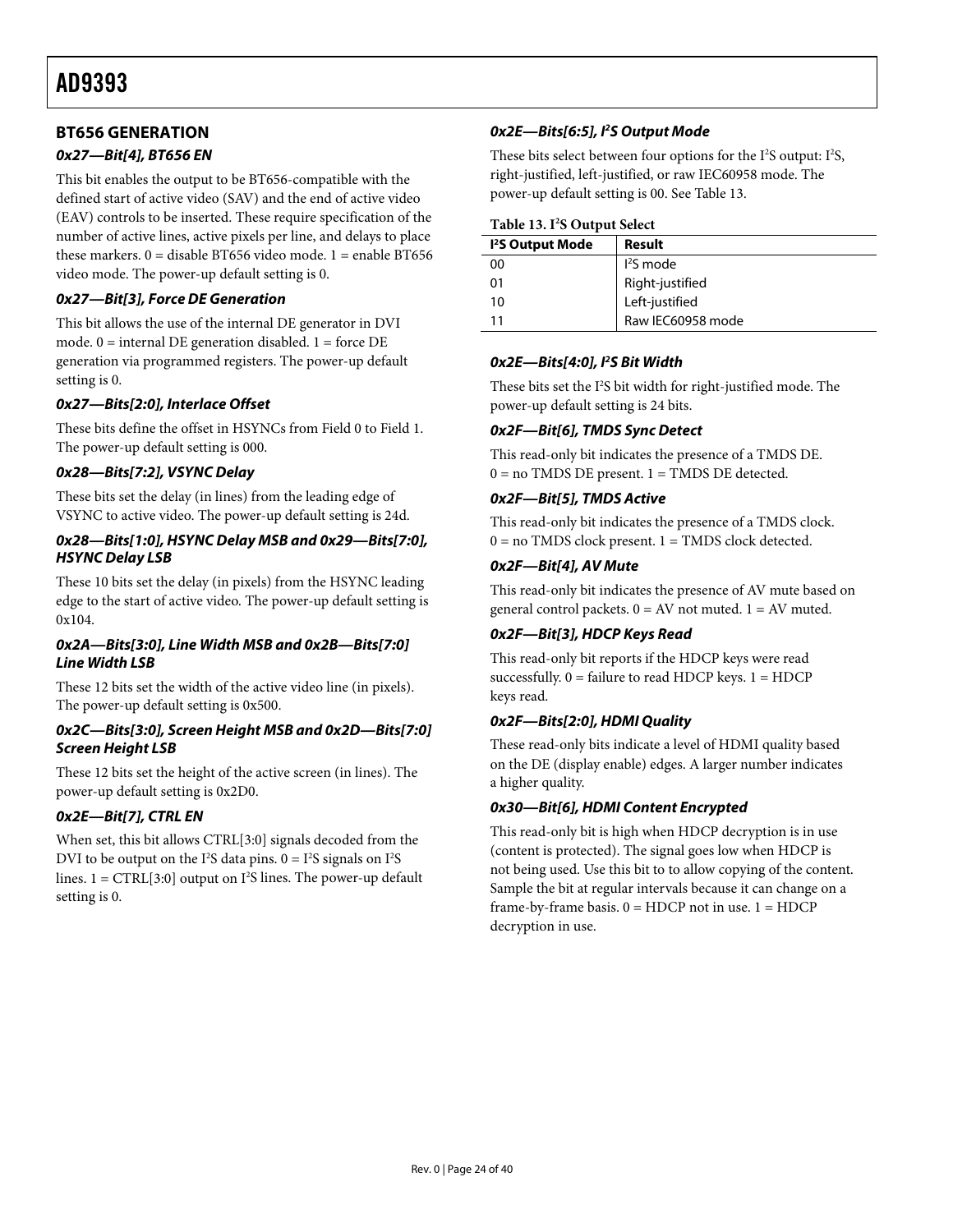# <span id="page-24-0"></span>**0x30—Bit[5], HDMI HSYNC Polarity**

This read-only bit indicates the polarity of the HDMI HSYNC.  $0 = HDMI$  HSYNC polarity is active low.  $1 = HDMI$  HSYNC polarity is active high.

# **0x30—Bit[4], HDMI VSYNC Polarity**

This read-only bit indicates the polarity of the HDMI VSYNC.  $0 = HDMI$  VSYNC polarity is low active.  $1 = HDMI$  VSYNC polarity is high active.

# **0x30—Bits[3:0], HDMI Pixel Repetition**

These read-only bits indicate the pixel repetition on HDMI.  $0 = 1 \times$ ,  $1 = 2 \times$ ,  $2 = 3 \times$ , with a maximum repetition of  $10 \times (0 \times 9)$ . See [Table 14](#page-24-1).

#### **Table 14.**

<span id="page-24-1"></span>

| <b>Select</b> | <b>Repetition Multiplier</b> |
|---------------|------------------------------|
| 0000          | $1\times$                    |
| 0001          | $2\times$                    |
| 0010          | $3\times$                    |
| 0011          | $4\times$                    |
| 0100          | $5\times$                    |
| 0101          | $6\times$                    |
| 0110          | $7\times$                    |
| 0111          | 8×                           |
| 1000          | $9\times$                    |
| 1001          | $10\times$                   |

## **0x34—Bit[5:4], Audio Setup**

This bit must be written to 0b11 for proper audio operation.

## **0x34—Bit[3], Up Conversion Mode**

 $0 =$  repeat Cb and Cr values.  $1 =$  interpolate Cb and Cr values.

## **0x34—Bit[2], CrCb Filter Enable**

Enables the FIR filter for 4:2:2 CrCb output.

# **COLOR SPACE CONVERSION**

The default power up values for the color space converter coefficients (Register 0x34 through Register 0x4C) are set for ATSC RGB-to-YCrCb conversion. They are completely programmable for other conversions.

# **0x34—Bit[1], CSC\_ENABLE**

This bit enables the color space converter.  $0 =$  disable color space converter.  $1 =$  enable color space converter. The powerup default setting is 0.

## **0x35—Bits[6:5], CSC\_MODE**

These two bits set the fixed-point position of the CSC coefficients, including the A4, B4, and C4 offsets.

|  |  | <b>Table 15. CSC Fixed Point Converter Mode</b> |  |
|--|--|-------------------------------------------------|--|
|--|--|-------------------------------------------------|--|

| <b>Select</b> | Result                            |
|---------------|-----------------------------------|
| 00            | $\pm 1.0$ , -4096 to +4095        |
| 01            | $\pm 2.0, -8192$ to $+8190$       |
| 1x            | $\pm 4.0, -16, 384$ to $+16, 380$ |

## **0x35—Bits[4:0], CSC\_COEFF\_A1 MSB and 0x36— Bits[7:0], CSC\_COEFF\_A1 LSB**

Register 0x35[4:0] form the five MSBs of the Color Space Conversion Coefficient A1. These bits, combined with the eight LSBs of Register 0x36 form a 13-bit, twos complement coefficient, which is user programmable. The equation takes the form of:

 $R_{OUT} = (A1 \times R_{IN}) + (A2 \times G_{IN}) + (A3 \times B_{IN}) + A4$  $G_{OUT} = (B1 \times R_{IN}) + (B2 \times G_{IN}) + (B3 \times B_{IN}) + B4$  $B_{OUT} = (C1 \times R_{IN}) + (C2 \times G_{IN}) + (C3 \times B_{IN}) + C4$ 

The default value for the 13-bit A1 coefficient is 0x0C52.

#### **0x37—Bits[4:0], CSC\_COEFF\_A2 MSB and 0x38—** Bits[7:0], CSC COEFF A2 LSB

Register 0x37[4:0] form the five MSBs of the Color Space Conversion Coefficient A2. Combined with the eight LSBs of Register 0x38, these bits form a 13-bit, twos complement coefficient that is user programmable. The equation takes the form of:

 $R_{OUT} = (A1 \times R_{IN}) + (A2 \times G_{IN}) + (A3 \times B_{IN}) + A4$  $G_{OUT} = (B1 \times R_{IN}) + (B2 \times G_{IN}) + (B3 \times B_{IN}) + B4$  $B_{OUT} = (C1 \times R_{IN}) + (C2 \times G_{IN}) + (C3 \times B_{IN}) + C4$ 

The default value for the 13-bit A2 coefficient is 0x0800.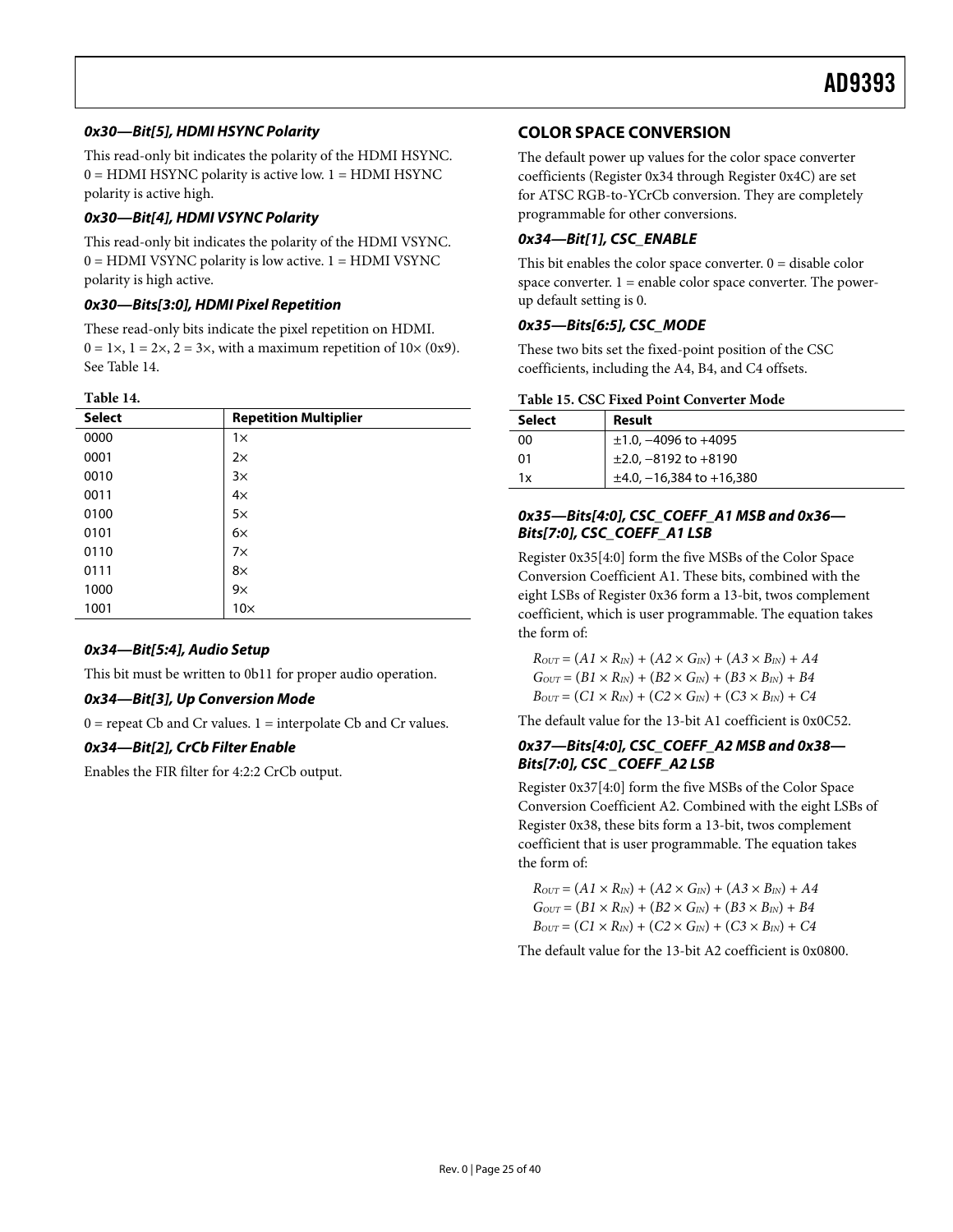#### **0x39—Bits[4:0], CSC\_COEFF\_A3 MSB and 0x3A— Bits[7:0], CSC\_COEFF\_A3 LSB**

The default value for the 13-bit A3 is 0x00000.

## **0x3B—Bits[4:0], CSC\_COEFF\_A4 MSB and 0x3C— Bits[7:0], CSC\_COEFF\_A4 LSB**

The default value for the 13-bit A4 is 0x19D7.

**0x3D—Bits[4:0], CSC\_COEFF\_B1 MSB and 0x3E— Bits[7:0], CSC\_COEFF\_B1 LSB** 

The default value for the 13-bit B1 is 0x1C54.

#### **0x3F—Bits[4:0], CSC\_COEFF\_B2 MSB and 0x40— Bits[7:0], CSC\_COEFF\_B2 LSB**

The default value for the 13-bit B2 is 0x0800.

#### **0x41—Bits[4:0], CSC\_COEFF\_B3 MSB and 0x42— Bits[7:0], CSC\_COEFF\_B3 LSB**

The default value for the 13-bit B3 is 0x1E89.

#### **0x43—Bits[4:0], CSC\_COEFF\_B4 MSB and 0x44— Bits[7:0], CSC\_COEFF\_B4 LSB**

The default value for the 13-bit B4 is 0x0291.

#### **0x45—Bits[4:0], CSC\_COEFF\_C1 MSB and 0x46— Bits[7:0], CSC\_COEFF\_C1 LSB**

The default value for the 13-bit C1 is 0x0000.

#### **0x47—Bits[4:0], CSC\_COEFF\_C2 MSB and 0x48— Bits[7:0], CSC\_COEFF\_C2 LSB**

The default value for the 13 bit C2 is 0x0800.

#### **0x49—Bits[4:0], CSC\_COEFF\_C3 MSB and 0x4A— Bits[7:0], CSC\_COEFF\_C3 LSB**

The default value for the 13-bit C3 is 0x0E87.

#### **0x4B—Bits[4:0], CSC\_COEFF\_C4 MSB and 0x4C— Bits[7:0], CSC\_COEFF\_C4 LSB**

The default value for the 13-bit C4 is 0x18BD.

#### **0x58—Bit[7], MCLK PLL Enable**

This bit enables the use of the analog PLL.

#### **0x58—Bits[6:4], MCLK PLL\_N**

These bits control the division of the MCLK out of the PLL. See [Table 16](#page-25-0).

#### **Table 16.**

<span id="page-25-1"></span><span id="page-25-0"></span>

| <b>MCLK PLL_N [2:0]</b> | <b>MCLK Divide Value</b> |
|-------------------------|--------------------------|
|                         |                          |
|                         | /2                       |
|                         | /3                       |
| 3                       | /4                       |
|                         | /5                       |
|                         | /6                       |
| 6                       |                          |
|                         | /8                       |

## **0x58—Bit[3], N\_CTS\_Disable**

This bit prevents the N/CTS packet on the link from writing to the N and CTS registers.

## **0x58—Bits[2:0], MCLK FS\_N**

These bits control the multiple of 128 fs used for MCLK out. See Table 17.

#### **Table 17.**

| <b>MCLK FS_N [2:0]</b> | f <sub>s</sub> Multiple |
|------------------------|-------------------------|
| 0                      | 128                     |
|                        | 256                     |
| $\mathfrak{p}$         | 384                     |
| 3                      | 512                     |
| 4                      | 640                     |
| 5                      | 768                     |
| 6                      | 896                     |
| 7                      | 1024                    |

#### **0x59—Bit[6], MDA/MCL PU**

This bit disables the MDA/MCL pull-ups.

#### **0x59—Bit[5], CLK Term O/R**

This bit allows for overriding during power-down.  $0 = auto, 1 = manual.$ 

#### **0x59—Bit[4], Manual CLK Term**

This bit allows normal clock termination or disconnects this.  $0 = normal$ ,  $1 = disconnected$ .

#### **0x59—Bit[2], FIFO Reset UF**

This bit resets the audio FIFO if underflow is detected.

#### **0x59—Bit[1], FIFO Reset OF**

This bit resets the audio FIFO if overflow is detected.

#### **0x59—Bit[0], MDA/MCL Three-State**

This bit three-states the MDA/MCL lines to allow in-circuit programming of the EEPROM.

#### **0x5A—Bits[6:0], Packet Detected**

This register indicates if a data packet in specific sections has been detected. These seven bits are updated if any specific packet has been received since the last reset or loss of clock detect. The default setting is 0x00. See [Table 18](#page-25-1).

#### **Table 18.**

| <b>Packet Detect Bit</b> | <b>Packet Detected</b> |
|--------------------------|------------------------|
|                          | AVI infoframe          |
|                          | Audio infoframe        |
|                          | SPD infoframe          |
|                          | MPEG source infoframe  |
|                          | <b>ACP</b> packets     |
| 5                        | ISRC1 packets          |
|                          | <b>ISRC2</b> packets   |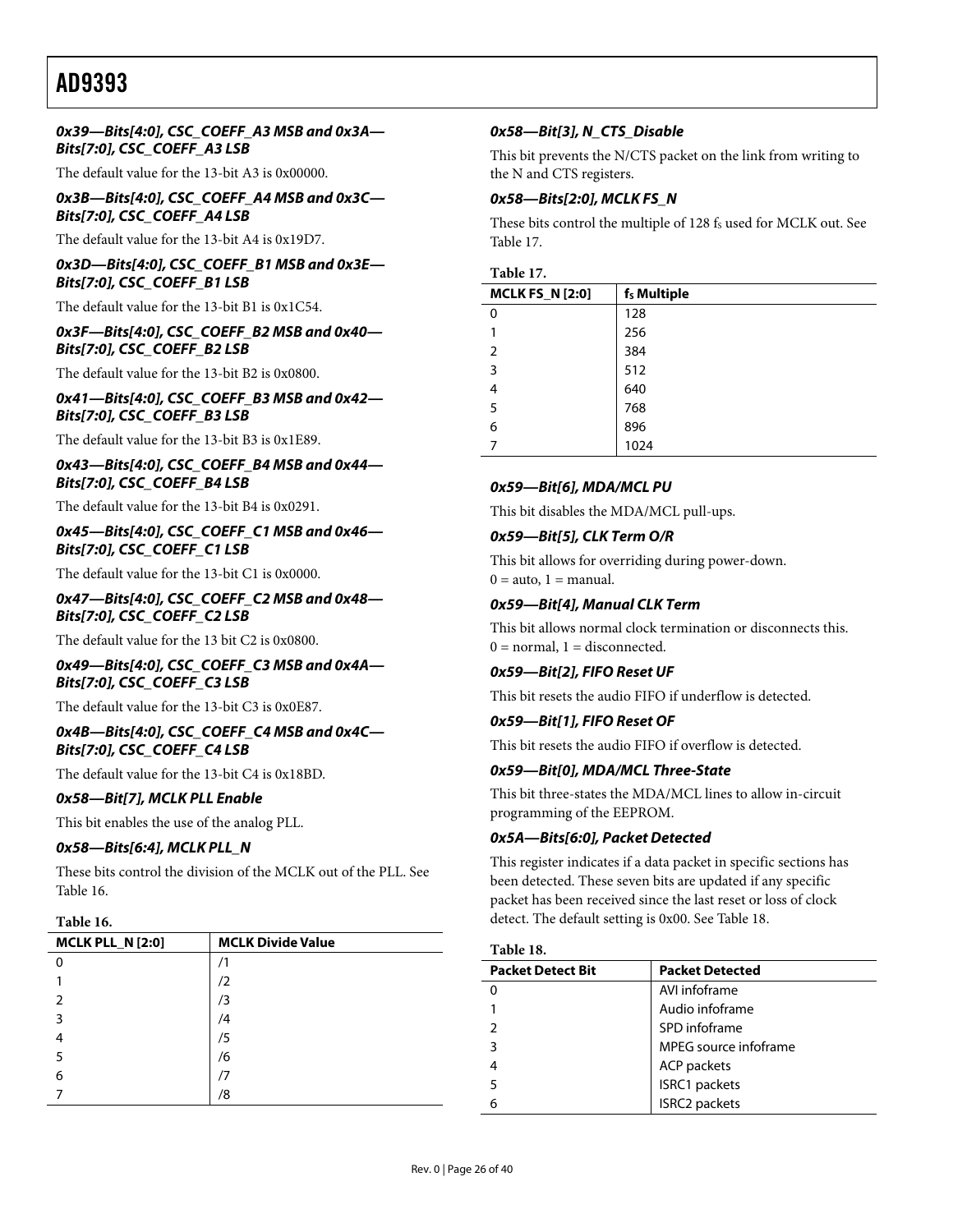## **0x5B—Bit[3], HDMI Mode**

 $0 = DVI$ ,  $1 = HDMI$ .

#### **0x7B—Bits[7:0], CTS[19:12], 0x7C—Bits[7:0] CTS[11:4], and 0x7D—Bits[7:4], CTS[3:0]**

These bits are the most significant eight bits of a 20-bit word used with the 20-bit N term in the regeneration of the audio clock.

#### **0x7D—Bits[3:0], N[19:16], 0x7E—Bits[7:0], N[15:8], and 0x7F—Btis[7:0], N[7:0]**

These are the most significant four bits of a 20-bit word used with the 20-bit CTS term to regenerate the audio clock.

#### **0x81—Bits[6:5], Y[1:0]**

This register indicates whether data is RGB, 4:4:4, or 4:2:2.

#### **Table 19.**

|    | <b>Video Data</b> |
|----|-------------------|
| 00 | RGB               |
| 01 | YCrCb 4:2:2       |
| 10 | YCrCb 4:4:4       |

#### **0x81—Bit[4], Active Format Information Status**

 $0 =$  no data.  $1 =$  active format information valid.

#### **0x84—Bits[6:0], Video Identification Code**

<span id="page-26-2"></span>See the CEA EDID short video descriptors in EIA/CEA-861B.

#### **0x85—Bits[3:0], Pixel Repeat**

This value indicates how many times the pixel was repeated, for example,  $0x0 = no$  repeats, sent once,  $0x8 =$  eight repeats, sent nine times.

#### **0x86—Bits[7:0], Active Line Start LSB and 0x88— Bits[7:0] Active Line Start MSB**

These bits indicate the beginning line of active video. All lines before this comprise a top horizontal bar. This is used in letter box modes. If the 2-byte value is 0x00, there is no horizontal bar.

## <span id="page-26-1"></span>**0x87—Bits[6:0], New Data Flags (NDF)**

This register indicates whether data in specific sections has changed. In the address space from 0x80 to 0xFF, each register address ending in 0b111 (for example, 0x87, 0x8F, 0x97, 0xAF) is an NDF register. They all have the same data and all are reset when any one of them is read. See [Table 20](#page-26-0).

#### **Table 20.**

<span id="page-26-0"></span>

| <b>NDF Bit Number</b> | <b>Changes Occurred</b> |
|-----------------------|-------------------------|
|                       | AVI infoframe           |
|                       | Audio infoframe         |
|                       | SPD infoframe           |
| З                     | MPEG source infoframe   |
|                       | <b>ACP</b> packets      |
|                       | ISRC1 packets           |
|                       | ISRC2 packets           |

#### **0x89—Bits[7:0], Active Line End LSB and 0x8A— Bits[7:0], Active Line End MSB**

These bits indicate the last line of active video. All lines past this comprise a lower horizontal bar. This is used in letter-box modes. If the 2-byte value is greater than the number of lines in the display, there is no lower horizontal bar.

#### **0x8B—Bits[7:0], Active Pixel Start LSB and 0x8C— Bits[7:0], Active Pixel Start MSB**

These bits indicate the first pixel in the display, which is active video. All pixels before this comprise a left vertical bar. If the 2-byte value is 0x00, there is no left bar.

## **0x8D—Bits[7:0], Active Pixel End LSB and 0x8E— Bits[7:0], Active Pixel End MSB**

These bits indicate the last active video pixel in the display. All pixels past this comprise a right vertical bar. If the 2-byte value is greater than the number of pixels in the display, there is no vertical bar.

#### **0x8F—Bits[6:0], New Data Flags**

See the [0x87—Bits\[6:0\], New Data Flags \(NDF\)](#page-26-1) section.

# **0x91—Bits[7:4], Audio Coding Type**

These bits identify the audio coding so that the receiver may process audio properly. See [Table 21](#page-26-2).

#### **Table 21.**

| CT[3:0] | <b>Audio Coding</b>         |
|---------|-----------------------------|
| 0x0     | Refer to stream header      |
| 0x1     | <b>IEC60958 PCM</b>         |
| 0x2     | AC <sub>3</sub>             |
| 0x3     | MPEG1 (Layer 1 and Layer 2) |
| 0x4     | MP3 (MPEG1 Layer 3)         |
| 0x5     | MPEG2 (multichannel)        |
| 0x6     | AAC                         |
| 0x7     | <b>DTS</b>                  |
| 0x8     | <b>ATRAC</b>                |

#### **0x91—Bits[2:0], Audio Channel Count**

These bits specify how many audio channels (2 channels to 8 channels) are being sent.

#### **Table 22.**

| CC[2:0] | <b>Channel Count</b>   |
|---------|------------------------|
| 000     | Refer to stream header |
| 001     | 2                      |
| 010     | 3                      |
| 011     | 4                      |
| 100     | 5                      |
| 101     | 6                      |
| 110     | 7                      |
| 111     | 8                      |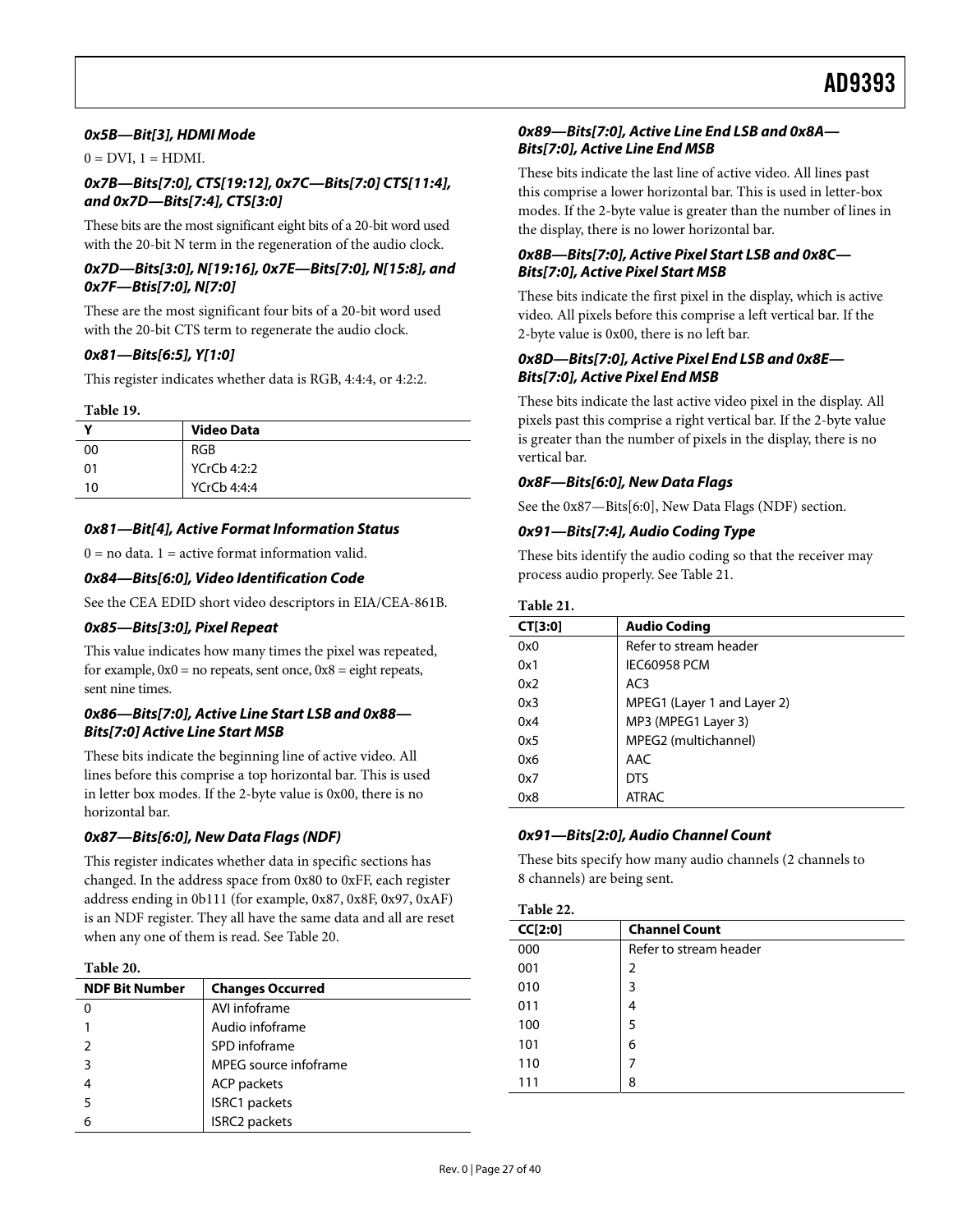# **0x93—Bits[7:0], Maximum Bit Rate**

For compressed audio only, when this value is multiplied by 8 kHz, it represents the maximum bit rate. A value of 0x08 in this field yields a maximum bit rate of  $(8 kHz \times 8 kHz = 64 kHz)$ .

# **0x94—Bits[7:0], Speaker Mapping**

Bits[4:0] define the suggested placement of speakers. Bits[7:5] are currently not available. See Table 23 and [Table 24](#page-27-0).

| <b>Abbreviation</b> | <b>Speaker Placement</b> |
|---------------------|--------------------------|
| FL.                 | Front left               |
| FC                  | Front center             |
| <b>FR</b>           | Front right              |
| <b>FCL</b>          | Front center left        |
| <b>FCR</b>          | Front center right       |
| RL                  | Rear left                |
| <b>RC</b>           | Rear center              |
| <b>RR</b>           | Rear right               |
| <b>RCL</b>          | Rear center left         |
| <b>RCR</b>          | Rear center right        |
| <b>LFE</b>          | Low frequency effect     |

# **Table 24. Speaker Mapping**

<span id="page-27-0"></span>

|           |              | $\mathbf{r}$<br>ັ<br>CA |              |              | <b>Channel Number</b> |                |            |               |                         |                         |                         |               |  |
|-----------|--------------|-------------------------|--------------|--------------|-----------------------|----------------|------------|---------------|-------------------------|-------------------------|-------------------------|---------------|--|
| Bit 4     | Bit 3        | Bit 2                   | Bit 1        | Bit 0        | 8                     | $\overline{7}$ | 6          | 5             | $\overline{\mathbf{4}}$ | $\overline{\mathbf{3}}$ | $\overline{\mathbf{2}}$ | $\mathbf{1}$  |  |
| $\pmb{0}$ | $\mathbf 0$  | $\pmb{0}$               | $\mathbf 0$  | $\mathbf 0$  |                       |                |            |               |                         |                         | <b>FR</b>               | FL            |  |
| 0         | $\mathbf 0$  | 0                       | 0            | $\mathbf{1}$ |                       |                |            |               |                         | <b>LFE</b>              | <b>FR</b>               | FL            |  |
| 0         | 0            | 0                       | 1            | 0            |                       |                |            |               | ${\sf FC}$              |                         | <b>FR</b>               | FL            |  |
| 0         | $\mathbf 0$  | $\mathbf 0$             | $\mathbf{1}$ | $\mathbf{1}$ |                       |                |            |               | ${\sf FC}$              | LFE                     | <b>FR</b>               | FL            |  |
| 0         | 0            | $\mathbf{1}$            | 0            | 0            |                       |                |            | $\mathsf{RC}$ |                         |                         | ${\sf FR}$              | $\mathsf{FL}$ |  |
| 0         | 0            | $\mathbf{1}$            | 0            | $\mathbf{1}$ |                       |                |            | $\mathsf{RC}$ |                         | LFE                     | <b>FR</b>               | FL            |  |
| 0         | 0            | $\mathbf{1}$            | $\mathbf{1}$ | $\pmb{0}$    |                       |                |            | $\mathsf{RC}$ | ${\sf FC}$              |                         | <b>FR</b>               | FL            |  |
| 0         | 0            | $\mathbf{1}$            | 1            | $\mathbf{1}$ |                       |                |            | RC            | ${\sf FC}$              | <b>LFE</b>              | <b>FR</b>               | FL            |  |
| 0         | $\mathbf{1}$ | 0                       | 0            | 0            |                       |                | RR         | RL            |                         |                         | <b>FR</b>               | FL            |  |
| 0         | $\mathbf{1}$ | $\mathbf 0$             | 0            | $\mathbf{1}$ |                       |                | ${\sf RR}$ | RL            |                         | LFE                     | <b>FR</b>               | $\mathsf{FL}$ |  |
| 0         | $\mathbf{1}$ | 0                       | 1            | 0            |                       |                | RR         | <b>RL</b>     | ${\sf FC}$              |                         | <b>FR</b>               | FL            |  |
| 0         | $\mathbf{1}$ | 0                       | $\mathbf{1}$ | $\mathbf{1}$ |                       |                | RR         | <b>RL</b>     | ${\sf FC}$              | LFE                     | <b>FR</b>               | FL            |  |
| 0         | $\mathbf{1}$ | 1                       | 0            | 0            |                       | $\sf RC$       | RR         | RL            |                         |                         | <b>FR</b>               | FL            |  |
| 0         | $\mathbf{1}$ | $\mathbf{1}$            | 0            | $\mathbf{1}$ |                       | RC             | <b>RR</b>  | <b>RL</b>     |                         | <b>LFE</b>              | <b>FR</b>               | FL            |  |
| 0         | $\mathbf{1}$ | $\mathbf{1}$            | $\mathbf{1}$ | 0            |                       | RC             | RR         | <b>RL</b>     | ${\sf FC}$              |                         | <b>FR</b>               | $\mathsf{FL}$ |  |
| 0         | $\mathbf{1}$ | $\mathbf{1}$            | $\mathbf{1}$ | $\mathbf{1}$ |                       | $\mathsf{RC}$  | RR         | RL            | ${\sf FC}$              | <b>LFE</b>              | ${\sf FR}$              | FL            |  |
|           | $\mathbf 0$  | 0                       | 0            | 0            | <b>RRC</b>            | <b>RLC</b>     | RR         | <b>RL</b>     |                         |                         | <b>FR</b>               | FL            |  |
|           | $\mathbf 0$  | $\mathbf 0$             | 0            | $\mathbf{1}$ | <b>RRC</b>            | <b>RLC</b>     | <b>RR</b>  | <b>RL</b>     |                         | LFE                     | <b>FR</b>               | FL            |  |
|           | 0            | 0                       | $\mathbf{1}$ | 0            | <b>RRC</b>            | <b>RLC</b>     | RR         | RL            | ${\sf FC}$              |                         | <b>FR</b>               | FL            |  |
|           | 0            | 0                       | $\mathbf{1}$ | $\mathbf{1}$ | <b>RRC</b>            | <b>RLC</b>     | <b>RR</b>  | <b>RL</b>     | FC                      | <b>LFE</b>              | <b>FR</b>               | FL            |  |
| 1         | $\mathbf 0$  | $\mathbf{1}$            | 0            | 0            | <b>FRC</b>            | ${\sf FLC}$    |            |               |                         | $\mathsf{v}$            | <b>FR</b>               | FL.           |  |
|           | 0            | $\mathbf{1}$            | 0            | $\mathbf{1}$ | <b>FRC</b>            | ${\sf FLC}$    |            |               | $\mathsf{v}$            | <b>LFE</b>              | ${\sf FR}$              | FL            |  |
|           | 0            | $\mathbf{1}$            | 1            | 0            | <b>FRC</b>            | FLC            |            |               | FC                      |                         | <b>FR</b>               | FL            |  |
|           | 0            | $\mathbf{1}$            | 1            | $\mathbf{1}$ | <b>FRC</b>            | FLC            |            |               | ${\sf FC}$              | LFE                     | <b>FR</b>               | FL            |  |
|           | $\mathbf{1}$ | 0                       | 0            | 0            | <b>FRC</b>            | FLC            |            | $\sf RC$      |                         |                         | <b>FR</b>               | FL            |  |
|           | $\mathbf{1}$ | 0                       | 0            | $\mathbf{1}$ | <b>FRC</b>            | FLC            |            | $\mathsf{RC}$ |                         | <b>LFE</b>              | <b>FR</b>               | FL            |  |
|           | $\mathbf{1}$ | $\mathbf 0$             | 1            | 0            | <b>FRC</b>            | ${\sf FLC}$    |            | $\mathsf{RC}$ | $\mathsf{FC}$           |                         | <b>FR</b>               | FL            |  |
|           | $\mathbf{1}$ | 0                       | 1            | $\mathbf{1}$ | <b>FRC</b>            | FLC            |            | RC            | FC                      | LFE                     | <b>FR</b>               | FL            |  |
|           | $\mathbf{1}$ | $\mathbf{1}$            | 0            | 0            | <b>FRC</b>            | <b>FLC</b>     | <b>RR</b>  | <b>RL</b>     |                         | V                       | <b>FR</b>               | FL            |  |
|           | $\mathbf{1}$ | $\mathbf{1}$            | 0            | $\mathbf{1}$ | <b>FRC</b>            | FLC            | RR         | RL            |                         | <b>LFE</b>              | <b>FR</b>               | FL            |  |
|           | $\mathbf{1}$ | $\mathbf{1}$            | $\mathbf{1}$ | 0            | <b>FRC</b>            | <b>FLC</b>     | <b>RR</b>  | <b>RL</b>     | FC                      |                         | <b>FR</b>               | FL            |  |
| 1         | $\mathbf{1}$ | $\mathbf{1}$            | $\mathbf{1}$ | $\mathbf{1}$ | <b>FRC</b>            | <b>FLC</b>     | <b>RR</b>  | <b>RL</b>     | FC                      | <b>LFE</b>              | <b>FR</b>               | $\mathsf{FL}$ |  |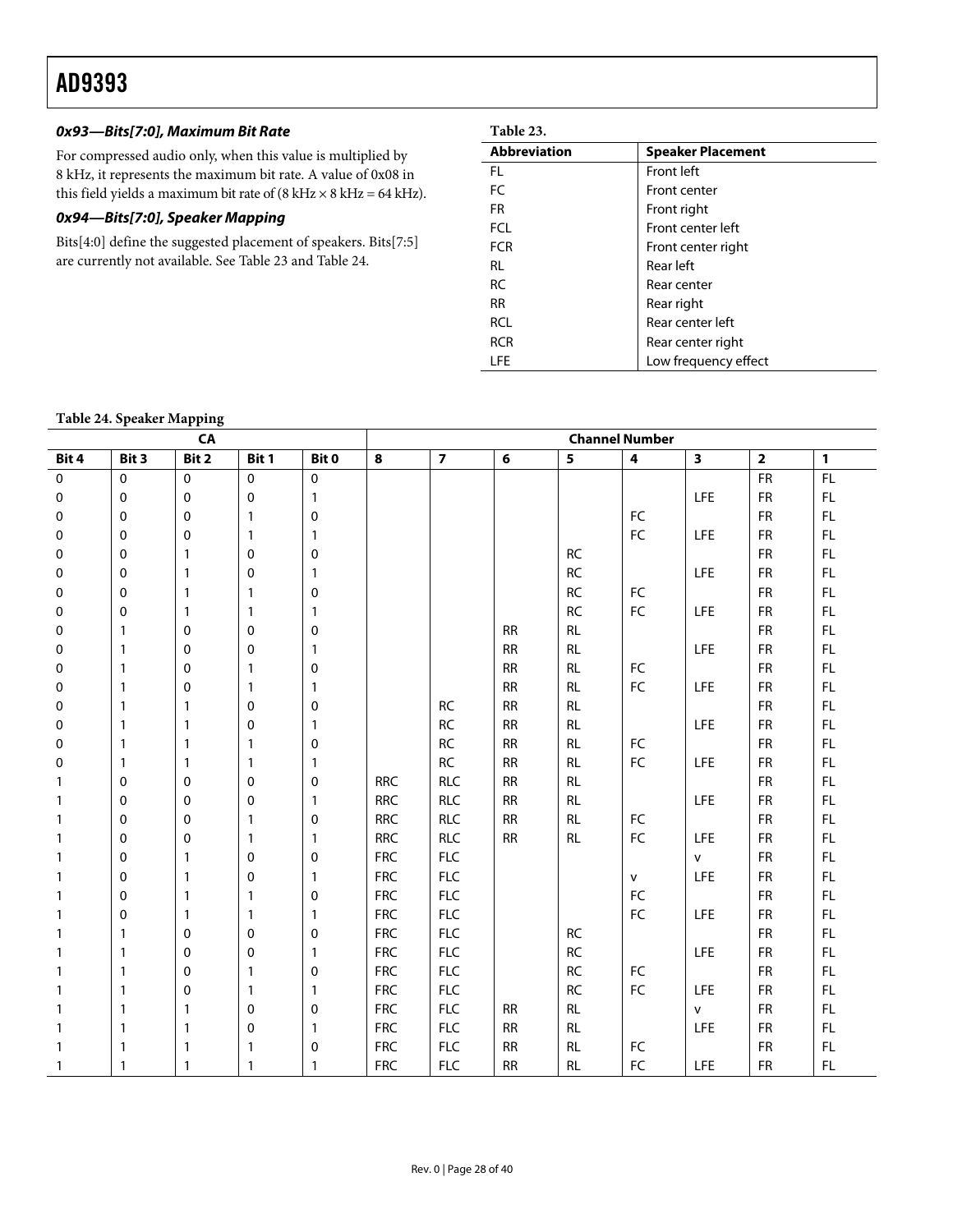## **0x95—Bits[6:3], Level Shift**

These bits define the amount of attenuation. The value directly corresponds to the amount of attenuation: for example, 0000 = 0 dB, 0001 = 1 dB, ...,  $1111 = 15$  dB attenuation.

#### **0x97—Bits[6:0], New Data Flags**

See the [0x87—Bits\[6:0\], New Data Flags \(NDF\)](#page-26-1) section for a description.

## **0x99—Bits[7:0], Vender Name Character 1**

This is the first character in eight that is the name of the vendor that appears on the product. The data characters are 7-bit ASCII code.

#### **0x9F—Bits[6:0], New Data Flags**

<span id="page-28-1"></span>See the [0x87—Bits\[6:0\], New Data Flags \(NDF\)](#page-26-1) section for a description.

## **0xA2—Bits[7:0], Product Description Character 1**

This is the first character of 16, which contains the model number and a short description of the product. The data characters are 7-bit ASCII code.

#### **0xA7—Bits[6:0], New Data Flags**

See the [0x87—Bits\[6:0\], New Data Flags \(NDF\)](#page-26-1) section for a description.

#### **0xAF—Bits[6:0], New Data Flags**

See the [0x87—Bits\[6:0\], New Data Flags \(NDF\)](#page-26-1) section for a description.

## **0xB4—Bits[7:0], Source Device Information Code**

These bytes classify the source device. See [Table 25](#page-28-0).

# **Table 25.**

<span id="page-28-0"></span>

| <b>SDI Code</b> | <b>Source</b> |
|-----------------|---------------|
| 0x00            | Unknown       |
| 0x01            | Digital STB   |
| 0x02            | <b>DVD</b>    |
| 0x03            | D-VHS         |
| 0x04            | HDD video     |
| 0x05            | <b>DVC</b>    |
| 0x06            | <b>DSC</b>    |
| 0x07            | Video CD      |
| 0x08            | Game          |
| 0x09            | PC general    |

#### **0xB7—Bits[6:0], New Data Flags**

See the [0x87—Bits\[6:0\], New Data Flags \(NDF\)](#page-26-1) section for a description.

#### **0xB9—Bits[7:0], MB0**

These are the lower eight bits of 32 bits that specify the MPEG bit rate in hertz.

#### **0xBD—Bit[4], Field Repeat**

This defines whether the field is new or repeated.  $0 = new$  field or picture.  $1$  = repeated field.

#### **0xBD—Bits[1:0], MPEG Frame**

This identifies the frame as I, B, or P. See [Table 26](#page-28-1).

| Table 26. |                                           |
|-----------|-------------------------------------------|
| MF[1:0]   | <b>Frame Type</b>                         |
| 00        | Unknown                                   |
| 01        |                                           |
| 10        | l (picture)<br>B (picture)<br>P (picture) |
| 11        |                                           |

#### **0xBF—Bits[6:0], New Data Flags**

See the [0x87—Bits\[6:0\], New Data Flags \(NDF\)](#page-26-1) section for a description.

#### **0xC0—Bits[7:0], Audio Content Protection Packet (ACP Type)**

These bits define which audio content protection is used.

**Table 27.** 

| Code             | <b>ACP Type</b>                    |
|------------------|------------------------------------|
| 0x00             | Generic audio                      |
| 0x01             | IEC 60958-identified audio         |
| 0x02             | DVD-audio                          |
| 0x03             | Reserved for super audio CD (SACD) |
| $0x04$ to $0xFF$ | Reserved                           |

#### **0xC7—Bits[6:0], New Data Flags**

See the [0x87—Bits\[6:0\], New Data Flags \(NDF\)](#page-26-1) section for a description.

## **0xC8—Bit[7], ISRC1 Continued**

This bit indicates that a continuation of the 16 ISRC1 packet bytes (an ISRC2 packet) is being transmitted.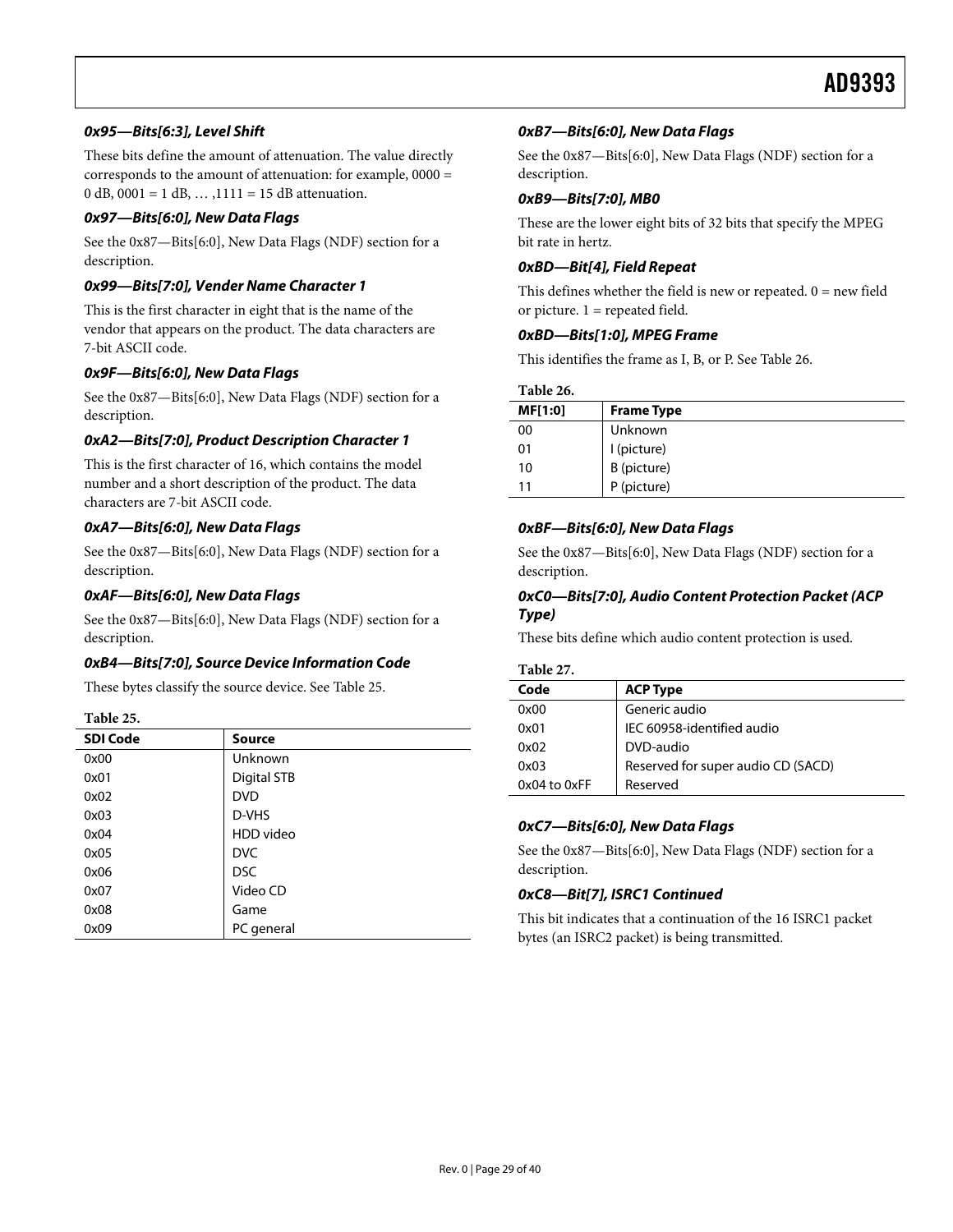# **0xC8—Bit[6], ISRC1 Valid**

This bit is an indication of whether the ISRC1 packet bytes are valid. 0 = ISRC1 status bits and PBs not valid. 1 = ISRC1 status bits and PBs valid.

# **0xC8—[2:0], ISRC Status**

These bits define where in the ISRC track the samples are. At least two transmissions of 001 occur at the beginning of the track, while continuous transmission of 010 occurs in the middle of the track, followed by at least two transmissions of 100 near the end of the track.

# **0xCF—Bits[6:0], New Data Flags**

See the [0x87—Bits\[6:0\], New Data Flags \(NDF\)](#page-26-1) section for a description.

# **0xD7—Bits[6:0], New Data Flags**

See the [0x87—Bits\[6:0\], New Data Flags \(NDF\)](#page-26-1) section for a description.

# **0xDC—Bits[7:0], ISRC2 Packet Byte 0 (ISRC2\_PB0)**

This is transmitted only when the ISRC continued bit (Register 0xC8 Bit 7) is set to 1.

## **0xDF—Bits[6:0], New Data Flags**

See the [0x87—Bits\[6:0\], New Data Flags \(NDF\)](#page-26-1) section for a description.

#### **0xE7—Bits[6:0], New Data Flags**

See the [0x87—Bits\[6:0\], New Data Flags \(NDF\)](#page-26-1) section for a description.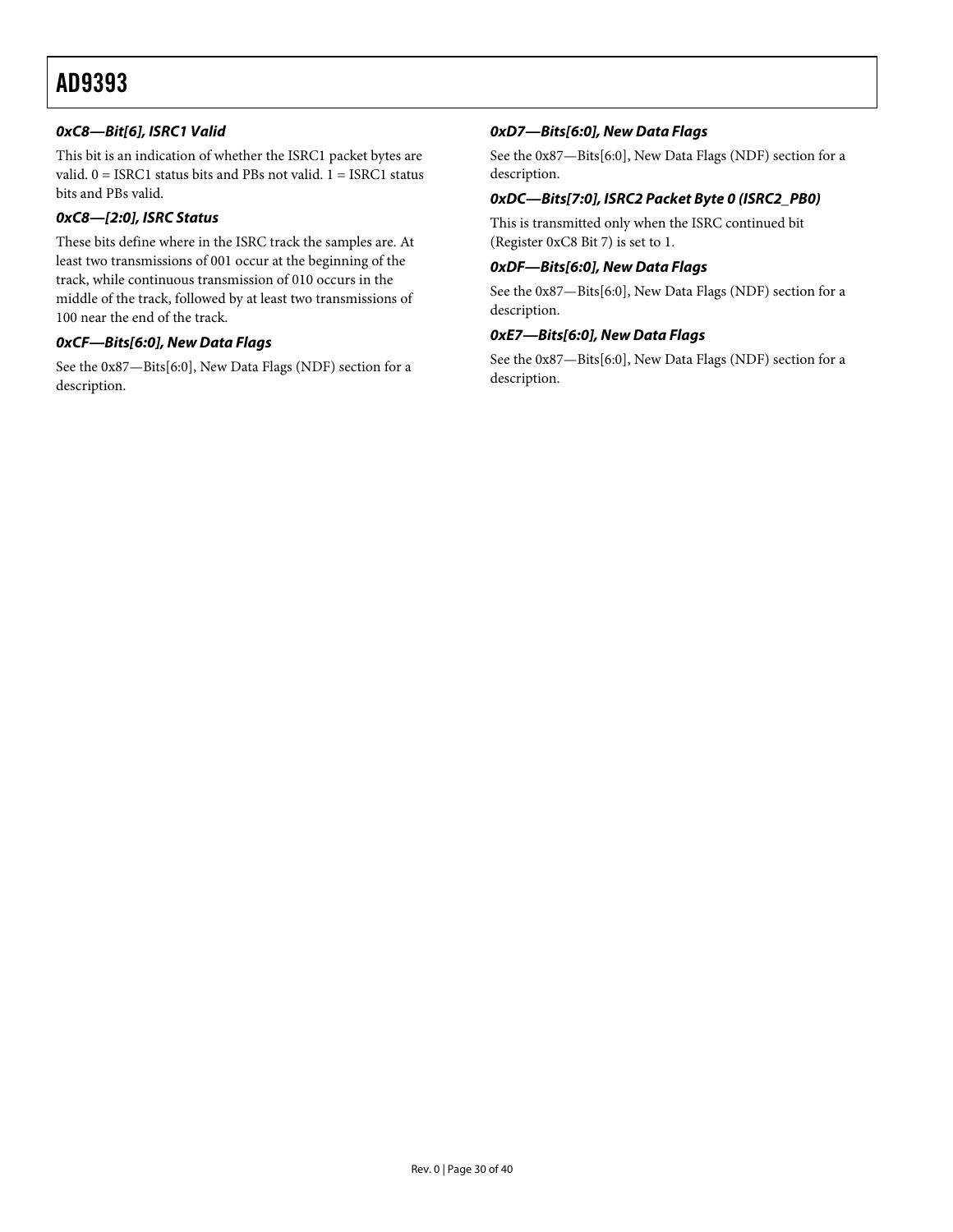# <span id="page-30-0"></span>2-WIRE SERIAL CONTROL PORT

A 2-wire serial interface control interface is provided in the AD9393.

The 2-wire serial interface is comprised of a clock (SCL) and a bidirectional data (SDA) ball. The HDMI flat panel interface acts as a slave for receiving and transmitting data over the serial interface. When the serial interface is not active, the logic levels on SCL and SDA are pulled high by external pull-up resistors.

Data received or transmitted on the SDA line must be stable for the duration of the positive-going SCL pulse. Change data on SDA only when SCL is low. If SDA changes state while SCL is high, the serial interface interprets that action as a start or stop sequence.

There are six components to serial bus operation:

- Start signal
- Slave address byte
- Base register address byte
- Data byte to read or write
- Stop signal
- Acknowledge (ACK)

When the serial interface is inactive (SCL and SDA are high), communications are initiated by sending a start signal. The start signal is a high-to-low transition on SDA while SCL is high. This signal alerts all slave devices that a data transfer sequence is coming.

The first eight bits of data transferred after a start signal comprise an 7-bit slave address (the first 7 bits) and a single  $R/\overline{W}$  bit (the eight bit). The  $R/\overline{W}$  bit indicates the direction of the data transfer, read from (1) or write to (0) the slave device. If the transmitted slave address matches the address of the device, the AD9393 acknowledges by bringing SDA low on the ninth SCL pulse. If the addresses do not match, the AD9393 does not acknowledge.

#### **Table 28. Serial Port Addresses**

| Bit 7       | Bit 6          | Bit 5          | Bit 4 | Bit 3<br>$\blacksquare$ | Bit 2 | Bit 1 | Bit 0 |
|-------------|----------------|----------------|-------|-------------------------|-------|-------|-------|
| $A_6$ (MSB) | A <sub>5</sub> | A <sub>4</sub> | Aз    | A <sub>2</sub>          | A۱    | A٥    |       |
|             |                |                |       |                         |       |       | R/W   |

# **DATA TRANSFER VIA SERIAL INTERFACE**

For each byte of data read or written, the MSB is the first bit of the sequence.

If the AD9393 does not acknowledge the master device during a write sequence, the SDA remains high so the master can generate a stop signal. If the master device does not acknowledge the AD9393 during a read sequence, the AD9393 interprets this as the end of data. The SDA remains high, so the master can generate a stop signal.

To write data to specific control registers of the AD9393, the 8-bit address of the control register of interest must be written after the slave address has been established. This control register address is the base address for subsequent write operations. The base address autoincrements by 1 for each byte of data written after the data byte intended for the base address. If more bytes are transferred than there are available addresses, the address does not increment and remains at its maximum value. Any base address higher than the maximum value does not produce an acknowledge signal.

Data are read from the control registers of the AD9393 in a similar manner. Reading requires two data transfer operations:

- The base address must be written with the R/W bit of the slave address byte low to set up a sequential read operation.
- Reading (the R/W bit of the slave address byte high) begins at the previously established base address. The address of the read register autoincrements after each byte is transferred.

To terminate a read/write sequence to the AD9393, a stop signal must be sent. A stop signal comprises a low-to-high transition of SDA while SCL is high.

A repeated start signal occurs when the master device driving the serial interface generates a start signal without first generating a stop signal to terminate the current communication. This is used to change the mode of communication (read, write) between the slave and master without releasing the serial interface lines.



Figure 7. Serial Port Read/Write Timing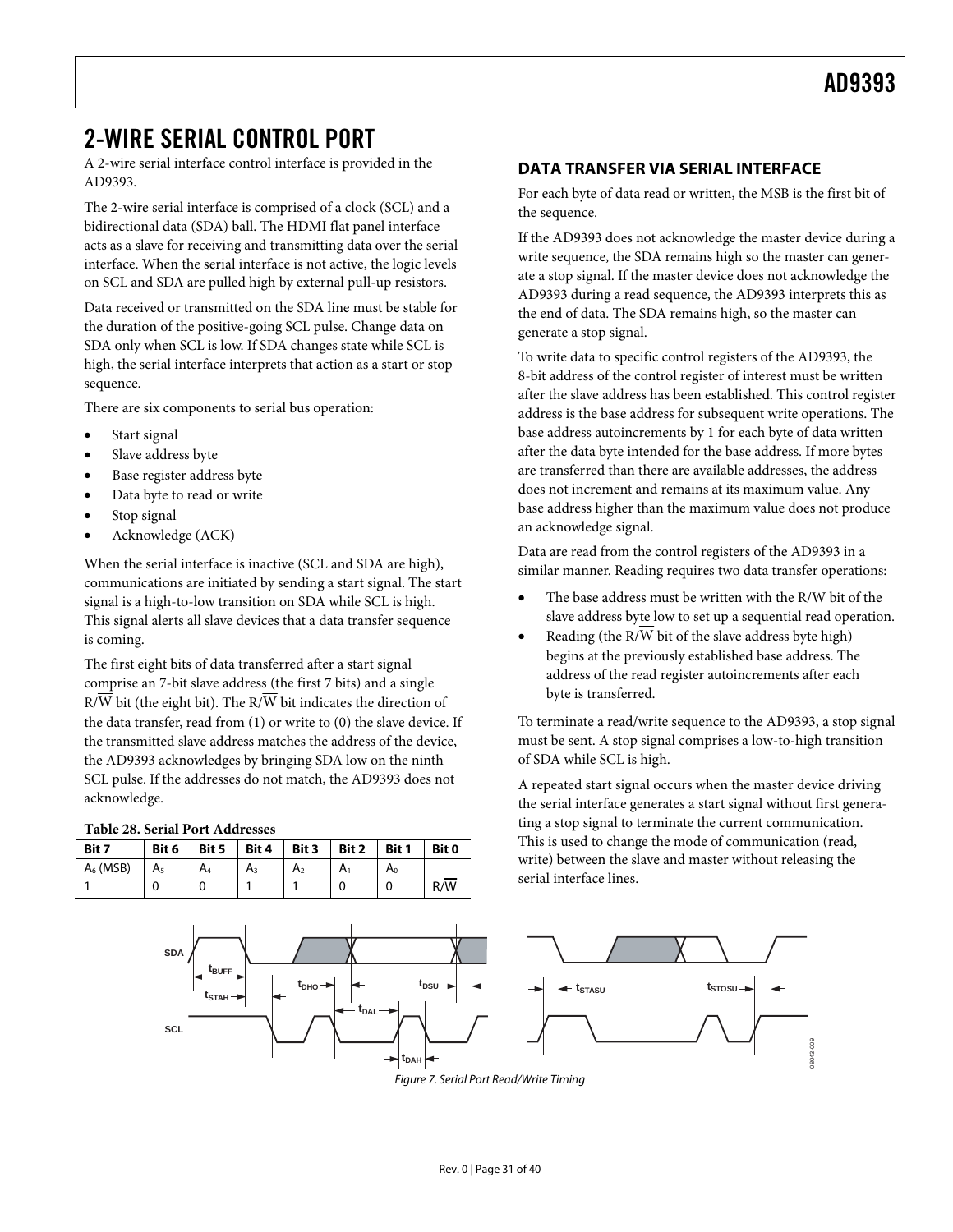# <span id="page-31-0"></span>**SERIAL INTERFACE READ/WRITE EXAMPLES**

Write to one control register:

- 1. Start signal
- 2. Slave address byte  $(R/\overline{W})$  bit = low)
- 3. Base address byte
- 4. Data byte to base address
- 5. Stop signal

Write to four consecutive control registers:

- 1. Start signal
- 2. Slave address byte  $(R/\overline{W})$  bit = low)
- 3. Base address byte
- 4. Data byte to base address
- 5. Data byte to (base address  $+1$ )
- 6. Data byte to (base address  $+ 2$ )
- 7. Data byte to (base address  $+3$ )
- 8. Stop signal

Read from one control register:

- 1. Start signal
- 2. Slave address byte  $(R/\overline{W})$  bit = low)
- 3. Base address byte
- 4. Start signal
- 5. Slave address byte  $(R/\overline{W})$  bit = high)
- 6. Data byte from base address
- 7. Stop signal

Read from four consecutive control registers:

- 1. Start signal
- 2. Slave address byte  $(R/\overline{W})$  bit = low)
- 3. Base address byte
- 4. Start signal
- 5. Slave address byte  $(R/\overline{W}$  bit = high)
- 6. Data byte from base address
- 7. Data byte from (base address + 1)
- 8. Data byte from (base address + 2)
- 9. Data byte from (base address  $+3$ )
- 10. Stop signal

 $SBA$   $\left($  BIT 7 $\right)$  BIT 6 $\left\{$  BIT 5 $\right\}$  BIT 4 $\left\{$  BIT 3 $\right\}$  BIT 2 $\left\{$  BIT 1 $\right\}$  BIT 0 $\left\{$  ACK $\right\}$ **SCL** 08043-010 Figure 8. Serial Interface—Typical Byte Transfer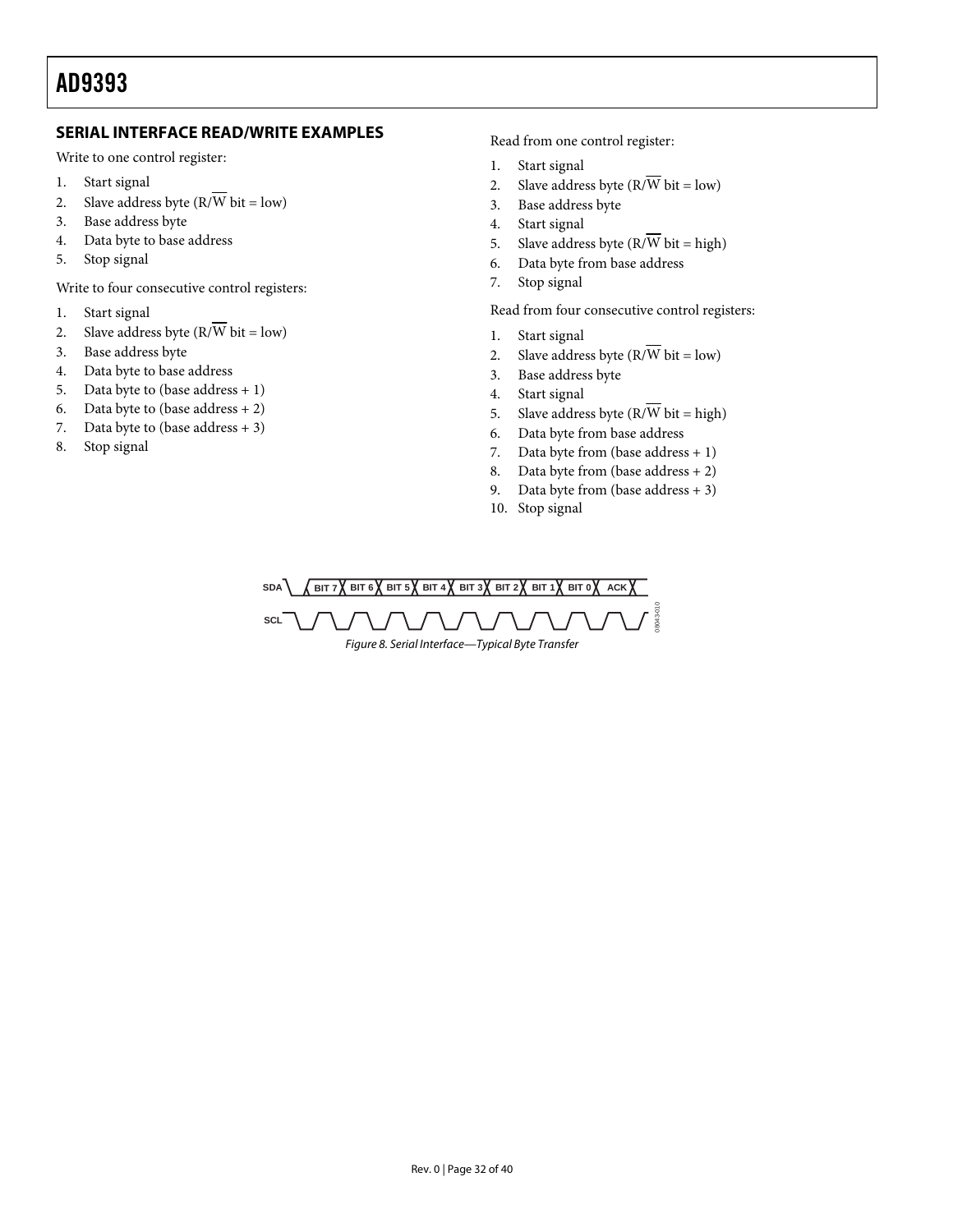# <span id="page-32-2"></span><span id="page-32-1"></span><span id="page-32-0"></span>PCB LAYOUT RECOMMENDATIONS

The AD9393 is a high precision, high speed digital device. To achieve the maximum performance from the part, it is important to have a well laid-out board. The following sections are a guide for designing a board using the AD9393.

# **POWER SUPPLY BYPASSING**

It is recommended to bypass each power supply ball with a 0.1 μF capacitor. The exception is in the case where two or more supply pins are adjacent to each other. For these groupings of powers/grounds, it is only necessary to have one bypass capacitor. The fundamental idea is to have a bypass capacitor within about 0.5 cm of each power ball. Also, avoid placing the capacitor on the opposite side of the PC board from the AD9393, because that interposes resistive vias in the path.

The bypass capacitors should be physically located between the power plane and the power ball. Current should flow from the power plane to the capacitor to the power ball. Do not make the power connection between the capacitor and the power ball. Placing a via underneath the capacitor pads down to the power plane is generally the best approach.

It is particularly important to maintain low noise and good stability of PV<sub>DD</sub> (the clock generator supply). Abrupt changes in  $PV<sub>DD</sub>$  can result in similarly abrupt changes in sampling clock phase and frequency. This can be avoided by paying careful attention to regulation, filtering, and bypassing. It is highly desirable to provide separate regulated supplies for each of the circuitry groups ( $V_D$  and  $PV_{DD}$ ).

Some graphic controllers use substantially different levels of power when active (during active picture time) and when idle (during HSYNC and VSYNC periods). This can result in a measurable change in the voltage supplied to the regulator, which can in turn produce changes in the regulated supply voltage. This can be mitigated by regulating the  $PV<sub>DD</sub>$  from a different, cleaner power source (for example, from a 12 V supply).

It is recommended to use a single ground plane for the entire board. Experience has shown repeatedly that the noise performance is the same or better with a single ground plane. Using multiple ground planes can be detrimental because each separate ground plane is smaller and long ground loops can result.

In some cases, using separate ground planes is unavoidable, so it is recommended to place a single ground plane under the AD9393. The location of the split should be at the receiver of the digital outputs. In this case, it is even more important to place components wisely because the current loops are much longer (current takes the path of least resistance).

# **OUTPUTS (BOTH DATA AND CLOCKS)**

Try to minimize the trace length that the digital outputs have to drive. Longer traces have higher capacitance, which require more current that causes more internal digital noise.

Shorter traces reduce the possibility of reflections.

Adding a series resistor of value 50  $\Omega$  to 200  $\Omega$  can suppress reflections, reduce EMI, and reduce the current spikes inside the AD9393. If series resistors are used, place them as close as possible to the AD9393 pins (although try not to add vias or extra length to the output trace to move the resistors closer).

If possible, limit the capacitance that each of the digital outputs drives to less than 10 pF. This can be accomplished easily by keeping traces short and by connecting the outputs to only one device. Loading the outputs with excessive capacitance increases the current transients inside of the AD9393 and creates more digital noise on its power supplies.

# **DIGITAL INPUTS**

The digital inputs on the AD9393 are designed to work with 3.3 V signals, but are tolerant of 5.0 V signals. Therefore, no extra components need to be added if using 5.0 V logic.

Any noise that enters the HSYNC input trace can add jitter to the system. Therefore, minimize the trace length and do not run any digital or other high frequency traces near it.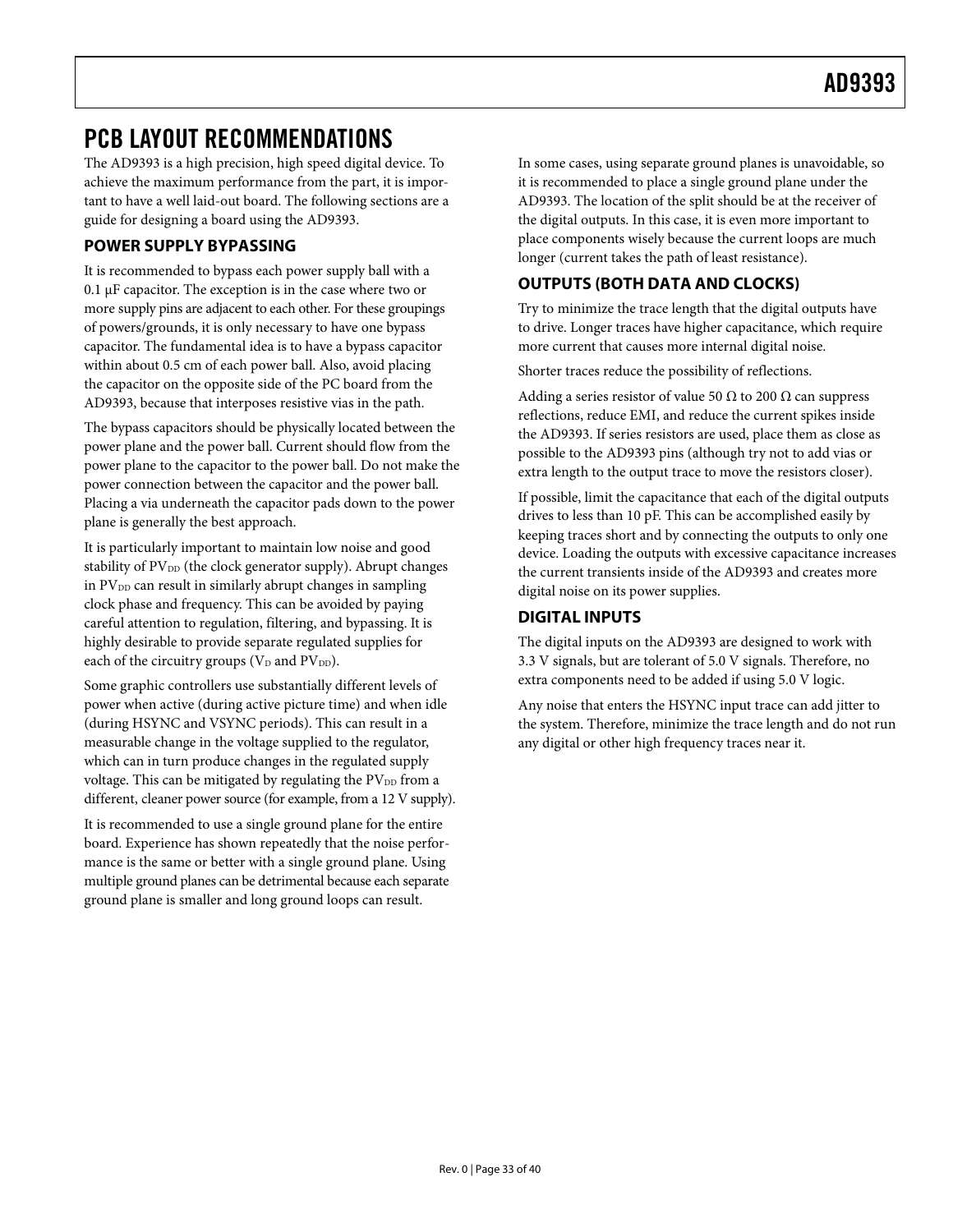# <span id="page-33-3"></span><span id="page-33-1"></span><span id="page-33-0"></span>COLOR SPACE CONVERTER (CSC) COMMON SETTINGS

# **HDTV YCRCB (0 TO 255) TO RGB (0 TO 255) (DEFAULT SETTING FOR AD9393)**

<span id="page-33-2"></span>

| Table 29. |                       |                        |                        |                       |                        |                       |                       |                      |
|-----------|-----------------------|------------------------|------------------------|-----------------------|------------------------|-----------------------|-----------------------|----------------------|
| Register  | <b>Red/Cr Coeff 1</b> |                        |                        | <b>Red/Cr Coeff 2</b> |                        | <b>Red/Cr Coeff 3</b> |                       | <b>Red/Cr Offset</b> |
| Address   | 0x35                  | 0x36                   | 0x37                   | 0x38                  | 0x39                   | 0x3A                  | 0x3B                  | 0x3C                 |
| Value     | 0x0C                  | 0x52                   | 0x08                   | 0x00                  | 0x00                   | 0x00                  | 0x19                  | 0xD7                 |
| Table 30. |                       |                        |                        |                       |                        |                       |                       |                      |
| Register  |                       | <b>Green/Y Coeff 1</b> | <b>Green/Y Coeff 2</b> |                       | <b>Green/Y Coeff 3</b> |                       | <b>Green/Y Offset</b> |                      |
| Address   | 0x3D                  | 0x3E                   | 0x3F                   | 0x40                  | 0x41                   | 0x42                  | 0x43                  | 0x44                 |
| Value     | 0x1C                  | 0x54                   | 0x08                   | 0x00                  | 0x3E                   | 0x89                  | 0x02                  | 0x91                 |
| Table 31. |                       |                        |                        |                       |                        |                       |                       |                      |
| Register  |                       | <b>Blue/Cb Coeff 1</b> | <b>Blue/Cb Coeff 2</b> |                       | <b>Blue/Cb Coeff 3</b> |                       | <b>Blue/Cb Offset</b> |                      |
| Address   | 0x45                  | 0x46                   | 0x47                   | 0x48                  | 0x49                   | 0x4A                  | 0x4B                  | 0x4C                 |
| Value     | 0x00                  | 0x00                   | 0x08                   | 0x00                  | 0x0E                   | 0x87                  | 0x18                  | 0xBD                 |

# **HDTV YCRCB (16 TO 235) TO RGB (0 TO 255)**

| adu |  |
|-----|--|
|-----|--|

| Register       |      | <b>Red/Cr Coeff 1</b> |      | <b>Red/Cr Coeff 2</b> | <b>Red/Cr Coeff 3</b> |      | <b>Red/Cr Offset</b> |      |
|----------------|------|-----------------------|------|-----------------------|-----------------------|------|----------------------|------|
| <b>Address</b> | 0x35 | 0x36                  | 0x37 | 0x38                  | 0x39                  | 0x3A | 0x3B                 | 0x3C |
| Value          | 0x47 | 0x2C                  | 0x04 | 0xA8                  | 0x00                  | 0x00 | 0x1C                 | 0x1F |

#### **Table 33.**

| Register       | <b>Green/Y Coeff 1</b> |      | <b>Green/Y Coeff 2</b> |      | <b>Green/Y Coeff 3</b> |      | <b>Green/Y Offset</b> |      |
|----------------|------------------------|------|------------------------|------|------------------------|------|-----------------------|------|
| <b>Address</b> | 0x3D                   | 0x3E | 0x3F                   | 0x40 | 0x41                   | 0x42 | 0x43                  | 0x44 |
| Value          | 0x1D                   | 0xDD | 0x04                   | 0xA8 | 0x1F                   | 0x26 | 0x01                  | 0x34 |

### **Table 34.**

| Register       | <b>Blue/Cb Coeff 1</b> |      | <b>Blue/Cb Coeff 2</b> |      | <b>Blue/Cb Coeff 3</b> |       | <b>Blue/Cb Offset</b> |      |
|----------------|------------------------|------|------------------------|------|------------------------|-------|-----------------------|------|
| <b>Address</b> | 0x45                   | 0x46 | 0x47                   | 0x48 | 0x49                   | 0x4A  | 0x4B                  | 0x4C |
| Value          | 0x00                   | 0x00 | 0x04                   | 0xA8 | 0x08                   | 0x 75 | 0x1B                  | 0x7B |

# **SDTV YCRCB (0 TO 255) TO RGB (0 TO 255)**

## **Table 35.**

| Register       | <b>Red/Cr Coeff 1</b> |      | <b>Red/Cr Coeff 2</b> |      | <b>Red/Cr Coeff 3</b> |      | <b>Red/Cr Offset</b> |      |
|----------------|-----------------------|------|-----------------------|------|-----------------------|------|----------------------|------|
| <b>Address</b> | 0x35                  | 0x36 | 0x37                  | 0x38 | 0x39                  | 0x3A | 0x3B                 | 0x3C |
| Value          | 0x2A                  | 0xF8 | 0x08                  | 0x00 | 0x00                  | 0x00 | 0x1A                 | 0x84 |

| Table 36. |  |
|-----------|--|
|-----------|--|

| Register       | Green/Y Coeff <sup>1</sup> |      | Green/Y Coeff 2 |      | <b>Green/Y Coeff 3</b> |      | <b>Green/Y Offset</b> |      |
|----------------|----------------------------|------|-----------------|------|------------------------|------|-----------------------|------|
| <b>Address</b> | 0x3D                       | 0x3E | 0x3F            | 0x40 | 0x41                   | 0x42 | 0x43                  | 0x44 |
| Value          | 0x1A                       | 0x6A | 0x08            | 0x00 | 0x1D                   | 0x50 | 0x04                  | 0x23 |

**Table 37.** 

| Reaister | <b>Blue/Cb Coeff 1</b> |      | <b>Blue/Cb Coeff 2</b> |      | <b>Blue/Cb Coeff 3</b> |      | <b>Blue/Cb Offset</b> |      |
|----------|------------------------|------|------------------------|------|------------------------|------|-----------------------|------|
| Address  | 0x45                   | 0x46 | 0x47                   | 0x48 | 0x49                   | 0x4A | 0x4B                  | 0x4C |
| Value    | 0x00                   | 0x00 | 0x08                   | 0x00 | 0x0D                   | 0xDB | 0x19                  | 0x12 |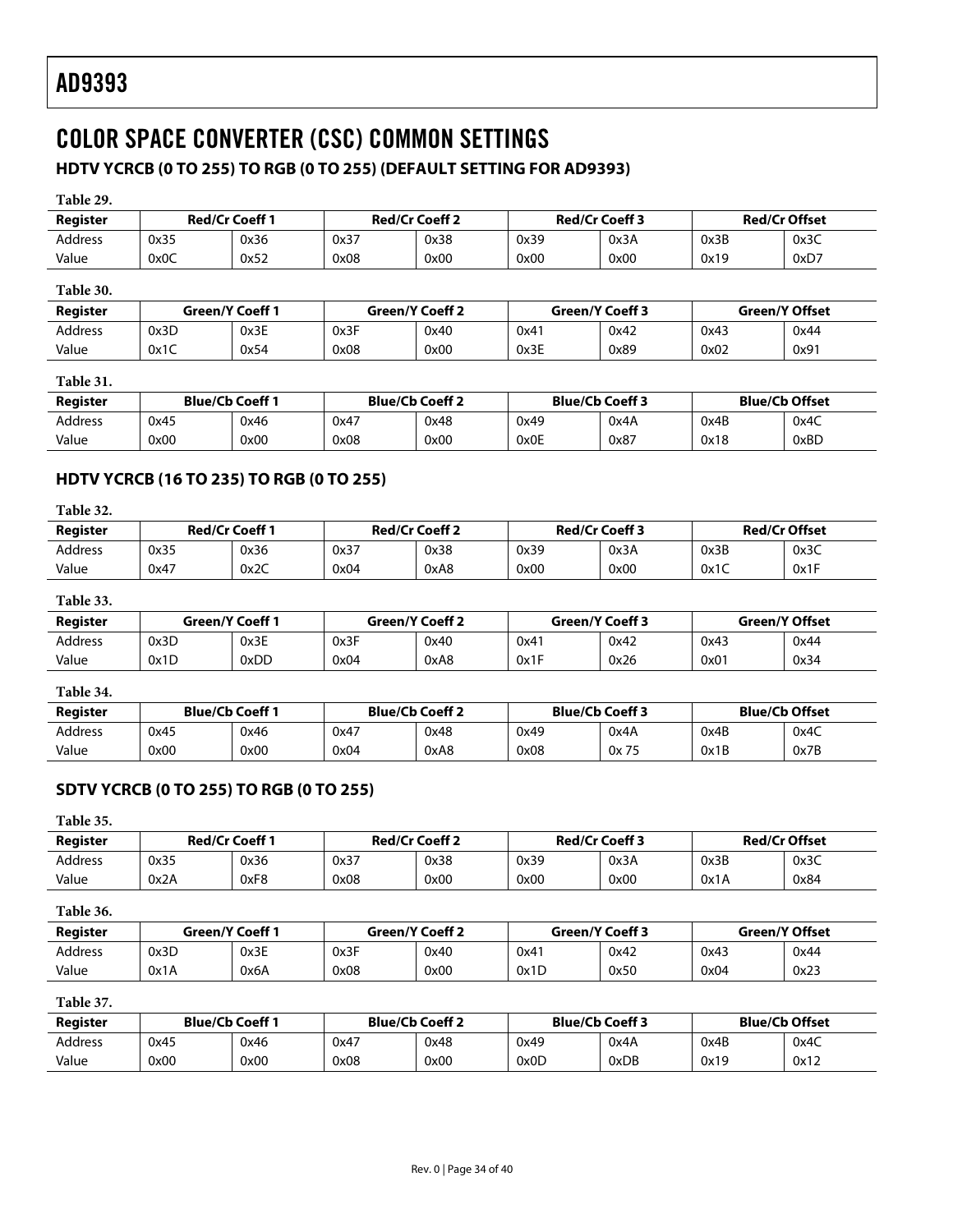# <span id="page-34-1"></span><span id="page-34-0"></span>**SDTV YCRCB (16 TO 235) TO RGB (0 TO 255)**

# **Table 38.**

| Register       | <b>Red/Cr Coeff 1</b> |      | <b>Red/Cr Coeff 2</b> |      | <b>Red/Cr Coeff 3</b> |      | <b>Red/Cr Offset</b> |      |
|----------------|-----------------------|------|-----------------------|------|-----------------------|------|----------------------|------|
| <b>Address</b> | 0x35                  | 0x36 | 0x37                  | 0x38 | 0x39                  | 0x3A | 0x3B                 | 0x3C |
| Value          | 0x46                  | 0x63 | 0x04                  | 0xA8 | 0x00                  | 0x00 | 0x1C                 | 0x84 |

# **Table 39.**

| Register       | <b>Green/Y Coeff 1</b> |      | <b>Green/Y Coeff 2</b> |      | Green/Y Coeff 3 |      | <b>Green/Y Offset</b> |      |
|----------------|------------------------|------|------------------------|------|-----------------|------|-----------------------|------|
| <b>Address</b> | 0x3D                   | 0x3E | 0x3F                   | 0x40 | 0x41            | 0x42 | 0x43                  | 0x44 |
| Value          | 0x1C                   | 0xC0 | 0x04                   | 0xA8 | 0x1E            | 0x6F | 0x02                  | 0x1E |

## **Table 40.**

| Register | <b>Blue/Cb Coeff 1</b> |      | <b>Blue/Cb Coeff 2</b> |      | <b>Blue/Cb Coeff 3</b> |      | <b>Blue/Cb Offset</b> |      |
|----------|------------------------|------|------------------------|------|------------------------|------|-----------------------|------|
| Address  | 0x45                   | 0x46 | 0x47                   | 0x48 | 0x49                   | 0x4A | 0x4B                  | 0x4C |
| Value    | 0x00                   | 0x00 | 0x04                   | 0xA8 | 0x08                   | 0x11 | 0x1B                  | 0xAD |

# **RGB (0 TO 255) TO HDTV YCRCB (0 TO 255)**

## **Table 41.**

| Register       | <b>Red/Cr Coeff 1</b> |      | <b>Red/Cr Coeff 2</b> |      | <b>Red/Cr Coeff</b> |      | <b>Red/Cr Offset</b> |      |
|----------------|-----------------------|------|-----------------------|------|---------------------|------|----------------------|------|
| <b>Address</b> | 0x35                  | 0x36 | 0x37                  | 0x38 | 0x39                | 0x3A | 0x3B                 | 0x3C |
| Value          | 0x08                  | 0x2D | 0x18                  | 0x93 | 0x1F                | 0x3F | 0x08                 | 0x00 |

# **Table 42.**

| Reaister | Green/Y Coeff 1 |      | <b>Green/Y Coeff 2</b> |      | Green/Y Coeff 3 |      | <b>Green/Y Offset</b> |      |
|----------|-----------------|------|------------------------|------|-----------------|------|-----------------------|------|
| Address  | 0x3D            | 0x3E | 0x3F                   | 0x40 | 0x41            | 0x42 | 0x43                  | 0x44 |
| Value    | 0x03            | 0x68 | 0x0B                   | 0x71 | 0x01            | 0x27 | 0x00                  | 0x00 |

# **Table 43.**

| Register       | <b>Blue/Cb Coeff 1</b> |      | <b>Blue/Cb Coeff 2</b> |      | <b>Blue/Cb Coeff 3</b> |      | <b>Blue/Cb Offset</b> |      |
|----------------|------------------------|------|------------------------|------|------------------------|------|-----------------------|------|
| <b>Address</b> | 0x45                   | 0x46 | 0x47                   | 0x48 | 0x49                   | 0x4A | 0x4B                  | 0x4C |
| Value          | 0x1E                   | 0x21 | 0x19                   | 0xB2 | 0x08                   | 0x2D | 0x08                  | 0x00 |

# **RGB (0 TO 255) TO HDTV YCRCB (16 TO 235)**

| Table 44. |      |                       |      |                       |      |                       |      |                      |
|-----------|------|-----------------------|------|-----------------------|------|-----------------------|------|----------------------|
| Register  |      | <b>Red/Cr Coeff 1</b> |      | <b>Red/Cr Coeff 2</b> |      | <b>Red/Cr Coeff 3</b> |      | <b>Red/Cr Offset</b> |
| Address   | 0x35 | 0x36                  | 0x37 | 0x38                  | 0x39 | 0x3A                  | 0x3B | 0x3C                 |
| Value     | 0x07 | 0x06                  | 0x19 | 0xA0                  | 0x1F | 0x5B                  | 0x08 | 0x00                 |

#### **Table 45.**

| Register | Green/Y Coeff 1 |      | <b>Green/Y Coeff 2</b> |      | Green/Y Coeff 3 |      | <b>Green/Y Offset</b> |      |
|----------|-----------------|------|------------------------|------|-----------------|------|-----------------------|------|
| Address  | 0x3D            | 0x3E | 0x3F                   | 0x40 | 0x41            | 0x42 | 0x43                  | 0x44 |
| Value    | 0x02            | 0xED | 0x09                   | 0xD3 | 0x00            | 0xFD | 0x01                  | 0x00 |

### **Table 46.**

| Register | <b>Blue/Cb Coeff 1</b> |      | <b>Blue/Cb Coeff 2</b> |      | <b>Blue/Cb Coeff 3</b> |      | <b>Blue/Cb Offset</b> |      |
|----------|------------------------|------|------------------------|------|------------------------|------|-----------------------|------|
| Address  | 0x45                   | 0x46 | 0x47                   | 0x48 | 0x49                   | 0x4A | 0x4B                  | 0x4C |
| Value    | 0x1E                   | 0x64 | 0x1A                   | 0x96 | 0x07                   | 0x06 | 0x08                  | 0x00 |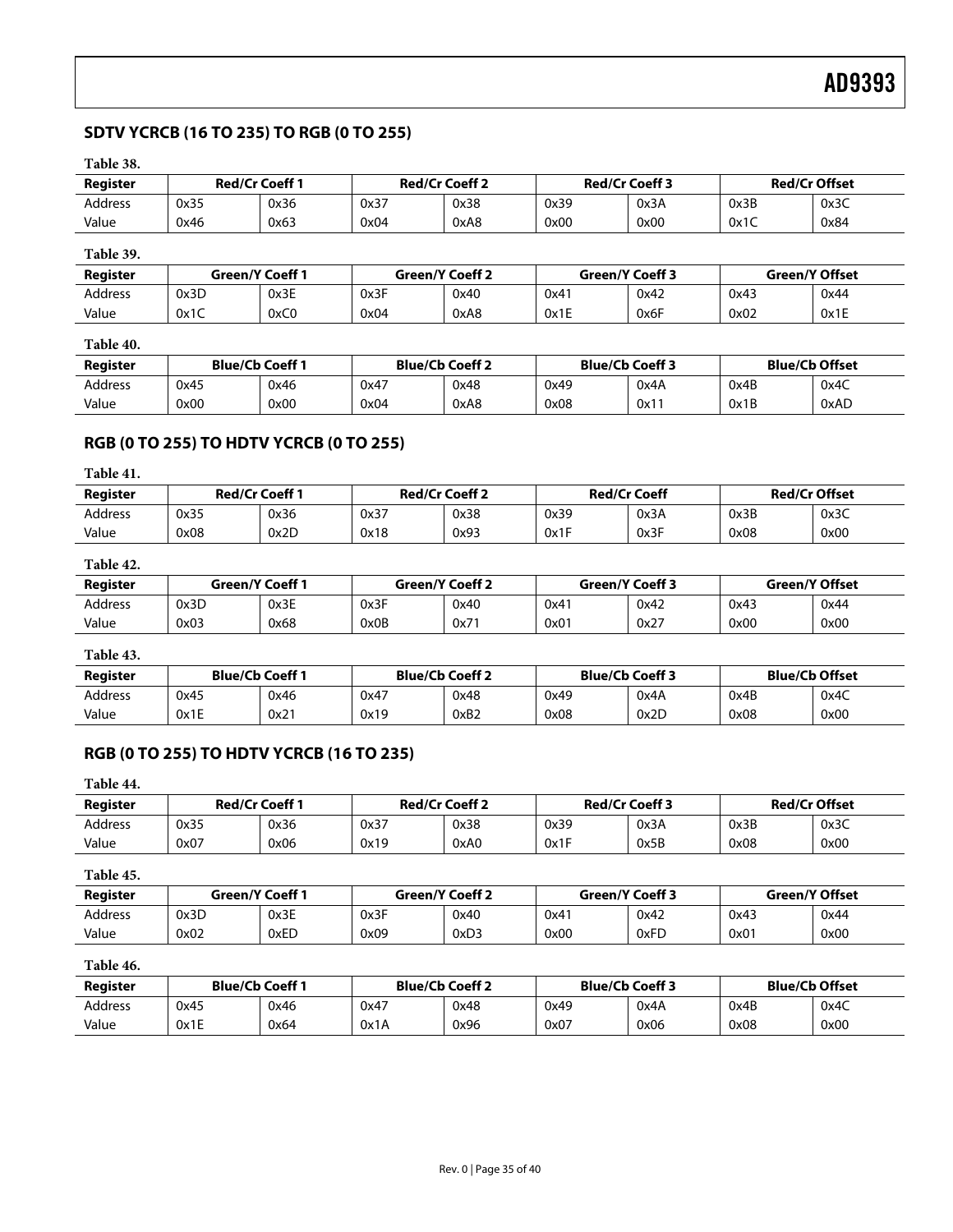# <span id="page-35-1"></span><span id="page-35-0"></span>**RGB (0 TO 255) TO SDTV YCRCB (0 TO 255)**

# **Table 47.**

| Register  | <b>Red/Cr Coeff 1</b> |                        | <b>Red/Cr Coeff 2</b> |      | <b>Red/Cr Coeff 3</b> |                        | <b>Red/Cr Offset</b> |                       |
|-----------|-----------------------|------------------------|-----------------------|------|-----------------------|------------------------|----------------------|-----------------------|
| Address   | 0x35                  | 0x36                   | 0x37                  | 0x38 | 0x39                  | 0x3A                   | 0x3B                 | 0x3C                  |
| Value     | 0x08                  | 0x2D                   | 0x19                  | 0x27 | 0x1E                  | 0xAC                   | 0x08                 | 0x00                  |
| Table 48. |                       |                        |                       |      |                       |                        |                      |                       |
| Reaister  |                       | <b>Green/Y Coeff 1</b> | Green/Y Coeff 2       |      |                       | <b>Green/Y Coeff 3</b> |                      | <b>Green/Y Offset</b> |
| Address   | 0x3D                  | 0x3E                   | 0x3F                  | 0x40 | 0x41                  | 0x42                   | 0x43                 | 0x44                  |

#### **Table 49.**

| Register       | <b>Blue/Cb Coeff 1</b> |      | <b>Blue/Cb Coeff 2</b> |      | <b>Blue/Cb Coeff 3</b> |      | <b>Blue/Cb Offset</b> |      |
|----------------|------------------------|------|------------------------|------|------------------------|------|-----------------------|------|
| <b>Address</b> | 0x45                   | 0x46 | 0x47                   | 0x48 | 0x49                   | 0x4A | 0x4B                  | 0x4C |
| Value          | 0x1D                   | 0x3F | 0x1A                   | 0x93 | 0x08                   | 0x2D | 0x08                  | 0x00 |

Value | 0x04 | 0xC9 | 0x09 | 0x64 | 0x01 | 0xD3 | 0x00 | 0x00

# **RGB (0 TO 255) TO SDTV YCRCB (16 TO 235)**

## **Table 50.**

| Register       | <b>Red/Cr Coeff 1</b> |      | <b>Red/Cr Coeff 2</b> |      | <b>Red/Cr Coeff 3</b> |      | <b>Red/Cr Offset</b> |      |
|----------------|-----------------------|------|-----------------------|------|-----------------------|------|----------------------|------|
| <b>Address</b> | 0x35                  | 0x36 | 0x37                  | 0x38 | 0x39                  | 0x3A | 0x3B                 | 0x3C |
| Value          | 0x07                  | 0x06 | 0x1A                  | 0x1E | 0x1E                  | 0xDC | 0x08                 | 0x00 |

# **Table 51.**

| Reaister       | <b>Green/Y Coeff 1</b> |      | <b>Green/Y Coeff 2</b> |      | <b>Green/Y Coeff 3</b> |      | Green/Y Offset |      |
|----------------|------------------------|------|------------------------|------|------------------------|------|----------------|------|
| <b>Address</b> | 0x3D                   | 0x3E | 0x3F                   | 0x40 | 0x41                   | 0x42 | 0x43           | 0x44 |
| Value          | 0x04                   | 0x1C | 0x08                   | 0x11 | 0x01                   | 0x91 | 0x01           | 0x00 |

# **Table 52.**

<span id="page-35-2"></span>

| Register | <b>Blue/Cb Coeff 1</b> |      | <b>Blue/Cb Coeff 2</b> |      | <b>Blue/Cb Coeff 3</b> |      | <b>Blue/Cb Offset</b> |      |
|----------|------------------------|------|------------------------|------|------------------------|------|-----------------------|------|
| Address  | 0x45                   | 0x46 | 0x47                   | 0x48 | 0x49                   | 0x4A | 0x4B                  | 0x4C |
| Value    | 0x1D                   | 0xA3 | 0x1B                   | 0x57 | 0x07                   | 0x06 | 0x08                  | 0x00 |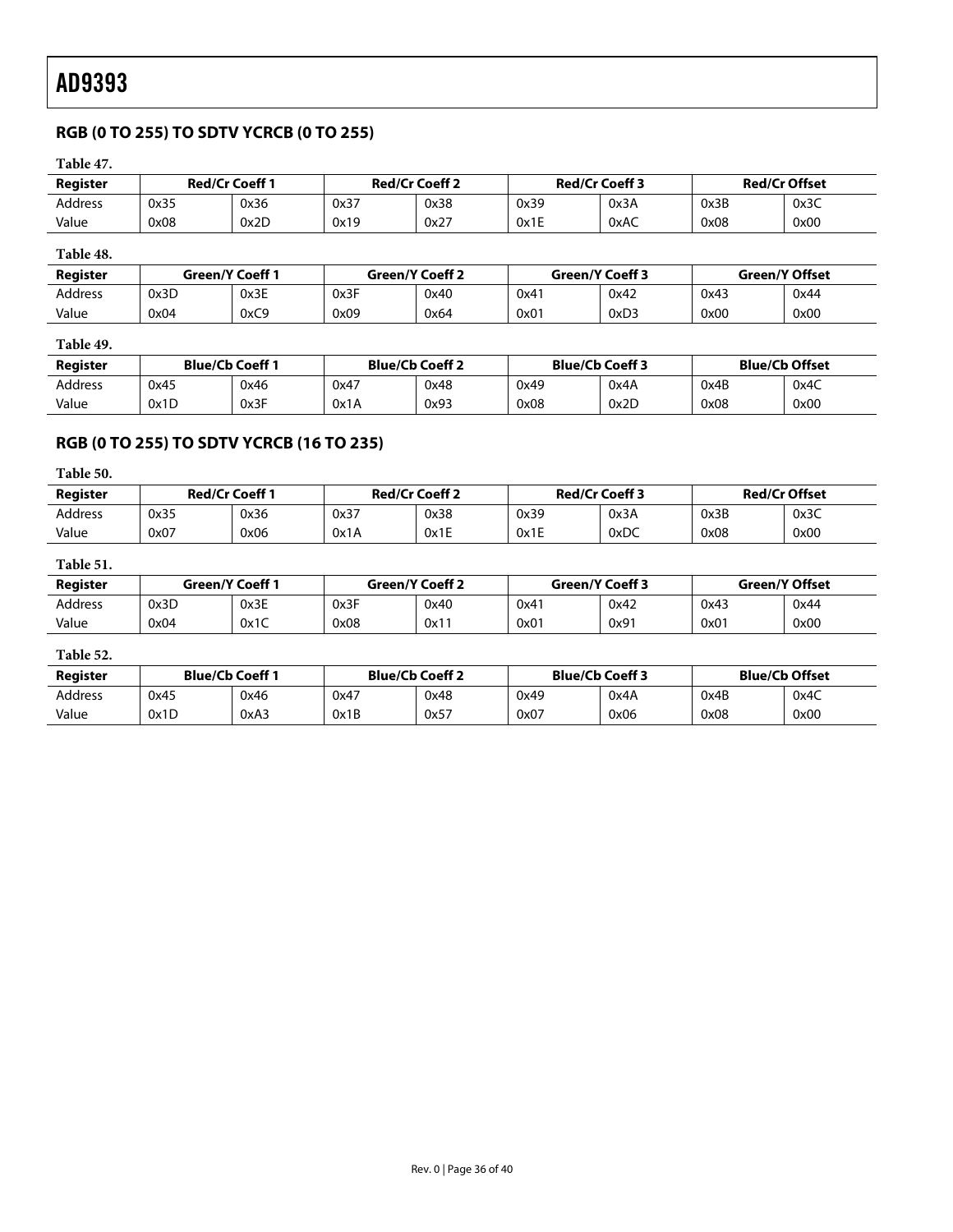# <span id="page-36-1"></span><span id="page-36-0"></span>OUTLINE DIMENSIONS



# **ORDERING GUIDE**

| Model                    | <b>Max Speed</b><br>(MHz) Digital | <b>Temperature</b><br>Range        | <b>Package Description</b>                         | <b>Package Option</b> |
|--------------------------|-----------------------------------|------------------------------------|----------------------------------------------------|-----------------------|
| AD9393BBCZ-801           | 80                                | $-10^{\circ}$ C to $+80^{\circ}$ C | 76-Pin Chip Scale Package Pin Grid Array (CSP BGA) | $BC-76-2$             |
| AD9393BBCZRL-801         | 80                                | $-10^{\circ}$ C to $+80^{\circ}$ C | 76-Pin Chip Scale Package Pin Grid Array (CSP BGA) | $BC-76-2$             |
| AD9393/PCBZ <sup>1</sup> |                                   |                                    | Evaluation Board                                   |                       |

 $1 Z =$  RoHS Compliant Part.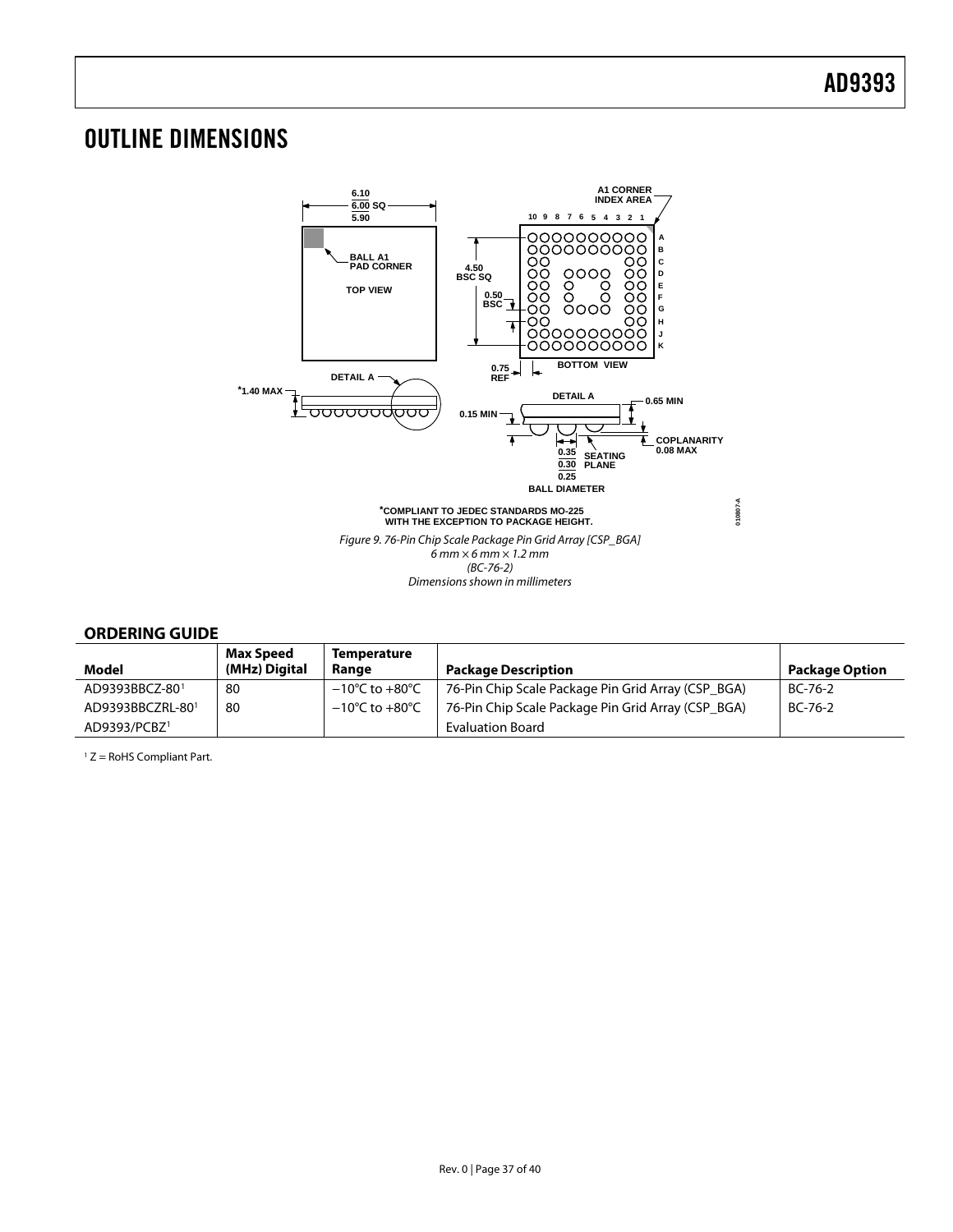# **NOTES**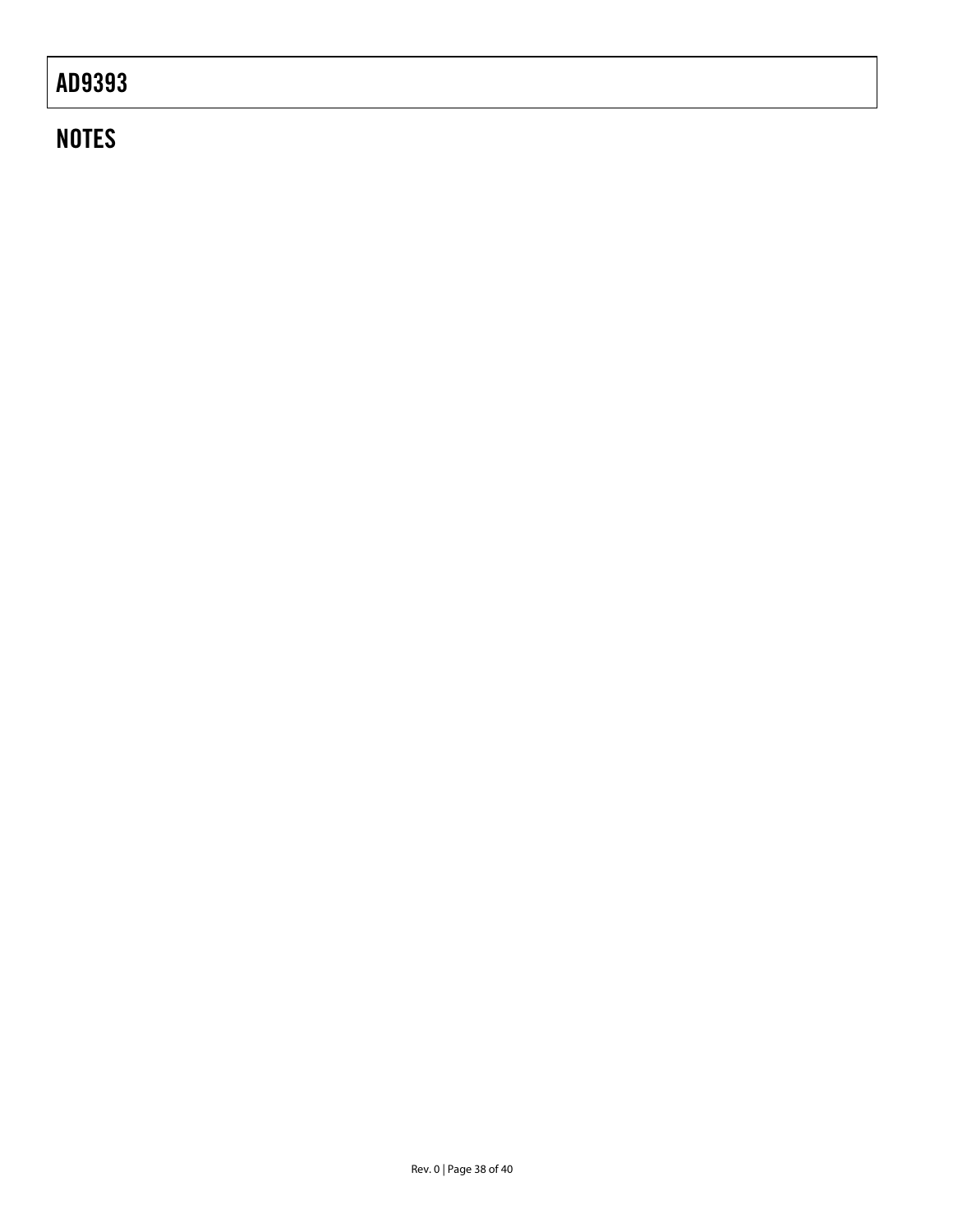# **NOTES**